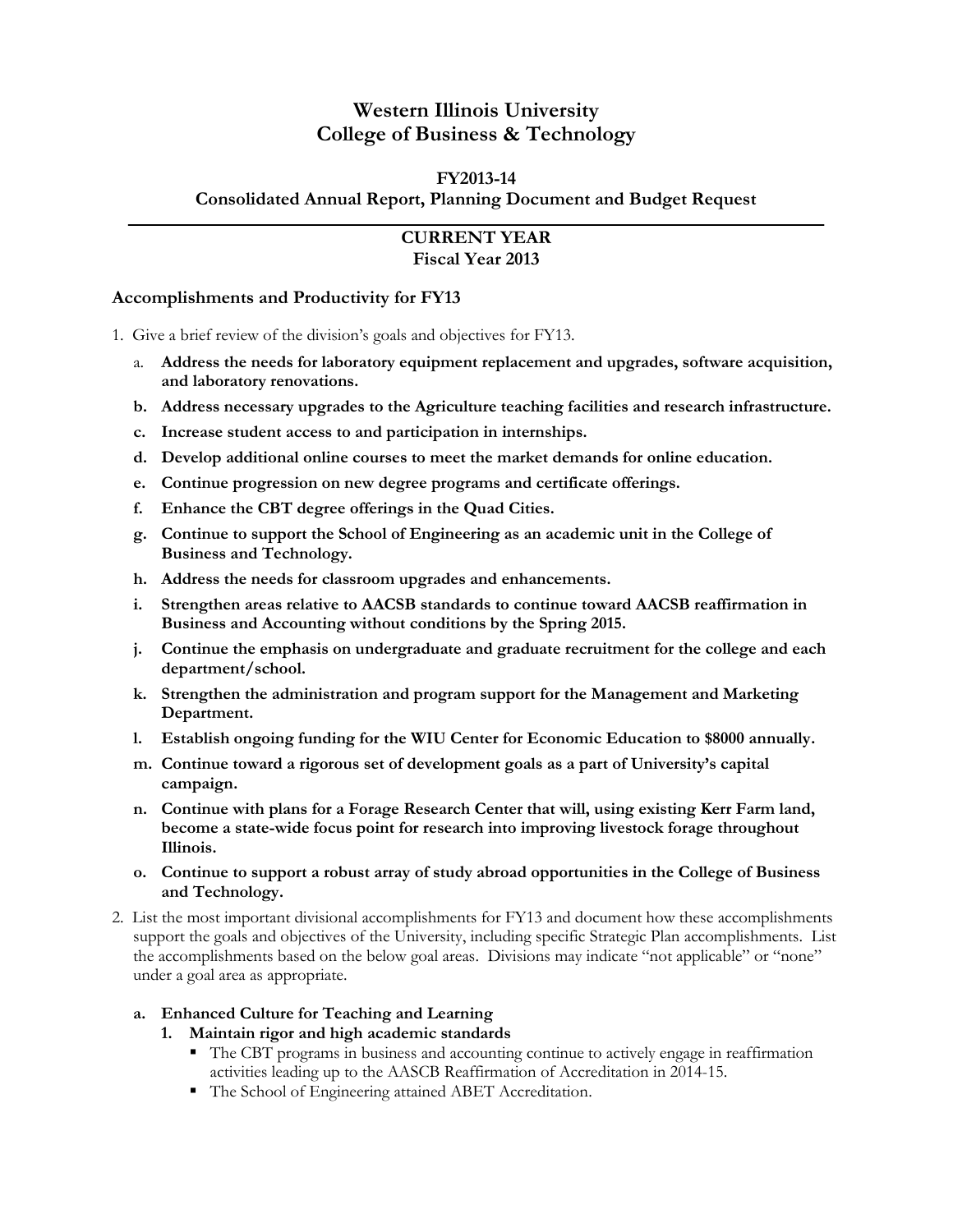- With funding from Extended Learning, CBT faculty have developed seven MBA courses for online delivery.
- Graphic Communication program attained national accreditation through the Accrediting Council for Collegiate Graphic Communications (ACCGC).
- **Department of Accounting and Finance began the process of reviewing and preparing master** syllabi to verify that academic requirements and rigor are consistent at both Macomb and Quad Cities campus locations.
- The College supported and encouraged the rigor of experiential learning through both mandatory and optional internships. The number of students completing internships continued to be strong. More than 200 students from all seven CBT departments completed academic internships during FY13.
- Economics and Decision Sciences' assessment effort has been described as a "Best Practice" model in General Education assessment by the University Assessment Committee.

## **2. Initiate implementation of revised FYE**

- CBT Faculty continue to participate in FYE program and are fully committed to the newly revised FYE.
- **3. Increase course based civic learning and service learning opportunities, while helping to spur community development in our region and beyond**
	- **School of Engineering participates in STEM service with high schools in the Quad Cities** region. Dr. McDonald was a judge for the STEM bridge contest in February 2013, and Dr. Shin was a judge for the STEM First LEGO Robotics completion for middle school children in January 2013.
	- Urban Forestry program participated in Arbor Day celebrations in several schools in the region.
	- Agriculture Professor Andy Baker's agriculture shop skills class built chairs for local youth camp located at Macomb's Spring Lake.
	- Agriculture's Alpha Gamma Rho raised \$13,500 for Macomb's VIBE organization.
	- Students in accounting took unpaid academic internships with Scott County Government (IA), City of Davenport (IA), the U.S. Social Security Administration, the Western Illinois University Office of Internal Audit, Rock Island County Government (IL), and the City of Milan (IL).
	- Accounting honorary Beta Alpha Psi in the Quad Cities under the leadership of faculty member Marty Coe adopted a mile of the Mississippi shoreline to clean and maintain as one of their community service projects.
	- The students of the WIU Quad Cities provided tax return preparation services for low-income and elderly taxpayers through the VITA program. Faculty member Kevin Diehl continues to lead this effort that resulted in more than 300 citizens being assisted.
	- Beta Alpha Psi in Macomb under the leadership of faculty member Cheryl Westen provided service to the community during the Kiwanis Pancake Breakfast, the Accounting Program's participation in the Angel Tree project, and the Accounting Challenge for area high school students.
	- The Finance Club in Macomb has continued its service in Micro-banking. This project provides small loans to third world individuals who are expanding or starting small businesses.
	- The Student Chapter of the IMA conducted a food drive in the fall to support the Salvation Army and prepared Care packages for U.S. soldiers in the spring.
	- Management and Marketing's *fresh-I* project will continue to work with private client firms to generate funds for scholarships. The project has potential to develop funds beyond the boundaries of the department.
	- Continued with improved format for CBT Career Week with more than 250 students participating.
	- Co-Sponsored the Economic Outlook Luncheon in the Macomb community.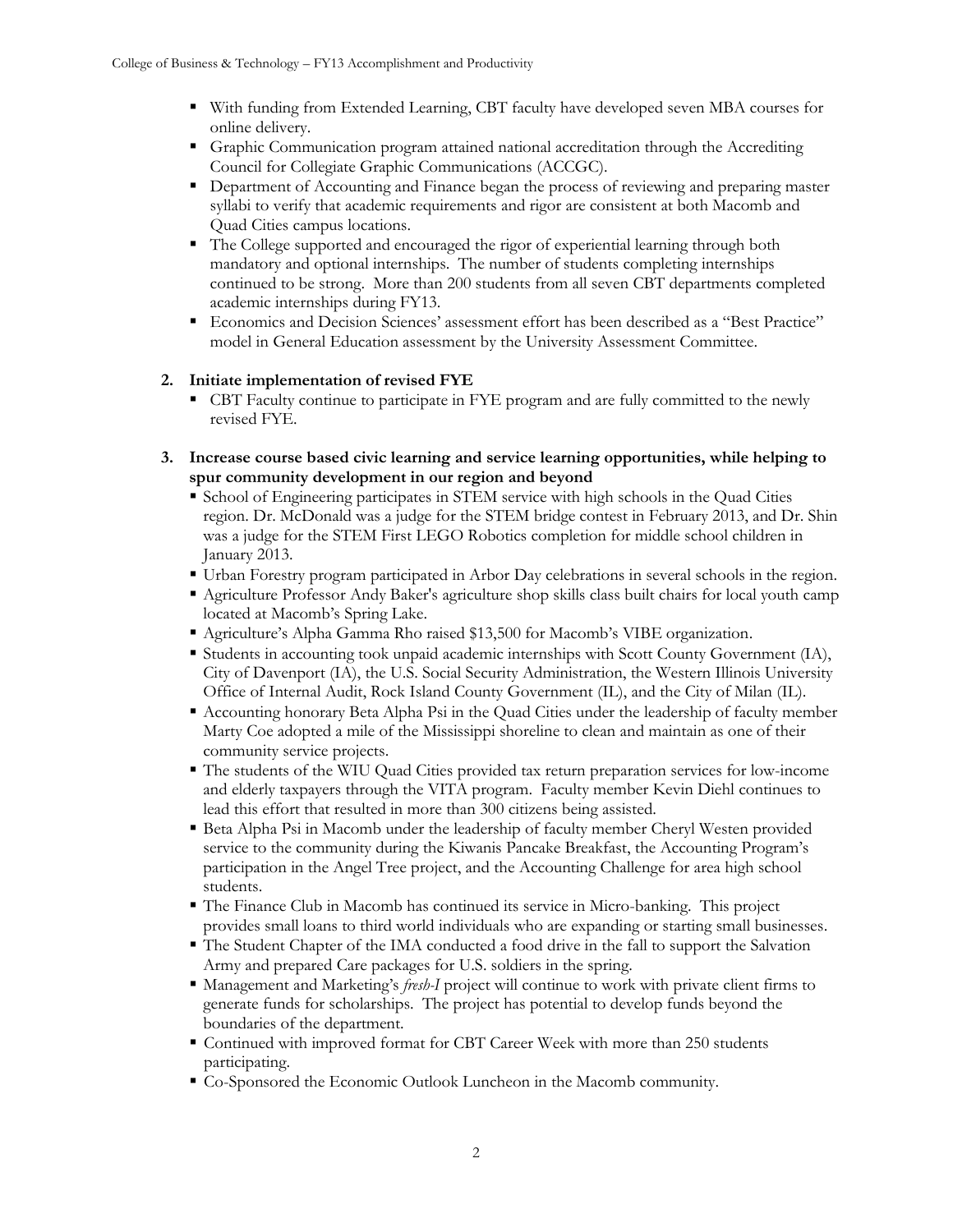## **4. Expand study abroad opportunities and increase internationalism**

- Largest short term study abroad program offered by WIU was conducted by the School of Agriculture to Australia.
- Agriculture plans a study abroad trip to Peru for summer 2013.
- The Department of Economics hosted an international scholar as part of the U.S. Department of State's Edmund S. Muskie Graduate Fellowship Program.
- Five CBT Students were selected for a highly competitive semester-long study abroad program in China sponsored by Caterpillar.
- Accounting and Finance is hosting Distinguished Visiting Professor, Dr. Soon Suk Yoon from Korea. He is an internationally recognized educator, scholar, and professional with expertise in the areas of international financial accounting and the International Financial Reporting Standards. He has been a member and the head of the Korean Accounting Standards Board.
- Dr. Joe Dobson (Management & Marketing) led a short-term summer study abroad trip to Europe.
- Developed the International Graduate Student Merit Scholarship Program

## **5. Support scholarly/professional activity**

- Economics and Decision Sciences sponsors a monthly faculty "research seminar series" to provide a forum for faculty and/or students to present their research.
- Accounting and Finance provided summer research support for one accounting assistant professor and travel funds for six faculty members to attend conferences to present papers or engage in structured professional interaction.
- The School of Agriculture secured external funding for scholarly activity of faculty and students at national conferences from 1st Farm Credit.
- School of Engineering Director Bill Pratt was appointed as Deputy Chairman for the Quad City Manufacturing Laboratory and became the Principle Investigator for the \$4 Mil ARDEC contract with the US Army which deals with leading edge additive manufacturing.

## **6. Support for Quad Cities Riverfront Campus**

- The College of Business and Technology has created a position for a full-time Assistant Dean in the Quad Cities. This individual is the primary liaison with the Dean's Office concerning CBT operations in the Quad Cities. This includes 9 degree programs, 18 full-time faculty, 10 temporary/adjunct faculty, and 400+ student majors and minors. The Assistant Dean also collaborates and coordinates with Community Colleges and University corporate partners in the Quad Cities on behalf of the CBT.
- Department Chairs attended the annual Quad Cities Career Fair event to work with career services to establish internship and career contacts for our students.
- Accounting and Finance offers the CPA review to both the Quad Cities and Macomb.
- SCM Day is scheduled for both Macomb and the Quad Cities.
- CBT hosted career days activities in Macomb and the Quad Cities. This included a session in the Quad Cities with nationally acclaimed speaker Tim Augustine.

## **7. Expand scope of the Centennial Honors College**

 The Economics and Decision Sciences Department offers several courses through the Centennial Honors College. Two new courses are in process of being submitted for approval from the Honors Council. The Economics and Decision Sciences faculty welcome the opportunity to work with the Honors students for a rewarding and a fruitful experience of expanding the scope of brilliant minds that one enjoys to have through interaction with the Centennial Honors College students.

## **8. Support undergraduate and graduate research opportunities**

Four School of Agriculture students participated in Undergraduate Research Day in FY13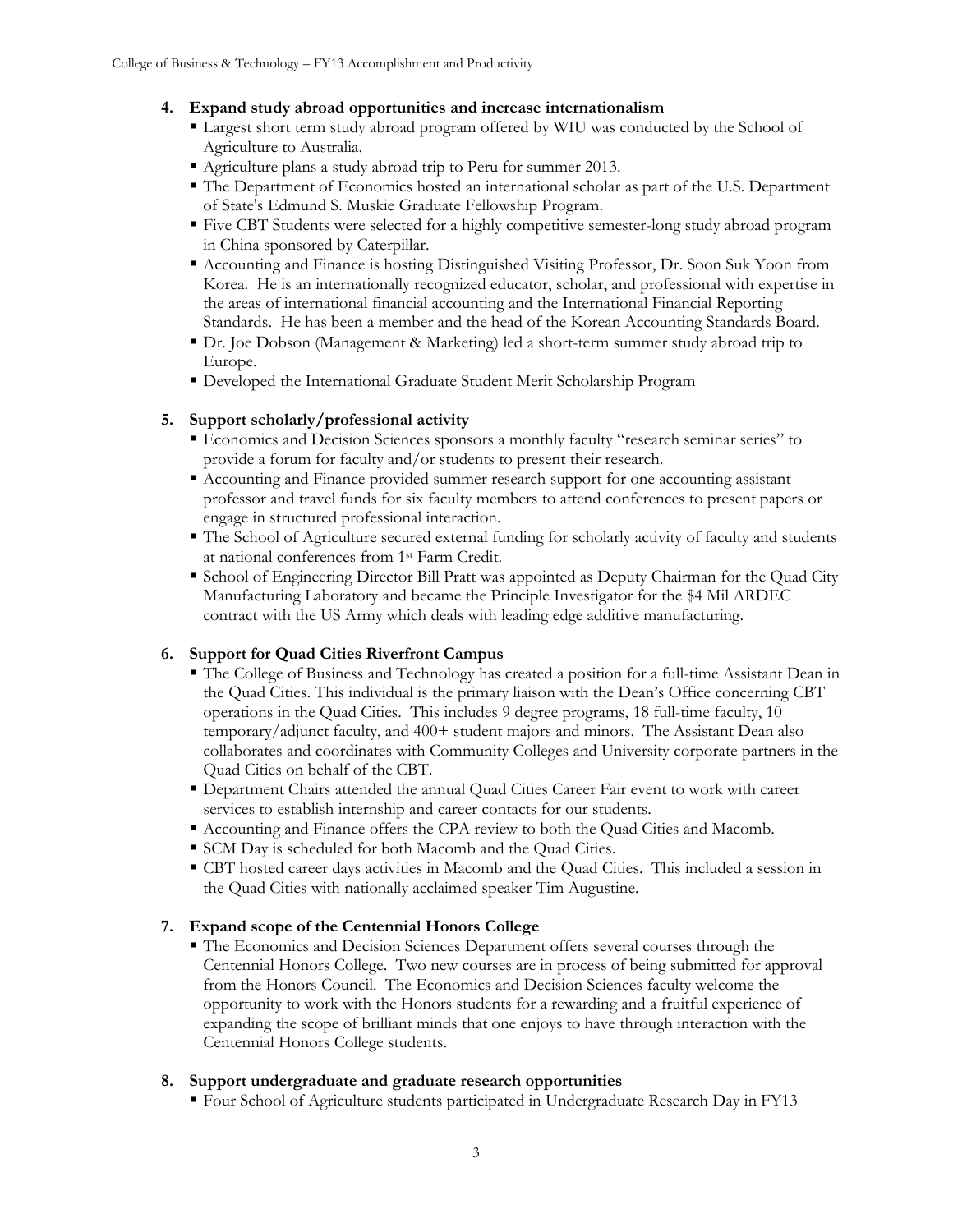- Finance Professor Don T. Johnson, requires his students in FIN 471 to prepare a research project for the undergraduate research day.
- Dr. Hongbok Lee worked with a student on a co-authored project. The student is scheduled to present the paper before the Academy of Finance at the peer-reviewed MBAA conference.
- **School of Engineering students, mentored by engineering faculty, completed six senior design** projects with industry, working on real world design and analysis problems during FY 2013.
- School of Engineering faculty are engaged with Deere and Company to include student collaboration in areas engineering, supply chain management, and distance collaborative design with an eye to emerging trends in manufacturing in the 21st Century.

## **b. Fiscal Responsibility and Accountability**

- **1. Allocate new funding and reallocate variance dollars to support University priorities**
	- All expenditures continue for essential items and travel, with VP approval for any items over \$500.
		- Multiple faculty positions have been left vacant following retirements or resignations and the dollars have been reallocated to the University.

## **2. Identify alternative funding sources**

- The School of Agriculture secured \$5,000 in external funding from 1st Farm Credit to underwrite student leadership training.
- Department of Management and Marketing secured \$50,000 in donor funds to be used for an iPad project and a Marketing Media Lab and \$115,000 in corporate funds to be used for the promotion and growth of the Supply Chain Management major.
- School of Engineering Director Bill Pratt presented a briefing to Illinois Governor Pat Quinn in February 2013 concerning the School of Engineering's cooperative development with the Quad City Manufacturing lab and involvement in an Advance Manufacturing Cluster concept with regional industry in the Quad Cities Region. If funded, this will result in the awarding of several million dollars to conduct leading edge research at in the Quad Cities.
- Each department is working diligently to find resources outside the University through collaboration with Development Officers Becky Paulsen (Macomb) and Gary Rowe (Quad Cities).

## **c. Focus on Statewide Public Agenda and Performance Funding Initiatives**

- **1. Increase educational attainment through enhancement of recruitment and retention of students**
	- CBT Associate Dean John Drea oversees a focused strategy of recruitment and retention for the college. This includes the implementation of more uniform contact strategies for accepted freshman and transfer students among the CBT Schools and Departments.
	- Department of Accountancy has initiated a "Meet the Major" and "Mixer" events for freshmen and sophomore students.
	- Department of Accountancy has initiated a pilot study offering an evening study hall in Macomb for Acct. 341 an upper level accounting course with high attrition.
	- CBT Chairs and Directors continued their involvement in the Discover Western events.
	- The Center for Economic Education held the annual Economics Day Conference. This event brings community college instructors and students, as well as high school teachers and students to the campus of WIU to learn about current issues in Economics.
	- Five majors maintain active advisory boards (Accounting and Finance, Agriculture, Engineering, Engineering Technology, and Supply Chain Management) with members from business and industry. These groups consult with Department chairs and faculty regarding curriculum, recruiting, and student retention. In addition, a college-level National Advisory Board serves in a similar capacity.

## **2. Insure college affordability by expanding and improving scholarship opportunities and**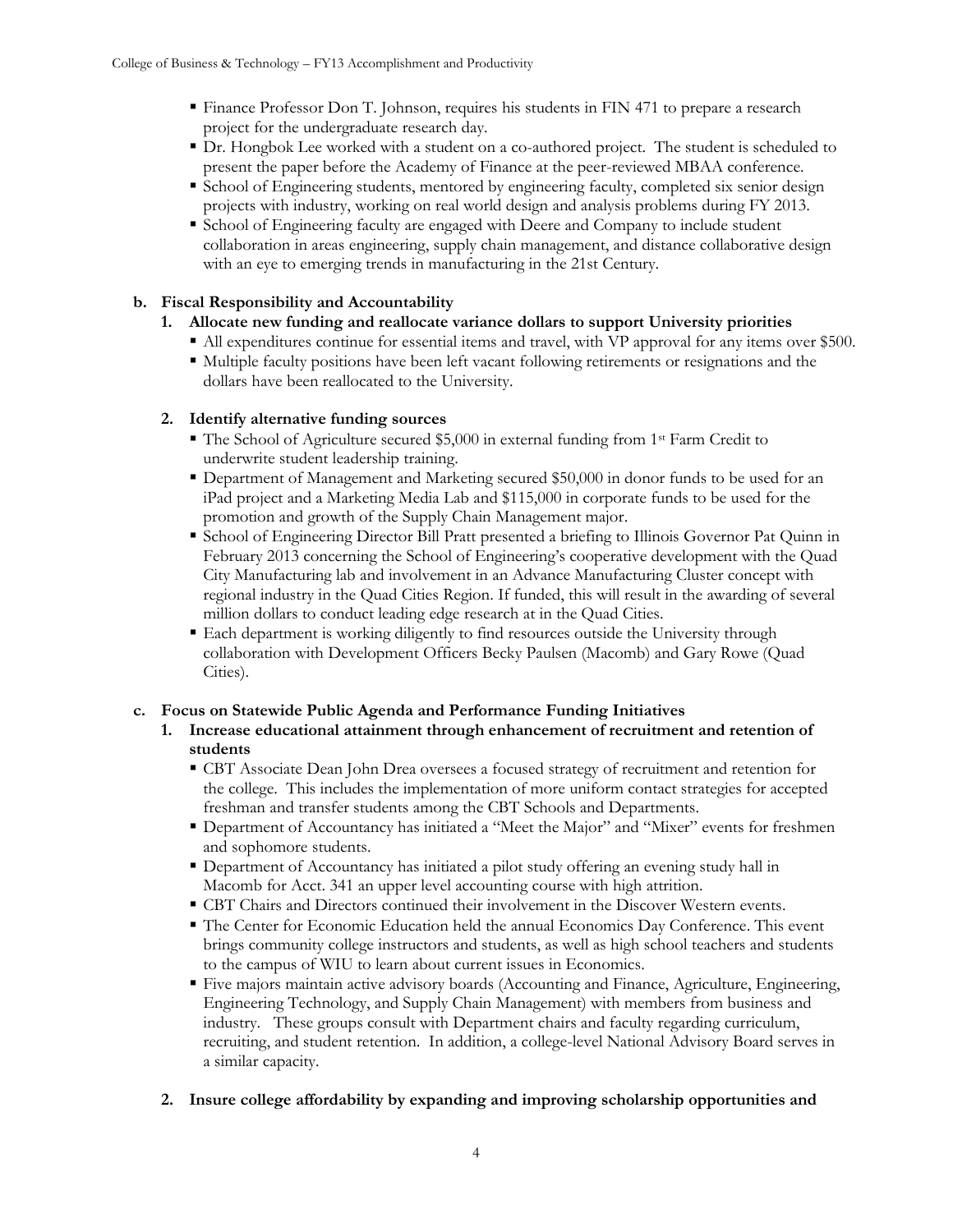#### **providing students with greater access to employment**

- New scholarships were developed by CBT Faculty in the School of Computer Sciences and the Department of Management and Marketing. CBT Faculty are actively contributing their personal funds to both of these scholarships for the benefit of CBT students.
- **Department of Accounting and Finance awarded three new scholarships to accepted freshman** with ACTs of 25 or higher for \$1000 each.
- Two new scholarships have been developed in-house with support from accounting and finance faculty and one external gift has been earmarked for scholarship assistance.
- Economics Professor Steven Rock was appointed to a 17-member task force to review the operation of Illinois' Monetary Award Program (MAP).

## **3. Increase the number of high quality baccalaureate degrees awarded**

- The Beta Alpha Psi Chapter in Macomb, as an honorary professional society for accounting students, received the Superior Chapter Award from the national organization.
- Engineering Technology initiated 13 students into the Epsilon Pi Tau, the Honorary for the Professions in Technology.
- Department of Accounting and Finance academic honorary Beta Alpha Psi continued with an active year of recruiting and member engagement.

#### **4. Enhance access, equity, and multicultural initiatives for entire campus community**

- The School of Agriculture sponsored a short term study abroad programs to Australia and Peru. These are open to all students at WIU.
- Economics and Decision sciences continued to offer a multicultural course on poverty and discrimination as part of the General Education curriculum.
- Accounting and Finance forwarded a proposal to include Finance 101, Financial Health to the General Education's CGE. Financial Literacy is a multicultural issue on campus. Irrespective of cultural background, students are financially illiterate according to a sample assessment conducted in the fall 2012 semester. Groups most at risk are those from low income families and from minority groups. Only 5 of 83 students taking the exam from disciplines across the university achieved a passing score on a nationally standardized financial literacy exam.

## **d. Facilities Enhancement and Deferred Maintenance**

## **1. Support for renovation of science laboratories**

 The School of Engineering provided funds and space for physics labs at the Riverfront Campus.

## **2. Support for Engineering and Nursing facilities**

 The School of Engineering continues to build and enhance the engineering labs at the Riverfront Campus. They are: The capstone design room (in use as a temporary Physics Lab), robotics & electronics engineering lab, fluid dynamics lab, computer aided design lab, materials test & analysis lab, and the prototype design & machining lab.

## **3. Support for Performing Arts Center**

■ None

## **4. Support for three-dimensional art facility**

■ None

## **5. Renewed funding for classroom renovation**

- Computer Sciences utilized donor funds for the renovation of Stipes 304.
- **6. Support major capital budget initiatives**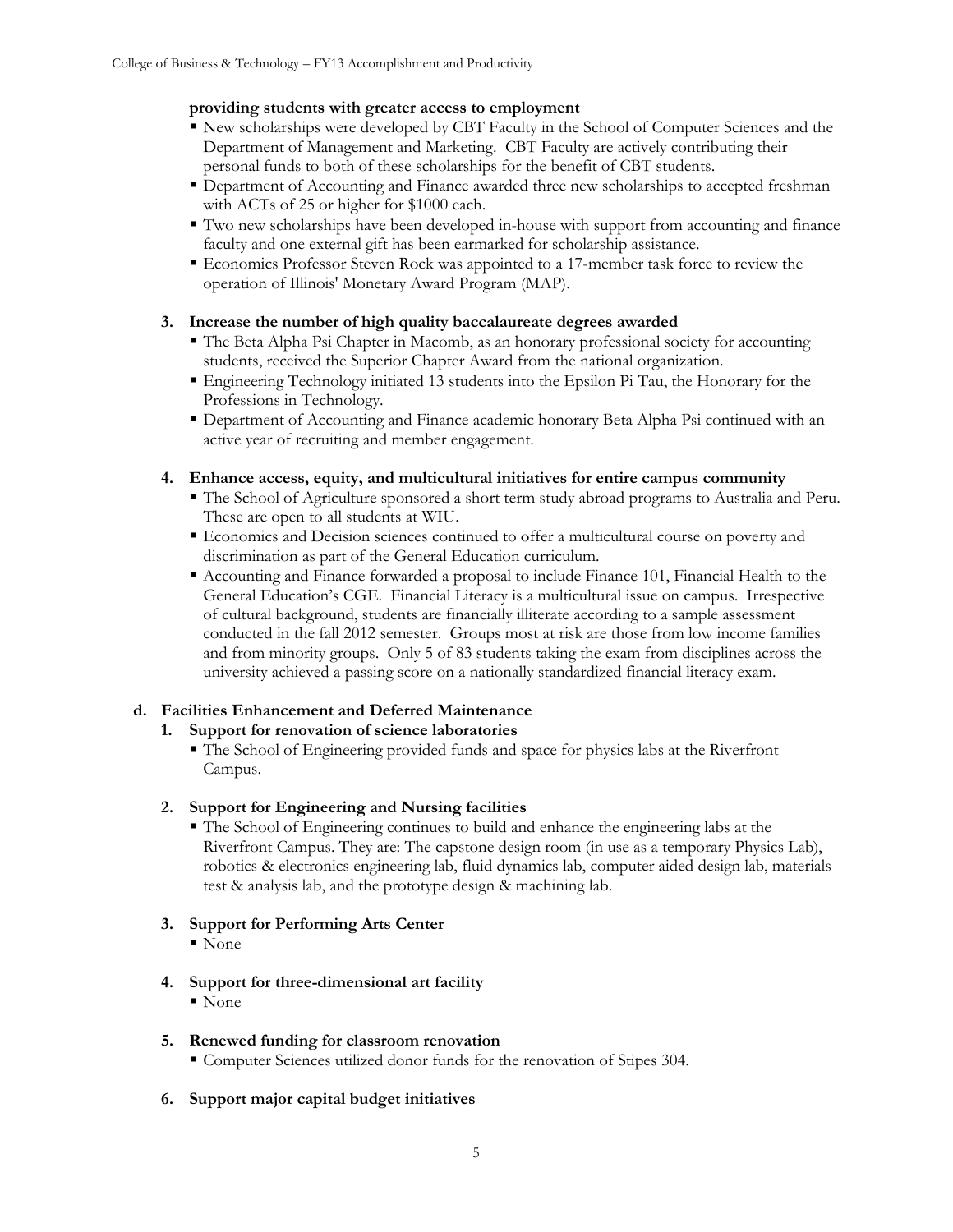CBT Representatives attended the annual Macomb Chamber of Commerce Legislative Day in Springfield.

# **e. Technology Enhancement**

- **1. Support the enhancement of technology infrastructure**
	- The School of Engineering is testing VM Ware and other methods to allow engineering students access to critical engineering software for pursuing their studies when the campus is closed. We are researching the use of a super computing cluster for dual use in research and providing access.
	- Computer Sciences updated software through the Microsoft Academic Alliance and the Oracle Academy.
	- Engineering Technology secured the donation of a print drier, repurposed electronics equipment from the old power plant, new equipment and lab devices for the QC electronics lab, installed donations of a Dryer and Flexography printer for GCOM, 24 new computers for Knoblauch 106 laboratory, and 60 re-purposed Macintosh computers for Knoblauch 34B and 51B. The Department also shared 10 Macintosh computers with Economics for a learning lab on the second floor of Stipes and used end of year and operating budget to secure state of the art software on a permanent basis.

# **2. Integrate the utilization of technology into the classroom**

- The Department of Marketing and Finance has launched an iPad project whereby the department acquired 30 iPad Minis to be used in several marketing courses to "flip" content. Dr. Mandeep Singh has created platform dependent content and is implementing the program in MKTG 333 – Promotions Management. This project is funded by the contributions of an Alumni donor.
- School of Engineering faculty are exploring methods of enhancing learning by taping lectures and use of white boards. By this manner, students can access lectures at any time provided they have internet access. There are issues which we are addressing with the IT department.
- Stipes 326 was repurposed as a Marketing Media Lab. This lab is used by faculty and students to explore technology applications in respective disciplines. The lab has a mix of Mac and PC computers for integration and exploration of digital marketing techniques.

# **3. Implement Desire to Learn**

Numerous CBT Faculty have completed the CITR online class development training.

# **4. Continue computer replacement as funds are available**

- Computer Sciences has also been able to swap out older PCs in some of the computer classrooms and labs with newer PCs through migration as individual computers are replaced.
- Engineering Technology secured 24 new computers for the Knoblauch 106 laboratory and 60 re-purposed Macintosh computers for Knoblauch 34B and 51B.
- Engineering Technology shared 10 Macintosh computers with Economics for a learning lab on the second floor of Stipes.
- 3. Indicate measures of productivity by which the unit's successes can be illustrated. The following charts reflect the graduation, enrollment, and student credit hour production trends of the last 5 years.

# **Undergraduate and Graduate Degrees Conferred by Degree program, 2008-12**

| Undergraduate | 2008 | 2009               | 2010 | 2011 | 2012    |
|---------------|------|--------------------|------|------|---------|
| Accounting    | ◡    | $\sim$ $\sim$<br>w | 04   | oð   | 50<br>້ |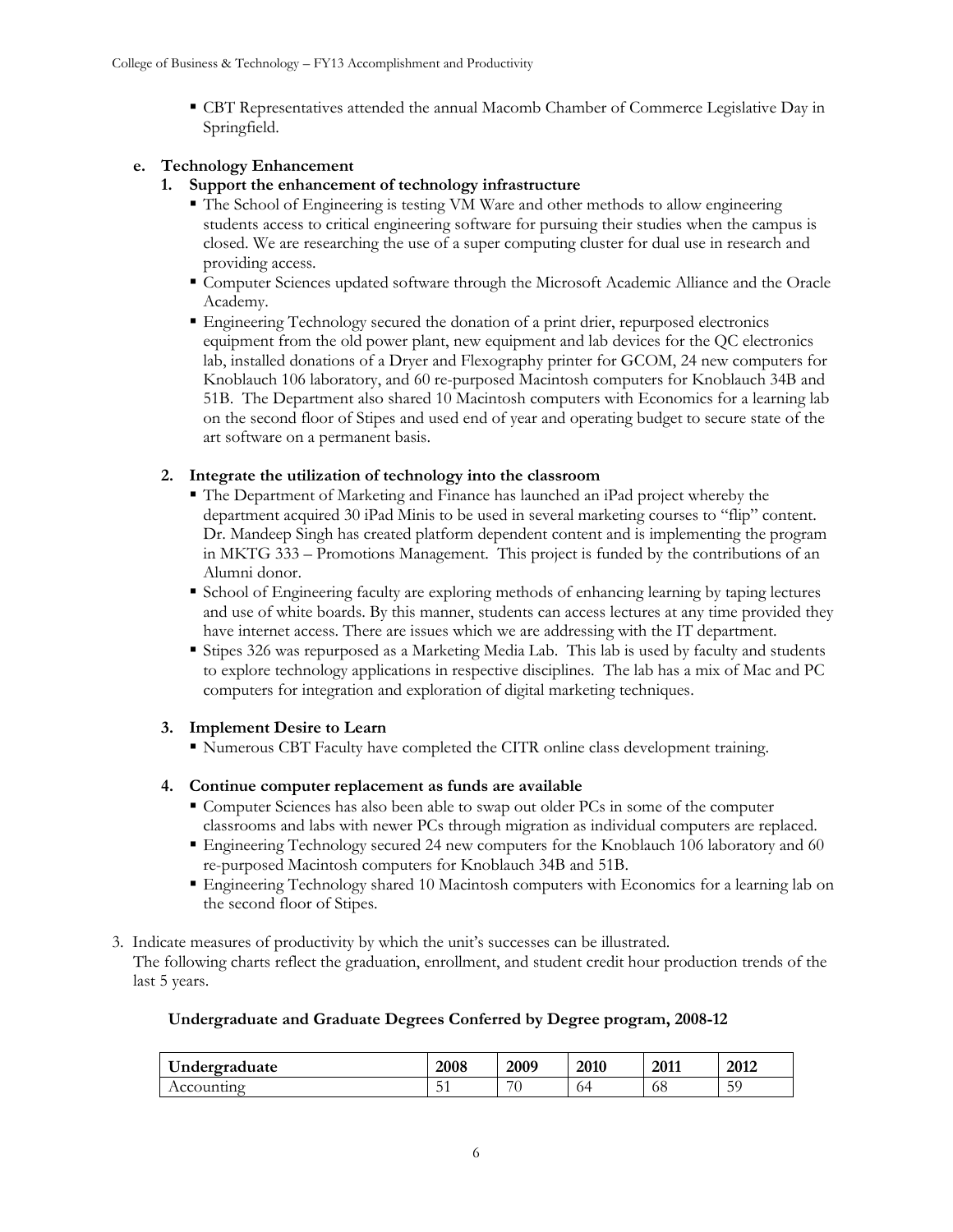College of Business & Technology – FY13 Accomplishment and Productivity

| Agriculture                      | 92             | 90   | 105  | 92             | 98   |
|----------------------------------|----------------|------|------|----------------|------|
| Computer Science                 | 17             | 17   | 23   | 21             | 20   |
| <b>Construction Management</b>   | 49             | 52   | 59   | 80             | 67   |
| Economics                        | 17             | 18   | 15   | 18             | 17   |
| Engineering                      |                |      |      | $\overline{2}$ | 5    |
| Finance                          | 60             | 82   | 42   | 41             | 31   |
| Graphic Communication            | 34             | 38   | 43   | 41             | 37   |
| Human Resource Management        | 10             | 6    | 8    | 16             | 11   |
| <b>Information Systems</b>       | 12             | 9    | 14   | 13             | 10   |
| Management                       | 81             | 74   | 91   | 81             | 86   |
| <b>Engineering Technology</b>    | 22             | 25   | 31   | 24             | 16   |
| Marketing                        | 50             | 54   | 58   | 49             | 40   |
| Supply Chain Mgt                 | 28             | 32   | 18   | 28             | 22   |
| Network Technologies             | $\mathbf{1}$   | 11   | 8    | 9              | 6    |
| Total Undergraduate Degrees-SP10 | 524            | 578  | 579  | 583            | 525  |
|                                  |                |      |      |                |      |
| Graduate                         | 2008           | 2009 | 2010 | 2011           | 2012 |
| <b>MBA</b>                       | 47             | 44   | 46   | 48             | 45   |
| MAcc                             | $\overline{7}$ | 6    | 6    | 18             | 9    |
| MA Economics                     | 12             | 20   | 21   | 15             | 19   |
| MS Computer Science              | 37             | 34   | 48   | 36             | 39   |
| MS Mgt Engineering Systems       | 8              | 13   | 11   | 9              | 16   |
|                                  |                |      |      |                |      |
| <b>Total Graduate Degrees</b>    | 111            | 117  | 132  | 126            | 128  |
|                                  |                |      |      |                |      |
|                                  |                |      |      |                |      |

# **Fall Enrollments by Major**

| Undergraduate                    | 2008 | 2009 | 2010 | 2011 | 2012 |
|----------------------------------|------|------|------|------|------|
| Accounting                       | 320  | 292  | 261  | 265  | 285  |
| Agriculture                      | 328  | 333  | 327  | 348  | 355  |
| Computer Science                 | 174  | 162  | 136  | 167  | 171  |
| <b>Construction Management</b>   | 239  | 228  | 222  | 166  | 128  |
| Economics                        | 35   | 48   | 45   | 50   | 38   |
| Engineering                      |      |      | 24   | 46   | 68   |
| Finance                          | 175  | 126  | 102  | 99   | 92   |
| Graphic Communication            | 148  | 126  | 105  | 110  | 87   |
| Human Resource Management        | 34   | 39   | 39   | 46   | 37   |
| <b>Information Systems</b>       | 43   | 46   | 46   | 49   | 49   |
| Management                       | 345  | 337  | 352  | 318  | 296  |
| Manufact. Engineering Technology | 88   | 75   | 61   | 64   | 92   |
| Marketing                        | 236  | 207  | 180  | 174  | 201  |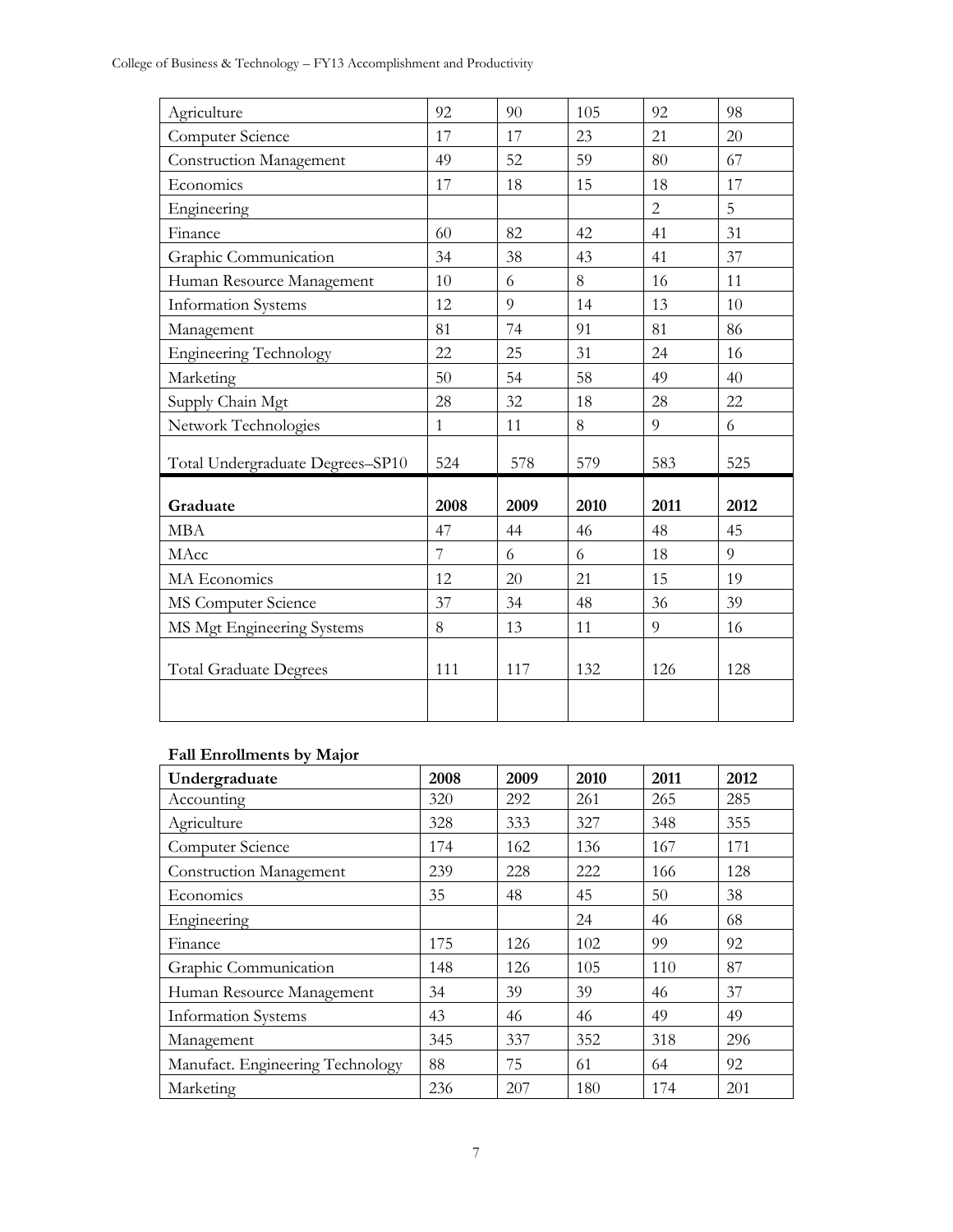College of Business & Technology – FY13 Accomplishment and Productivity

| Network Technologies           | 31   | 31   | 34   | 63   | 34   |
|--------------------------------|------|------|------|------|------|
| Supply Chain Management        | 71   | 59   | 67   | 30   | 105  |
| Business Undecided             |      | 36   | 42   | 64   | 50   |
| Total Undergraduate Enrollment | 2267 | 2109 | 2001 | 2039 | 2088 |
| Graduate                       | 2008 | 2009 | 2010 | 2011 | 2012 |
| <b>MBA</b>                     | 107  | 109  | 118  | 107  | 76   |
| MAcc                           | 12   | 14   | 21   | 19   | 15   |
| MA Economics                   | 27   | 32   | 26   | 33   | 30   |
| MS Computer Science            | 95   | 99   | 78   | 83   | 60   |
| MS Mgt Engineering Systems     | 16   | 21   | 22   | 24   | 14   |
| Total Graduate Enrollment      | 257  | 275  | 265  | 263  | 195  |

#### **Student Credit Hour Production**

|            | 2008    | 2009    | 2010    | 2011    | 2012    |
|------------|---------|---------|---------|---------|---------|
| CBT        | 64,512  | 63,023  | 61,082  | 59,502  | 57,980  |
| University | 348,403 | 334,358 | 329,351 | 328,589 | 326,326 |

4. Describe how the division used any of the following categories of funds to enhance accomplishments and productivity:

## **a. Western Illinois University Foundation funds**

Ag Field Laboratory Internet access is purchased from Logonix using Foundation Funds. In addition, other significant gifts to the College of Business and Technology are listed below.

| \$1,000  |
|----------|
| \$1,000  |
| \$1,000  |
| \$1,000  |
| \$1,000  |
| \$1,000  |
| \$1,500  |
| \$1,500  |
| \$2,000  |
| \$2,000  |
| \$2,000  |
| \$2,500  |
| \$2,500  |
| \$2,800  |
| \$3,000  |
| \$3,000  |
| \$4,000  |
| \$4,600  |
| \$5,000  |
| \$5,000  |
| \$5,000  |
| \$5,000  |
| \$5,000  |
| \$6,000  |
| \$6,000  |
| \$10,000 |
| \$10,000 |
|          |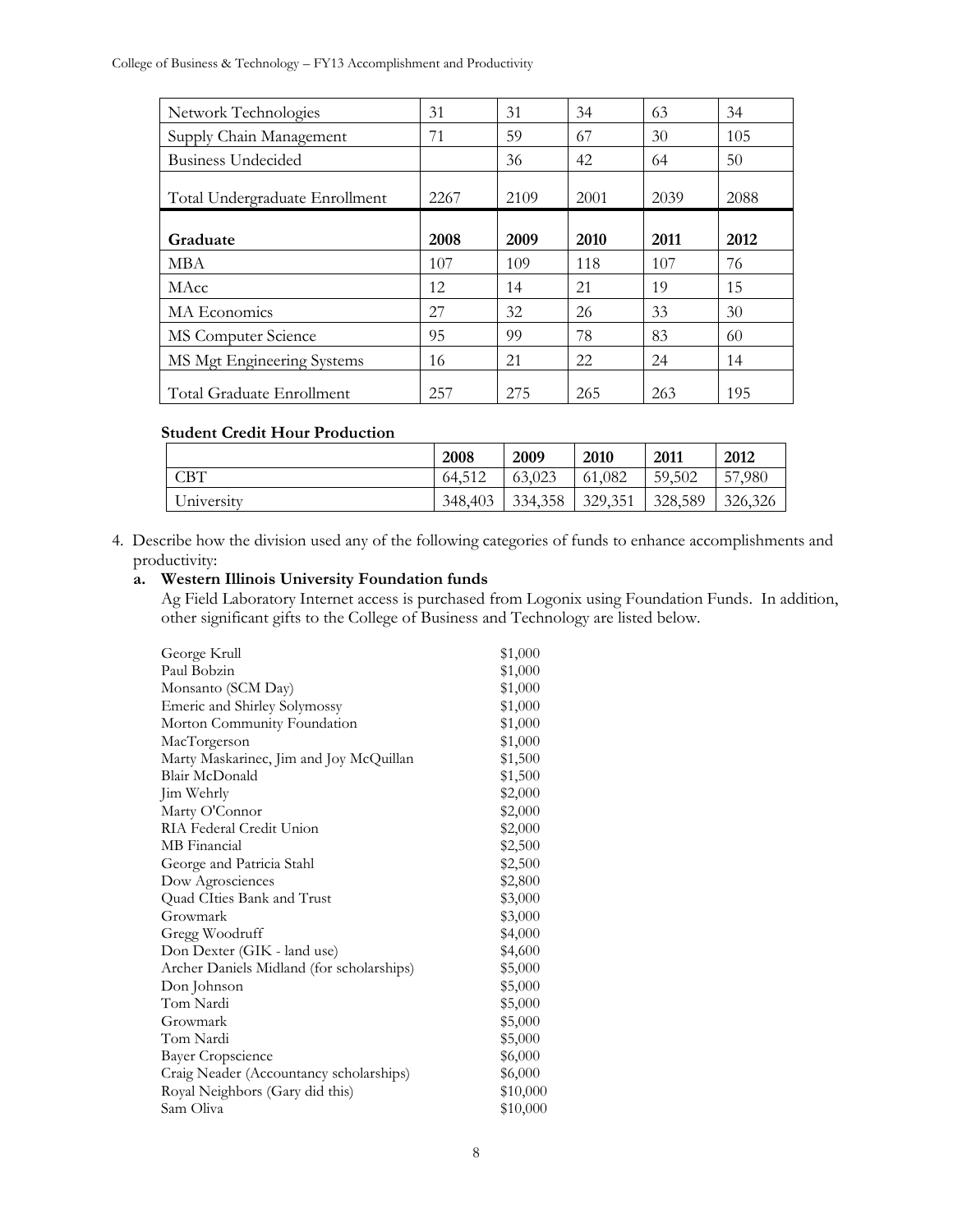College of Business & Technology – FY13 Accomplishment and Productivity

| \$10,000  |
|-----------|
| \$10,000  |
| \$12,500  |
| \$15,500  |
| \$20,000  |
| \$20,000  |
| \$22,500  |
| \$24,350  |
| \$25,000  |
| \$28,500  |
| \$30,000  |
| \$48,000  |
| \$50,515  |
| \$51,840  |
| \$52,500  |
| \$100.000 |
| \$115,000 |
|           |

#### **b. Funds available due to vacant positions or dollars saved through hiring of new personnel at whatever level those funds reside.**

#### **c. Grants, contracts, or local funds**

2008- 2012 FIPSE Grant (\$180,000). Ann Walsh is WIU project director for this grant titled, "Alliance to Enhance Entrepreneurial Impact to Stimulate Economic Growth among Underserved Groups in North America" which joins institutions of higher education from the U.S., Mexico, and Canada to foster student exchanges in entrepreneurship. The grant goals emphasize mutual recognition and portability of academic credits, the creation of opportunities to acquire languages and culture, enhancement of entrepreneurship curriculums, and establishment of scholar networks with practicing professionals among the partner countries.

2010 – 2013 Agricultural and Food Research Initiative (AFRI) Grant (\$500,000). Win Phippen is principal investigator for the grant titled, "Undergraduate Training and Research in Plant Breeding." The overall goal of this project is to increase the number of students pursuing graduate degrees in plant breeding while increasing the science-based knowledge of a new bio-energy crop, pennycress. The project will focus on recruiting undergraduate students from community colleges by creating a new plant breeding minor program. The minor will offer new courses in traditional and biotechnology approaches to plant breeding along with providing hands-on laboratories and field trip experiences to active breeding programs and germplasm banks. Competitive research awards, summer internships, and employment opportunities will also be provided to students. As part of this project, teaching laboratory facilities in Knoblauch Hall have been renovated.

Capacity Building in Southern Mexico – Phase II. USAID Grant. (\$300,000). Win Phippen is principal investigator for this project to provide economic development assistance in southern Mexico. This project is a continuation of the very successful Phase I project. The IIRA continues as a partner in this project.

Quad Cities Manufacturing Lab (QCML) (\$284,000). The College submitted a successful proposal to serve as the fiscal agent for the Quad Cities Manufacturing Lab (QCML), an engineering research and development lab housed at the Rock Island Arsenal. QCML's mission is to design, develop, and disseminate advanced manufacturing technologies focused on titanium and lightweight composites. While the major focus for the Lab is for military purposes, QCML will be disseminating advanced manufacturing technologies to companies in the Quad Cities area for economic development purposes. QCML has submitted a proposal to the Department of Defense for \$4 million to further its work.

#### Design and Analysis Collaboration – Phase II. Department of Defense Grant (\$750,000)

Rafael Obregon is principal investigator for the project and works with Innovative Design and Research Corporation (IDRC) of Rushville, IL as a subcontractor on the grant. This cooperative grant project brings together a local business with the University through a two-phase project via the Small Business Technology Transfer (STTR) program, sponsored by the DoD. This is an extension of a Phase I grant in which consisted of the development and analysis of three-dimensional computer models of IDRC's new engine designs for Unmanned Aerial Vehicles (UAV). The Phase II grant is for development of a working prototype. 2011-2013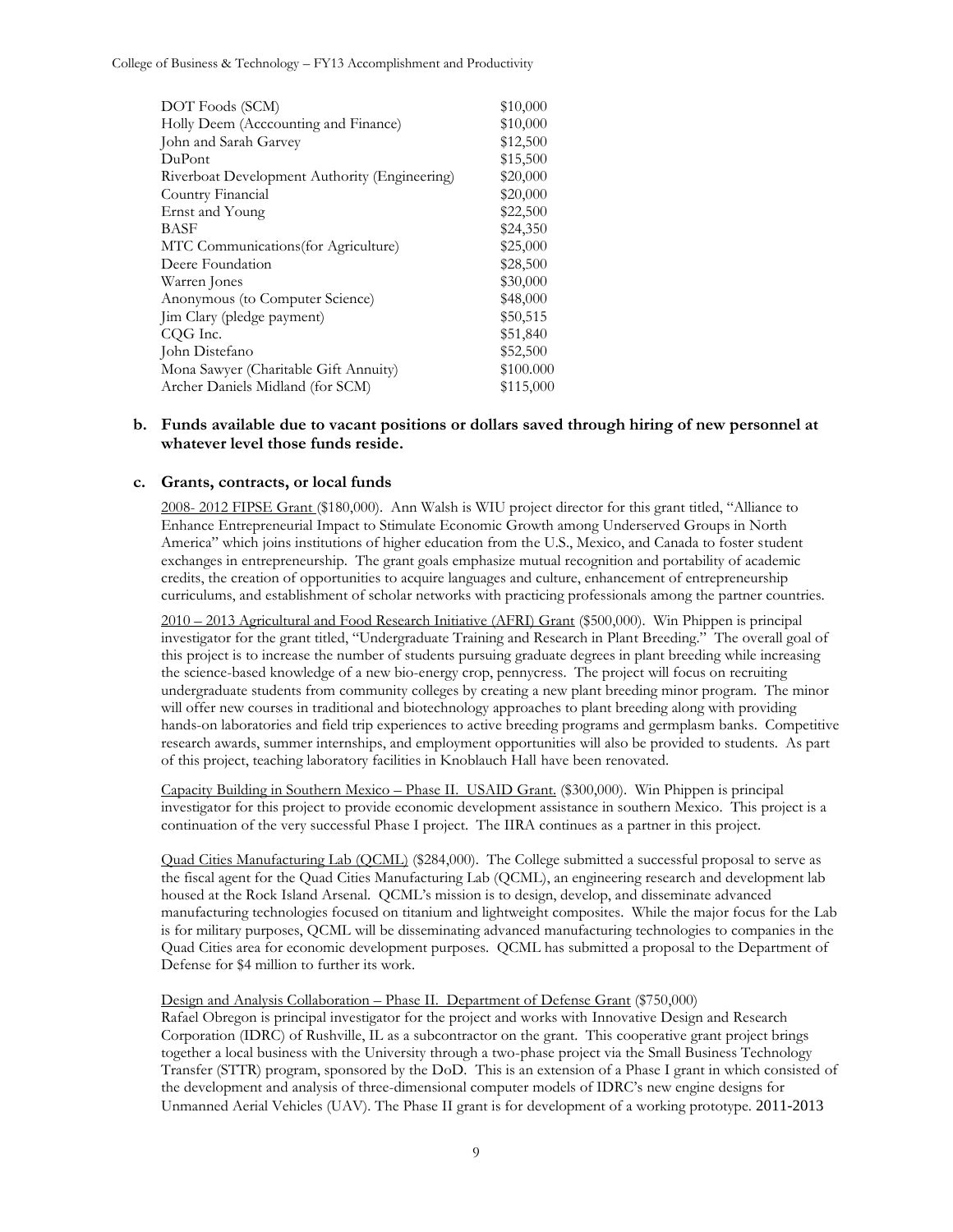U.S. Dept. of Education Grant - Sub-Award (\$115,791). Justin Ehrlich is the local principle investigator and lead developer for "Animated Visual Supports for Social Skills (AViSSS): An Interactive Virtual Experience for Social Skill Development" which provides support in developing social skills to adolescents with Asperger's Syndrome. AViSSS presents a 3D virtual environment in which users interact with animations, characters, and objects. Users are presented with various situations and possible responses, each of which delivers a unique response and feedback about the choice of response.

#### **d. Internal Reallocations: For reallocations over \$20,000, identify the amount, area that was reallocated from, and the priority that funds supported**

No internal reallocations in 2012-2013.

#### **e. Other fund sources**

#### **Budget Enhancement Outcomes for FY13**

For each budget enhancement received in FY13 complete an Accountability Report form (Attachment A). Be specific about approved productivity measures.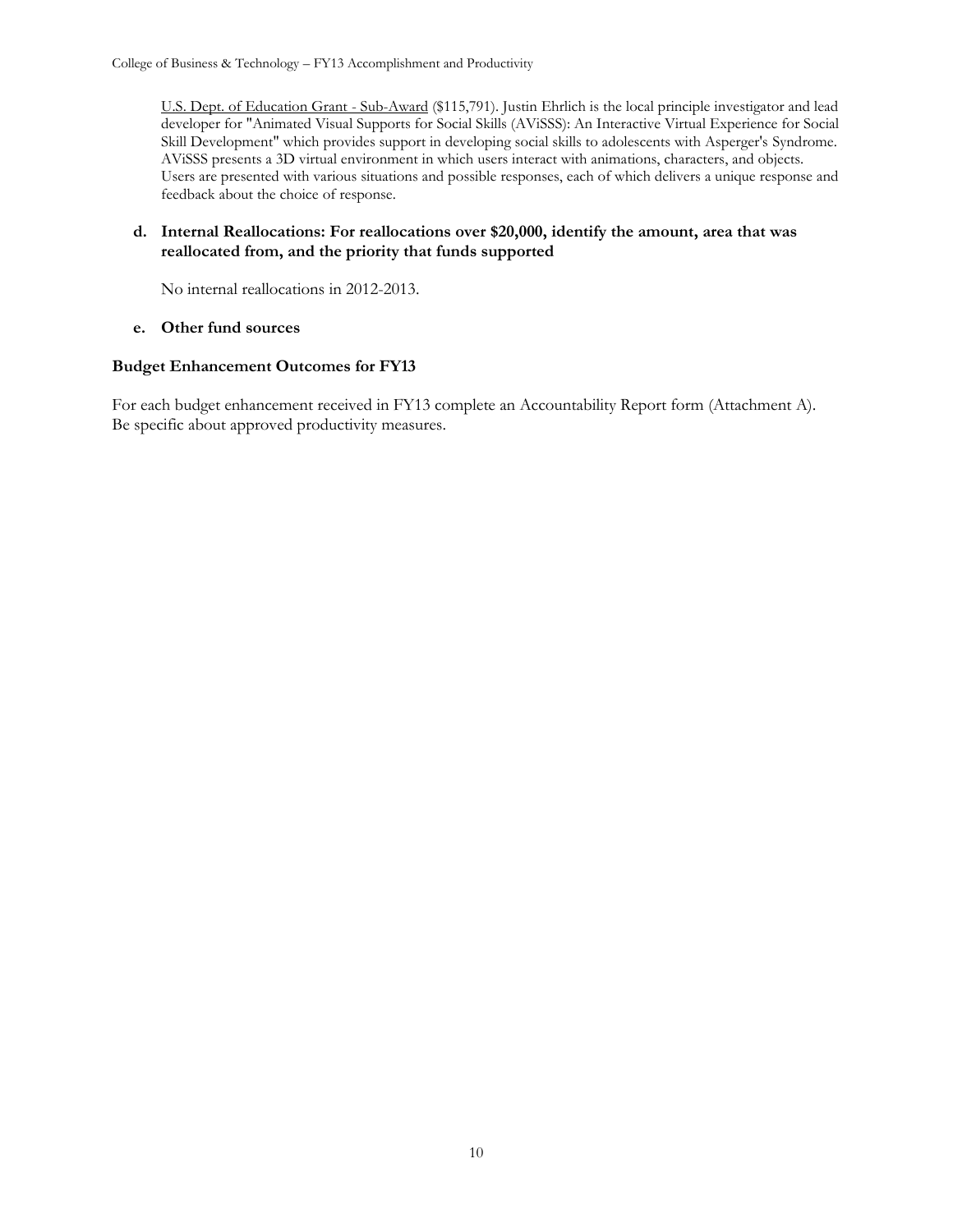#### **BUDGET YEAR Fiscal Year 2014**

## **Major Objectives and Productivity Measures for FY14**

1. **Address the needs for laboratory equipment replacement and upgrades, software acquisition, and laboratory renovations.** The significant cuts in operating funds for the College and each department since 2000 have dramatically limited the funds available for laboratory equipment replacement and upgrades in the lab-intensive units. Instructional labs and equipment are critical to the quality of the educational experience in the College of Business and Technology. The College has significant needs in the following areas:

#### Computer Science:

- a. Replacement computers for Stipes 309 Computer Lab. (40 computers; six years old).
- b. Replacement computers for Stipes 312 Computer Lab. (40 computers; seven years old).
- c. Remodel Stipes 312 Computer Lab, new furniture and wiring.
- d. Upgrade Network Lab in Stipes 304

## College Wide – Software and Databases:

- a. Funds for software/site licenses for SurfCAM, ADOBE suite, Quark Express, Electronic Workbench, BIM, Oracle, Solid Works, MatLab, etc.
- b. Funding to become a member of SAP University Alliance, providing WIU with access to the complete SAP software package and supporting instructional materials (CS, SCM, Accounting, and ET will use this package)..
- c. Funds for Compustat database to support faculty and student research.

#### Agriculture:

a. GIS equipment for learning enhancement and faculty research.

## Economics:

- a. Economics Tutoring Lab Enhancements
- b. New wiring in Stipes 327 computer lab

## Engineering Technology:

- a. Replacement computers (PC's) for the CAD lab KH 105 (24 Computers, more than eight years old).
- b. Equipment for new soils laboratory course in Construction Management.
- c. Equipment for new/modified courses in ET's Control Systems.
- d. Surveying GPS upgrade for the surveying laboratory.
- e. MIG and TIG welding equipment (shared with Ag).

STRATEGIC PLAN: *Enrich Academic Excellence* – Action 3

## 2. **Address necessary upgrades to the Agriculture teaching facilities and research infrastructure.**

Deferred maintenance at the Agriculture Field Lab (farm) is at a critical stage. Several buildings at the Agriculture Field Laboratory are near collapse and another, the farm manager's house, has been condemned. The poor condition of essential farm buildings (the Show Barn and the Dairy Barn) dictates that they cannot be fully utilized. Without the necessary upkeep, the buildings continue to deteriorate toward condemnation.

a. Construction of a teaching/research greenhouse. The School of Agriculture currently shares a greenhouse with the Biology Department. This precludes the comprehensive research in agronomy and horticulture that the Agriculture faculty desires. A new teaching/research greenhouse is needed to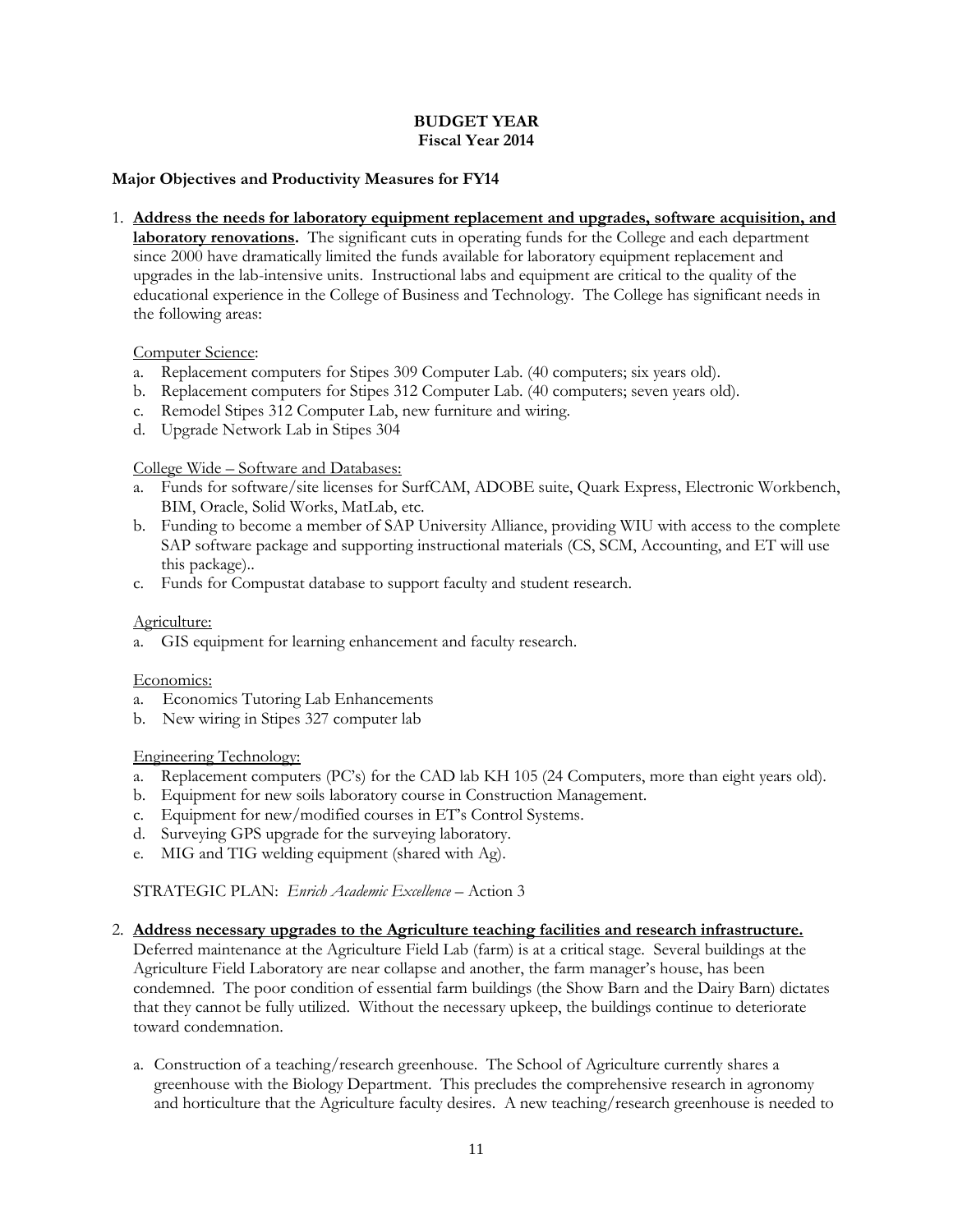enable faculty to apply for advanced research funding.

- b. Maintenance, repair, and replacement of essential buildings at the Agricultural Field Lab.
- c. Upgrade and renovate Agriculture research lab in Knoblauch 304.

STRATEGIC PLAN: *Enrich Academic Excellence* – Action 2.d "Provide strong commitments and increase opportunities to support research, scholarly/creative activities, and public service and outreach. … Augmenting institutional resources to encourage and promote research, creative, and scholarly activities…"

- 3. **Increase student access to and participation in internships.** Internships are beneficial part of the academic experience, and internships are required in several CBT majors (e.g., SCM, ET, ENGR, CSTM, and GCom). CBT students and academic units need a staff member dedicated to coordinate and expand internship opportunities for students, to communicate with internship employers and seek new internship sites, and to coordinate with Career Planning and Placement at WIU. These services are needed at both the Macomb and the QC campus, and one coordinator will provide services to students and employers at both. The following action items will be pursued in FY13 and beyond:
	- a. Establish a CBT Internship Office in Stipes 111 and employ a Corporate Relations/Internship Coordinator who will work with CBT students at both the QC and Macomb campuses, employers, and the WIU Career Planning and Placement Office.
	- b. Renovate Stipes 111 as CBT Corporate Relations and Internship Office.

STRATEGIC PLAN: *Enrich Academic Excellence* – Action 1.g "Providing increased structured educational opportunities and resources to increase student-faculty interaction and active and collaborative learning through…internships…"

- 4. **Develop additional online courses to meet the market demands for online education.** The College offers several online courses, and needs to expand its portfolio of online courses, including courses that lead to majors and minors.
	- a. Continue efforts for delivering the MBA online.
	- b. Continue development of additional online courses with priority for classes that will allow the delivery of additional minors online.
	- c. Continue to deliver online courses and expand online offerings for summer school.

STRATEGIC PLAN: *Provide Educational Opportunities*. This initiative is related to Strategic Plan: Goal 3: Action 1: "Further augment flexibility and responsiveness to student needs and timely degree completion in academic programs."

## 5. **Continue progression on new degree programs and certificate offerings.**

- a. Feasibility studies have been completed for the Master of Science degree in Agricultural Leadership and Communication. With the commitment of an additional unit A faculty member, move forward with the proposal for the new degree program.
- b. Finalize the feasibility studies for a BS in Facilities Management and a BS in Technology Management and prepare the new program proposals.
- c. Conduct feasibility studies for undergraduate and graduate certificate programs, especially those that will take advantage of online courses (e.g., certificate program in Fraud Detection).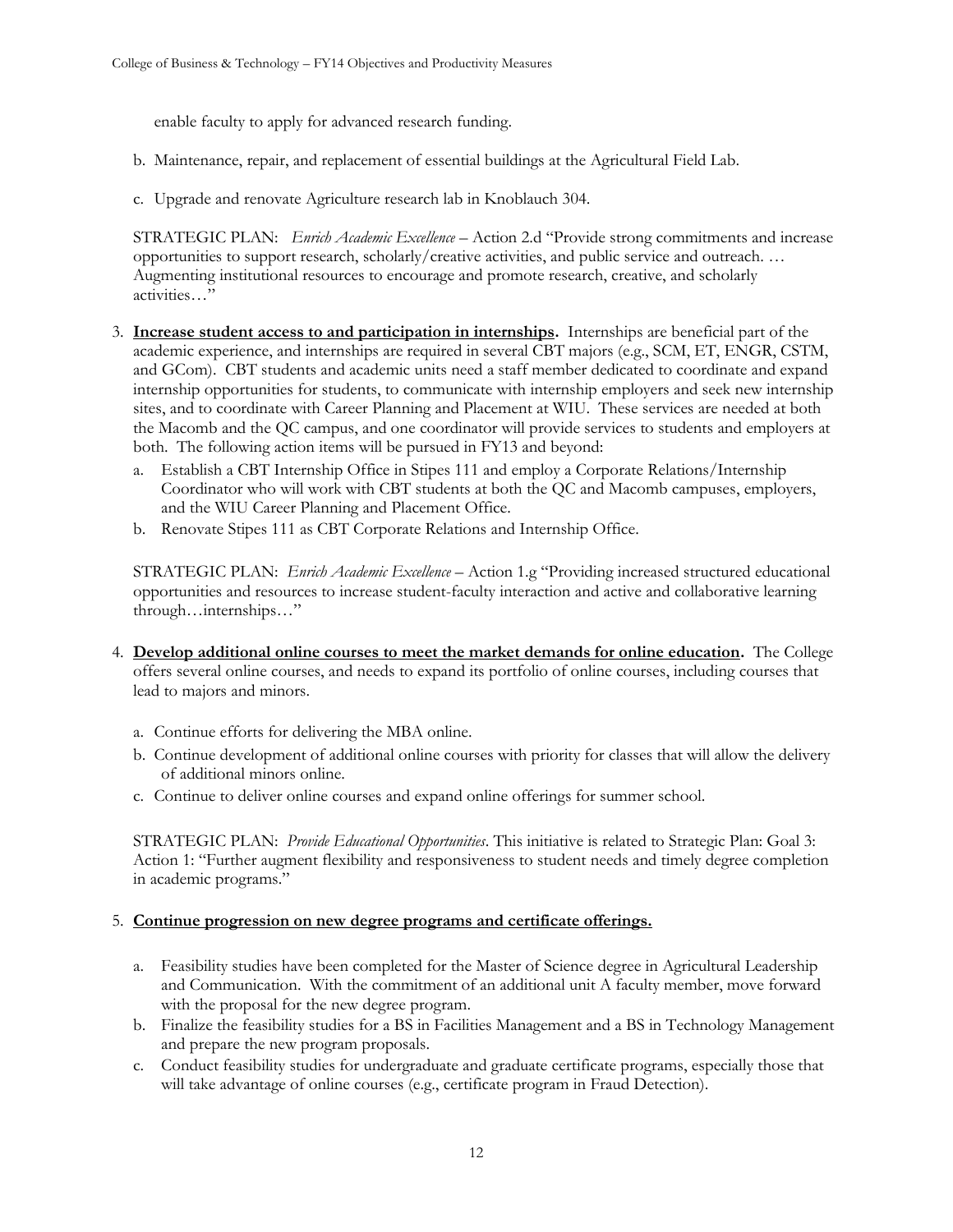STRATEGIC PLAN*: Enrich Academic Excellence* – Action 1.b "Developing and offering new and expanded academic programs in areas of demand and need that are consistent with the academic mission of the University."

- 6. **Enhance the CBT degree offerings in the Quad Cities.** The following action items will be pursued in FY14 and beyond:
	- a. Obtain a tenure track faculty position in Engineering Technology for the QC campus to assure that the BS degree program can be delivered in two years. (Short-term, Mid-term)

STRATEGIC PLAN: This initiative further strengthens the College of Business and Technology's commitment to the WIU Quad Cities campus and the 3,000 student goal.

- 7. **Continue to support the School of Engineering as an academic unit in the College of Business and Technology.** To position the Engineering Program for rapid expansion under ABET accreditation, the following action items will be pursued in FY14 and beyond:
	- a. Employ a full-time Administrative Assistant
	- b. Employ 2 MBA Graduate Assistants to assist with marketing and recruiting strategies
	- c. Purchase super computer and VM Ware
	- d. Employ a full-time Faculty Assistant to maintain supercomputer, oversee engineering computer labs, and maintain engineering software
	- e. Continue to expand section offerings
	- f. Continue growth and enhancement of laboratories
	- g. Continue the expansion of Linkages partnerships with Community Colleges

STRATEGIC PLAN: *Enrich Academic Excellence* – Action 1.b "Developing and offering new and expanded academic programs in areas of demand and need that are consistent with the academic mission of the University."

# 8. **Address the needs for classroom upgrades and enhancements.**

The significant cuts in operating funds for the College and each department since 2000 have dramatically limited the funds available for classroom upgrades. Quality, technology-based classrooms are critical to the quality of the educational experience in the College of Business **and Technology**. The College has substantial needs in these areas:

## Dean's Office:

a. Update Stipes 121 with CODEC capability (note: funds from State Farm have been used to upgrade all of the electronic presentation technologies in Stipes 121; it is now ready for CODEC).

Management and Marketing:

- a. Enhance Stipes 201 with new furniture and updated COCEC
- b. Enhance Stipes 122 as a premier state-of-the-art classroom with SMART technology and various electronic upgrades

# Accounting and Finance:

- a. New computer Stipes 222
- b. New computer and elmo Stipes 225
- c. Clicker Interactive Response System Stipes 224
- d. New Codec and install whiteboards Stipes 320
- e. New computers (4) and wiring to upgrade tutoring lab Stipes 306

## Economics and Decision Sciences

Conversion of Stipes 217 and Stipes 313 to electronic classrooms.

STRATEGIC PLAN: *Enrich Academic Excellence* – Action 3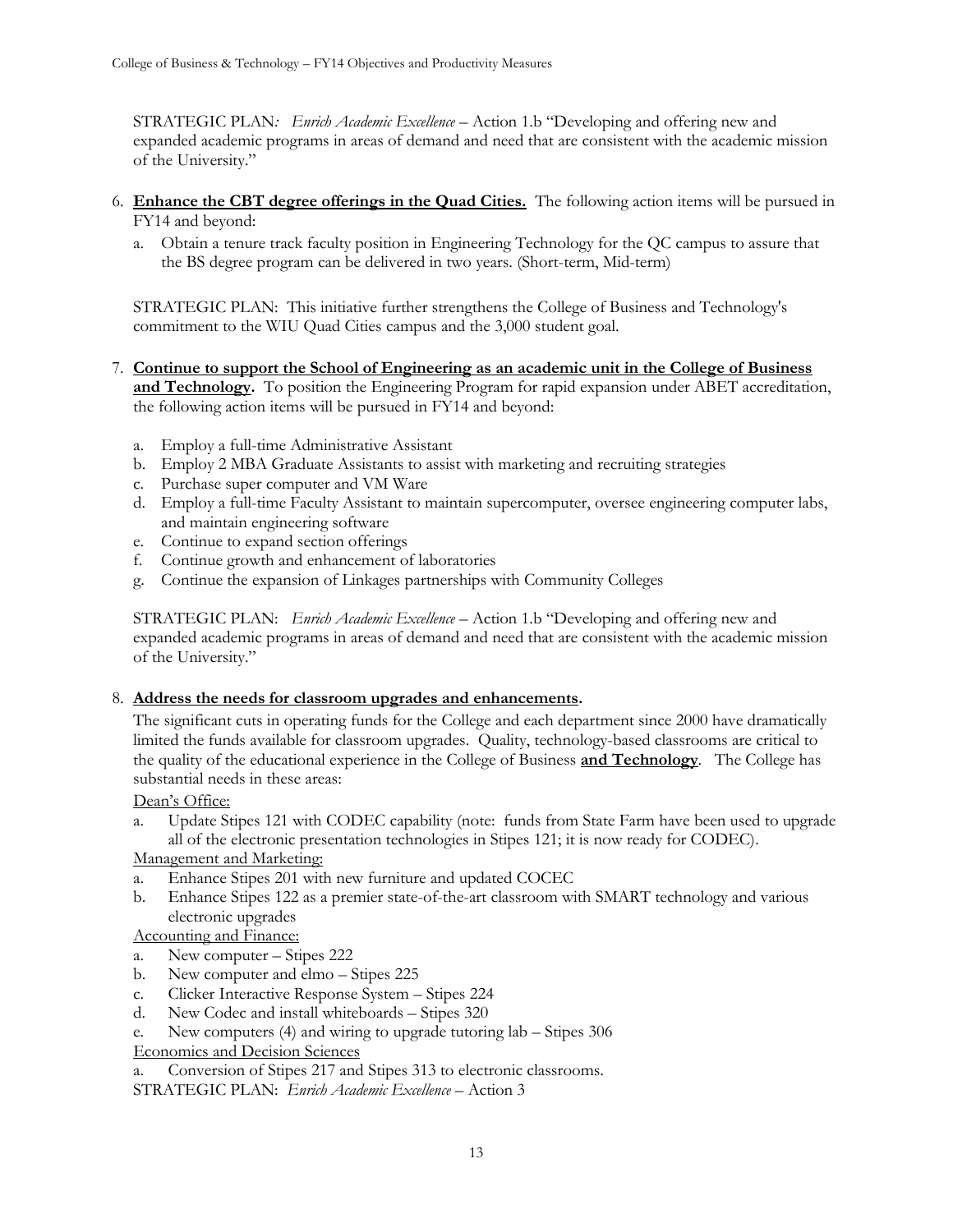#### 9. **Strengthen areas relative to AACSB standards to continue toward AACSB reaffirmation in Business and Accounting without conditions by the Spring 2015.**

- a. Continue to monitor scholarly activity and strengthen credentials of academically qualified and professionally qualified faculty
- b. Continue implementation of assessment program aligned with AACSB assurances of learning for the undergraduate and graduate programs.
- c. Increase the utilization of the Assurance of Learning (AOL) process for decision making
- d. Update the College Strategic Plan

STRATEGIC PLAN: AACSB accreditation speaks to the entire academic experience in the College of Business and Technology. As it specifically relates to *Higher Values in Higher Education*, business accreditation addresses assessment within the college and monitors the curriculum for revisions needed to maintain WIU's excellence in undergraduate programs.

- 10.**Continue the emphasis on undergraduate and graduate recruitment for the college and each department/school.** It is imperative that each academic unit in the College renew its focus on recruitment and retention of students, and that each develop tactics aligned with the University and College strategies.
	- a. Continue recruitment efforts aligned with the Office of Admission.
	- b. Strengthen the recruitment of international graduate students through targeted efforts and implement the International Graduate merit Scholarship Program.
	- c. Utilizing faculty expertise in marketing and promotion, develop recruitment and retention materials and tactics for the College and its academic units, and implement tactics.
	- d. Acquire and assign three graduate assistants to support recruitment and retention efforts throughout the College.
	- e. Work with Extended Studies and CIS to bring cohorts of MBA students to Macomb.

STRATEGIC PLAN: *Provide Educational Opportunities*

## 11. **Strengthen the administration and program support for the Management and Marketing**

**Department**. The M&M department is the largest in the College, and is a very complex unit. Additional support is needed to effective administration.

a. Appoint an Assistant Chair for the M&M Department. STRATEGIC PLAN:

## 12. **Establish ongoing funding for the WIU Center for Economic Education to \$8000 annually**

The center was reestablished in the Spring of 2011 with an allocation of \$4000. As part of a national and state network (the Illinois Center for Economic Education) of economic education, the primary goal of the Center is to enhance the recruiting process at WIU. This is accomplished through partnerships with local community colleges and area high schools within a fourteen-county region to encourage economic education. In addition, the Center holds an Economics Day Conference each year. This one-day conference featured three topical sessions on economics that provided an opportunity to attract students to the discipline.

STRATEGIC PLAN:

## 13.**Continue toward a rigorous set of development goals as a part of University's capital campaign**.

The CBT campaign goal of \$18 million represents nearly one-third of the overall University goal. The goal consists of \$2.5M for student support, \$5M for faculty support, \$1.5M for equipment and technologies,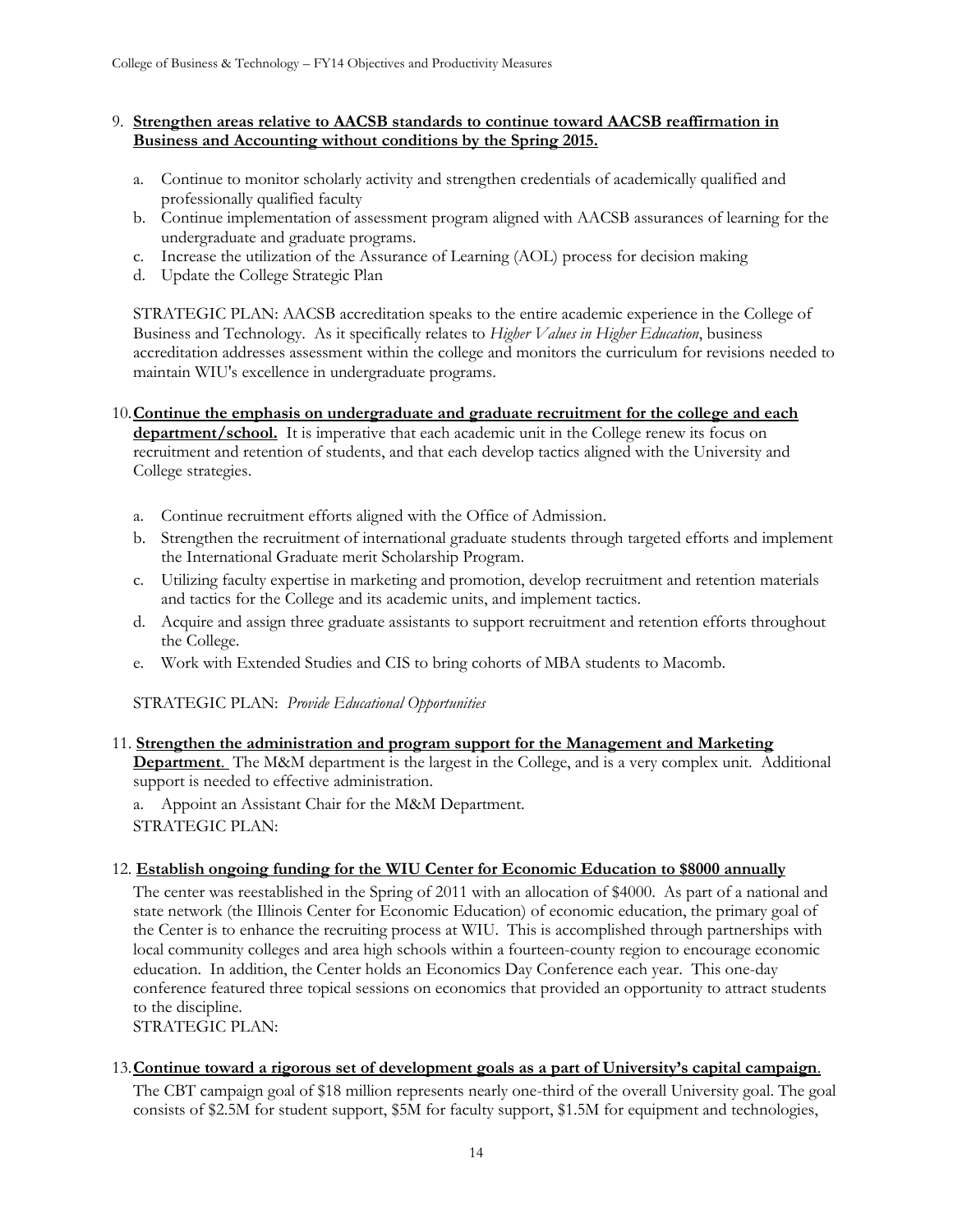and \$9M for capital investments.

STRATEGIC PLAN: *Promote Social Responsibility* – Action 2.b "Supporting the comprehensive campaign for scholarships, faculty support, capital improvement, and information and technologies on the Macomb and Quad Cities campuses."

14.**Continue with plans for a Forage Research Center that will, using existing Kerr Farm land, become a state-wide focus point for research into improving livestock forage throughout Illinois.** Establishment of this center would aid Illinois farmers in the development and evaluation of sustainable forage/pastoral production systems. The center would focus on research of planned grazing systems for sustainable livestock production (whereby also adding credence to the University's commitment to environmental sustainability.)

STRATEGIC PLAN: *Promote Social Responsibility* – Action 3.1 "Advancing statewide, regional, and national leadership in environmental sustainability within all aspects of University operations." –Also student opportunities for undergraduate research; support of research and scholarly activities

- 15 **Continue to support a robust array of study abroad opportunities in the College of Business and Technology.** The College has a history of effective global initiatives and alliances. AACSB is strengthening its requirements for global initiatives in accredited programs.
	- a. Continue collaboration with faculty member providing leadership for CBT global initiatives.
	- b. Develop a CBT strategic plan for global initiatives.
	- c. Pursue new global opportunities (e.g., Cuba; South America).

## **Technology Goals and Objectives**

1. List the most important technological goals and objectives the division will pursue in FY14, and how these will be measured/assessed.

CBT TECHNOLOGY INITIATIVES – Per FY14 Goals (Priority 1)

- Replacement computers for Stipes 309 Computer Lab. (40 computers; six years old).
- Replacement computers for Stipes 312 Computer Lab. (40 computers; seven years old).
- Remodel Stipes 312 Computer Lab, new furniture and wiring.
- Upgrade Network Lab in Stipes 304.
- Funds for software/site licenses for SurfCAM, ADOBE suite, Quark Express, Electronic Workbench, BIM, Oracle, Solid Works, MatLab, etc.
- Funding to become a member of SAP University Alliance, providing WIU with access to the complete SAP software package and supporting instructional materials (CS, SCM, Accounting, and ET will use this package).
- Funds for Compustat database to support faculty and student research.
- Agriculture GIS equipment for learning enhancement and faculty research.
- Economics Tutoring Lab Enhancements in Stipes 202.
- New wiring in Stipes 327 computer lab.
- Replacement of computers (PC's) for the CAD lab in Knoblauch 105.
- Equipment for new soils laboratory in Construction Management.
- Equipment for new/modified courses in ET's Control Systems.
- Surveying GPS upgrade for the surveying laboratory.
- Place all faculty computer hardware on a four-year replacement cycle.
- Place all student lab computers on a four-year replacement cycle.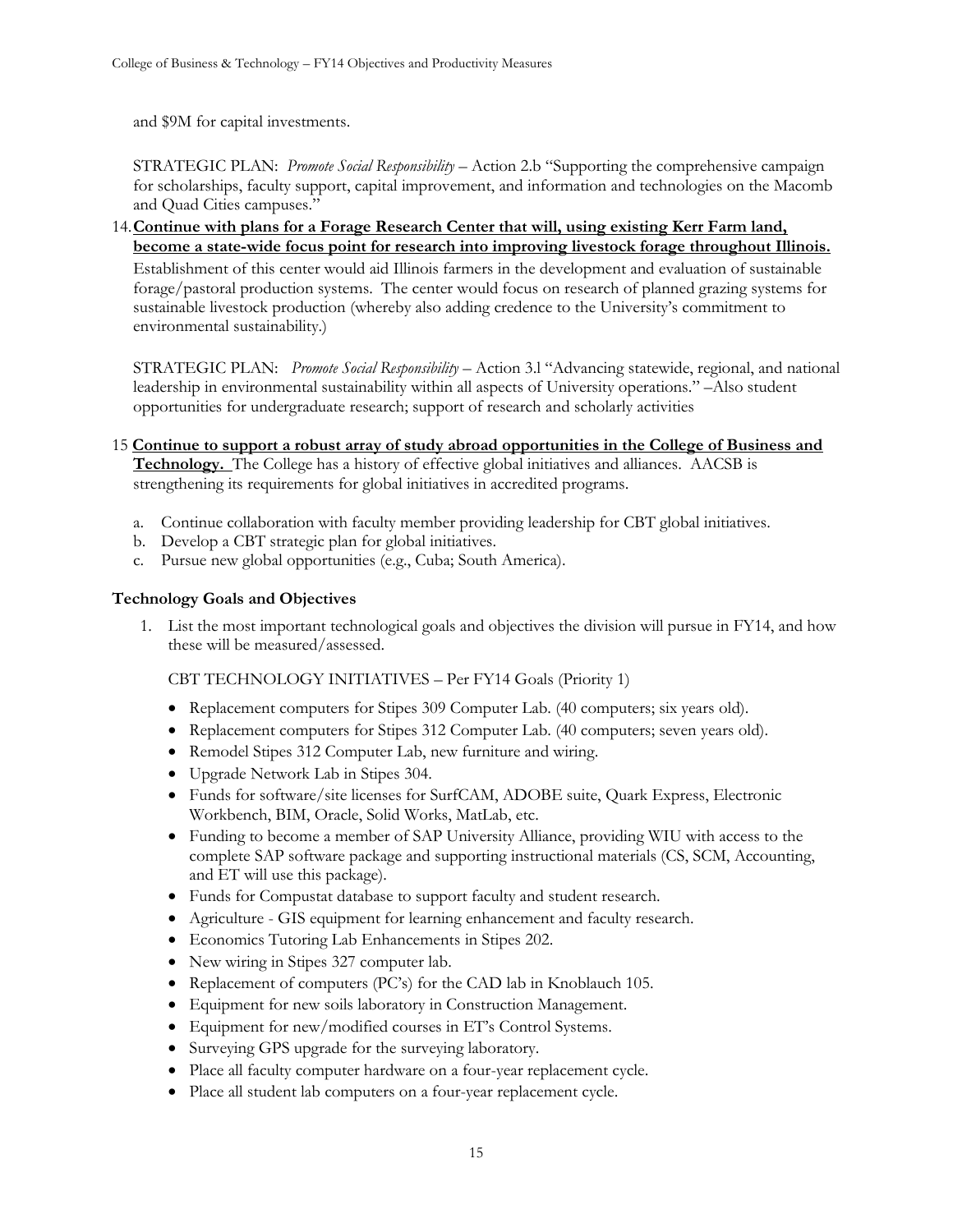#### **Internal Reallocations and Reorganizations**

1. What are planned FY14 reallocations or reorganizations, including the movement of positions, the upgrade of positions, the creation of new positions, or the reallocation of personnel or operating funds?

No reallocations or further reorganizations are planned for FY14 at this time.

- 2. How do these reallocations and reorganizations further Strategic Plan goals and objectives?
- 3. Describe how all reallocations, permanent and temporary, will affect the unit's standard performance measures.
- 4. How are you planning to find new funds?
	- a. Describe divisional strategies to seek additional resources (e.g., grants, Foundation)
	- 1. Enhanced fund raising and corporate alliances.
	- 2. Increased grant activity.
	- b. Provide an explanation of how additional resources would be used to enhance divisional objectives
	- c. Summarize long-term external funding goals which extend beyond FY14
	- d. Develop indicators/benchmarks to track attainment of goals
- 5. What is the current status of the long-term funding goals established last year?

#### **Western Illinois University Quad Cities**

#### **1. Briefly describe programs or course offerings in the Quad Cities and the current success of those programs in terms of majors, minors, enrollment/SCH production, and completability.**

- The College offers the BB in Management, Marketing, Accounting, Supply Chain Management, and Human Resource Management, the BS in Information Systems, the BS in Engineering and the BS in Engineering Technology at the QC campus. Enrollments are strong in all programs except Information Systems, and we anticipate that the redesigned BS in IS will attract new students. All programs can be completed in two years except for the Engineering Technology degree program which takes two and a half years to complete with the current staffing pattern. The College has requested a new faculty line for this program in order to be able to deliver the degree in two years (see above request).
- The College offers the MBA at the QC campus. The MBA has averaged about 50 students, 90% parttime, over the past several years.
- **2. How many faculty do you currently have located in the Quad Cities? How many Macomb-based faculty deliver courses in the Quad Cities? How many adjuncts did you use last year to teach in the Quad Cities? Will you be requesting additional faculty/staff next year (explain)?** 
	- The College has 15 unit A faculty, 2 unit B faculty, and 1 school director, and 11 adjunct faculty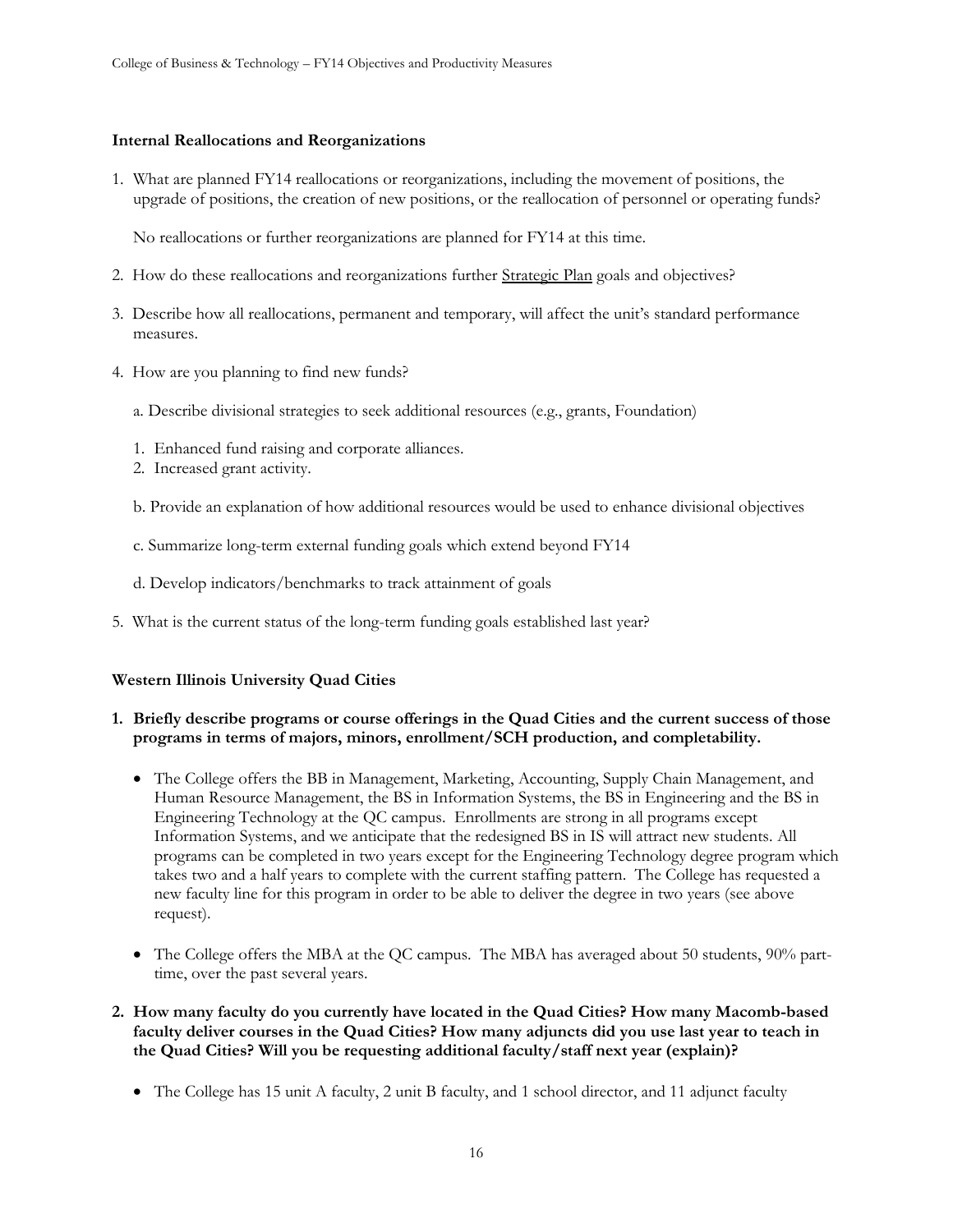members at the QC campus. Generally 2-3 Macomb based faculty members teach at the QC campus each semester. The College has asked for a new faculty line in Engineering Technology for the QC campus.

- **3. Will you be asking for new programs or offerings in the Quad Cities next year? Will you be offering fewer programs or courses next year (if so, explain why)?** No
- **4. Summarize your short-term (2-4 years) and long-term (5 years or more) plans for Quad Cities in your unit (if applicable).** 
	- Maintain ABET accreditation for Engineering and significantly grow the program.
	- Add a new faculty line in Engineering Technology at the QC campus to strengthen the delivery of the Engineering Technology program.
	- Grow the SCM major at the OC campus.
	- Grow the BS in Information Systems.
	- Grow the MBA in the QC, with the addition of an online format.

## **5. Explain additional resources (grants, foundation, etc.) derived from or located in the Quad Cities**

- The Engineering program has pursued several donations from QC area companies and foundations.
- Engineering senior design/capstone efforts have lead to corporate alliances with Deere, Sivyer Steel, and the Rock Island Arsenal/Mandus Group. These efforts not only enhance the education for future engineers, they provide significant profits for QC area companies.

## **New Funding Requests**

## **1. New Academic Degree/Option/Certificate/Concentration Development Requests**

- a. Feasibility studies have been completed for the Master of Science degree in Agriculture Leadership and Communication. With the commitment for a new faculty line, proceed with the new program proposal.
- b. Engineering Technology will finalize the feasibility for a Facilities Management degree program, and based on the study, proceed with a new program proposal.
- c. Accountancy will proceed with a feasibility study potential certificate program in Fraud Detection (Undergraduate). Based on the findings of the feasibility studies, this certificate program will be developed and moved through the approval process.
- d. Engineering Technology will explore the feasibility of a Technology Management completer degree program to help students with the AAS degree achieve a baccalaureate degree.
- e. Engineering Technology will continue to explore the feasibility of an Occupational Safety and Health major program of study (proposed as an interdisciplinary collaboration with Environmental Sciences).

## **2. New Operating Resources Not Included in #1**

## **3. Facilities Requests**

- a. Construction of a teaching /research greenhouse
- b. Begin a comprehensive re-vitalization of the Agricultural Field Lab, including construction of a new Farm Manager's home

#### **Summary—New Fund Requests**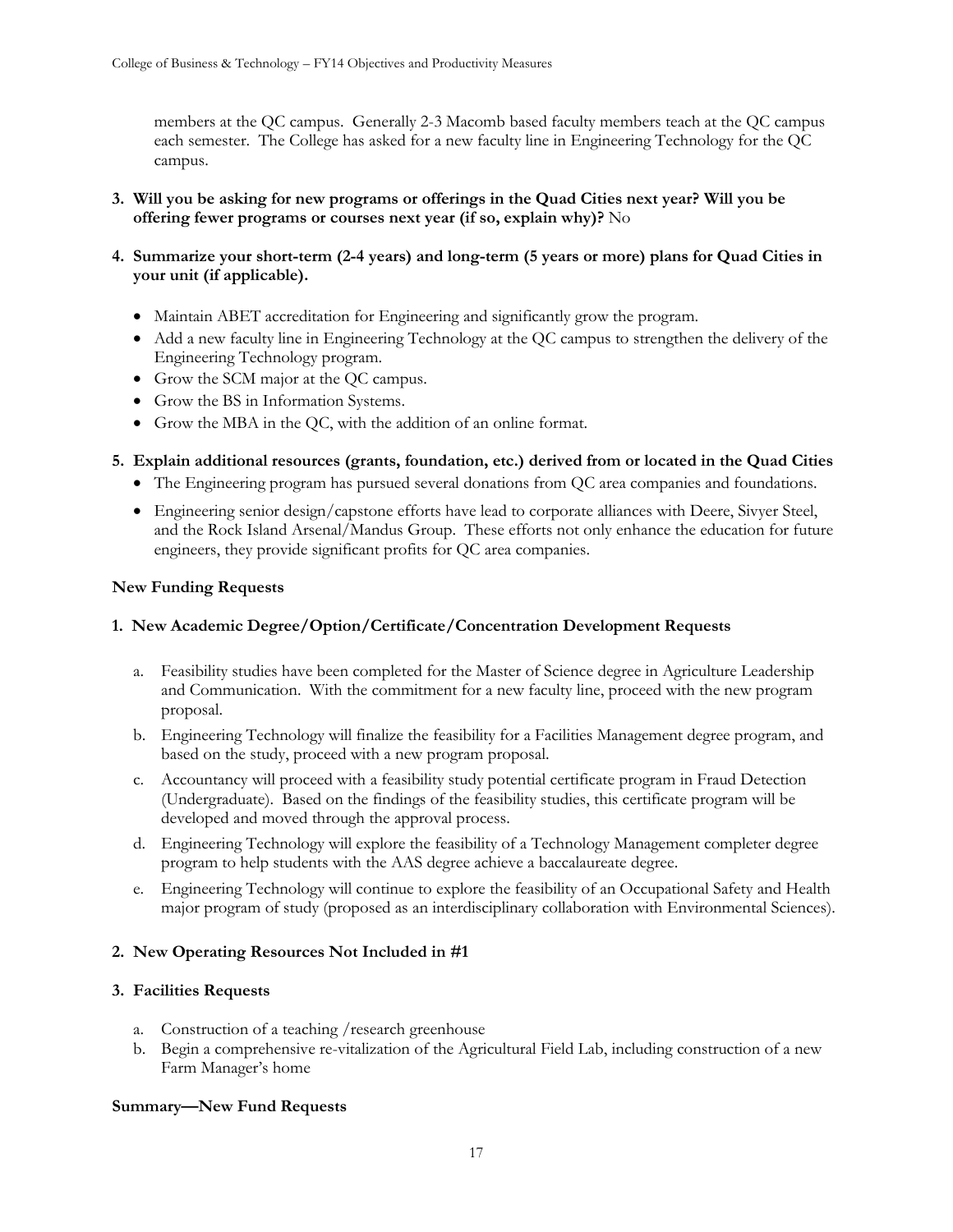- 1. Identify, in priority order, requests for additional funding in a **spreadsheet** (Attachment E). Include all funds requested for new academic programs (#1), operating/base (#2), and facilities (#3).
- 2. On this spreadsheet, please be sure to indicate whether you are seeking one-time or continuous funding. If you are seeking continuous funding, identify whether it is for a period of years or a permanent base increase.

# **Scholarly/Professional Activities**

January 1, 2012 to December 31, 2012

|                              | Accounting<br>& Finance | Agriculture          | Computer<br>Sciences | Economics<br>& Dec. Sci. | Engineering  | Engineering<br>Technology | Management<br>& Marketing | <b>TOTAL</b>  |
|------------------------------|-------------------------|----------------------|----------------------|--------------------------|--------------|---------------------------|---------------------------|---------------|
| <b>Books</b>                 | $\overline{2}$          | $\mathbf{1}$         | $\overline{0}$       | $\overline{0}$           | $\theta$     | $\theta$                  | $\theta$                  | $\mathfrak z$ |
| Articles &<br>Chapters       | 7                       | 5                    | 3                    | 5                        | $\mathbf{1}$ | $\overline{4}$            | $\overline{4}$            | 29            |
| Other/Creative<br>Activities | $2-D$<br>$1-I$          | $60 - D$<br>$70 - I$ | $\theta$             | 3                        | $\theta$     | 6                         | 11                        | 153           |
| Presentations                | 12                      | $12-D$<br>$2 - I$    | $\overline{4}$       | 13                       | $\theta$     | 8                         | $22 - D$<br>$2-I$         | 75            |
| <b>TOTAL</b>                 | 24                      | 150                  | 7                    | 21                       | $\mathbf{1}$ | 18                        | 39                        | 260           |

| <b>ATTACHMENT A</b> |
|---------------------|
| <b>ATTACHMENT B</b> |
| <b>ATTACHMENT C</b> |
| <b>ATTACHMENT D</b> |
| <b>ATTACHMENT E</b> |

Accountability Report for Program Support — **FY13** 

**ATTACHMENT B Request for New Academic Degree/Option/Certificate/Concentration Development — FY14**

**ATTACHMENT C Budget Request — New Operating/Base Resources — FY14**

**ATTACHMENT D Budget Request — Facilities over \$100,000 — FY14**

- - **ATTACHMENT E Summary — New Funding Requests — FY14**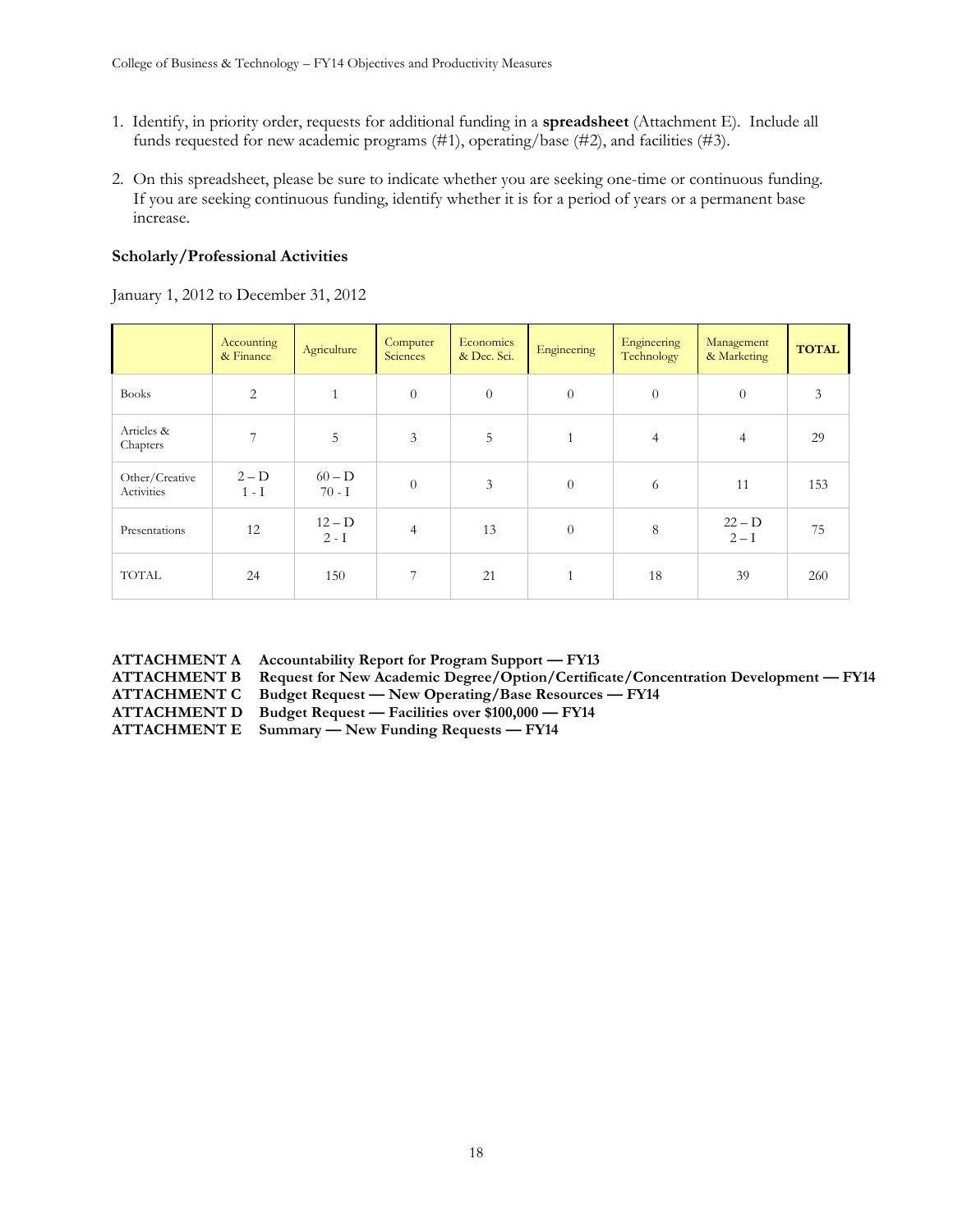## **Western Illinois University Accountability Report for Program Support – FY13**

#### I. Unit submitting request: **Center for Economic Education (CEE) Department of Economics and Decision Sciences**

II. Short title of the initiative proposed for incremental funding.

#### Operating Funds for the **Center for Economic Education (new/continued support): This was approved by Provost Thomas in his Annual Report with a budget of \$8,000 annually.**

III. Describe the specific productivity measures achieved (refer to submitted materials the previous year, or year that funding was requested and provided).

In the spring semester of 2011, the Department of Economics and Decision Sciences reinstated the Center for Economic Education, with an allocation of \$4000. As part of a national and state network of economic education, the primary goal of the Center is to enhance the recruiting process at WIU.

#### Budget

To implement these and other programs, the Center for Economic Education requests a continued budgetary support and an increase from the current \$4,000 to \$8000 for the upcoming fiscal year.

The CEE initially measures success in three ways: the number of visits to high school/community college classrooms by the Director of the CEE, the number of high school/community college students and teachers who attend the Economics Day Conference, and the number of students who declare a major in the department, when applying to WIU. During the fall semester of 2011, the spring semester of 2012, and the fall semester of 2012, several trips to community colleges and area high schools strengthened ties between these institutions and WIU. Including current undergraduates at WIU, over 300 students have attended the Economics Day Conferences in 2011, 2012 and 2013. For the 2012 – 2013 academic year, the number of students declaring economics as a major, when accepted to WIU, is 16, a large increase in the previous year. For the 2013 – 2014 academic year, the number of students declaring economics as a major, when accepted to WIU, is 21. Two of the students from Macomb High School attended Economics Day 2013 and plan to enroll at WIU.

#### Future Activities

The Center for Economic Education at WIU will increase its outreach efforts at area community colleges and high schools, increase area attendance at the annual Economics Day Conference, attract more community college and high school students and teachers to campus, undertake activities for community service and work with other Departments and Colleges at WIU.

IV. Provide a listing of all funds expended to date by the following categories:

| <b>Fund Type</b>                             | <b>Enhancement</b> | <b>Department/Unit Funds</b> |
|----------------------------------------------|--------------------|------------------------------|
| <b>Personnel Services</b>                    |                    |                              |
| <b>Equipment and Instructional Materials</b> |                    |                              |
| Library Materials                            |                    |                              |
| <b>Contractual Services</b>                  |                    |                              |
| <b>Other Operating Funds</b>                 |                    | 4,000                        |
| <b>TOTALS</b>                                |                    | 4,000                        |

*(Double-click to edit Microsoft Office Excel worksheet.)*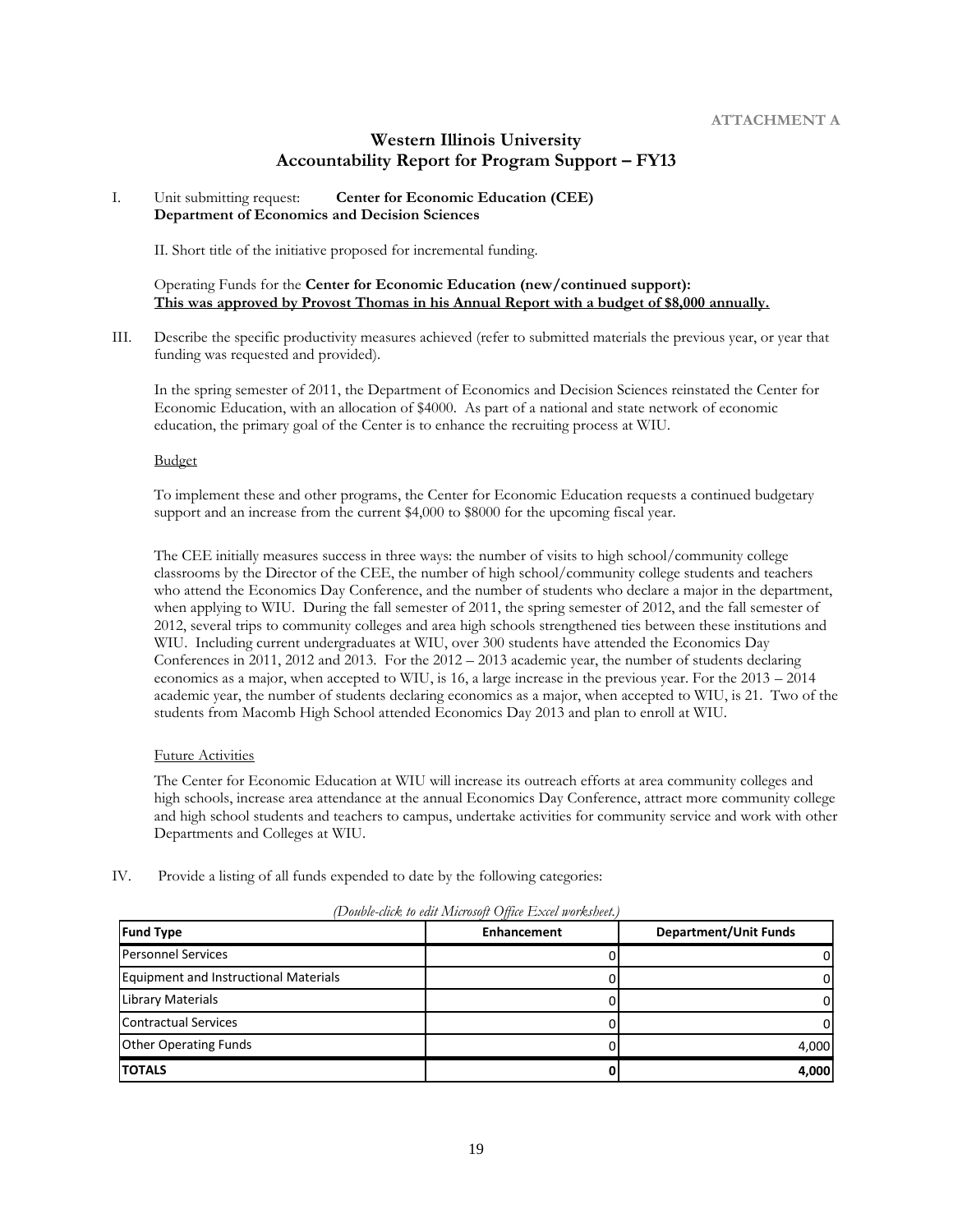## **Western Illinois University School of Agriculture Request for New Academic Degree/Certificate Development — FY14**

I. Unit submitting request: School of Agriculture, Dr. William Bailey Priority Number 1

- II. Proposed new program: **Master of Science - Agricultural Leadership and Communication**
- III. Mission and Objectives of the proposed program:

At the national level, Agricultural Leadership and Communication is striving to secure 10,000 secondary teaching positions by 2015. At this time, there are approximately 7,500 positions nationwide. In Illinois, forty-percent of the 350 secondary agricultural educators possess 10 years or less of teaching experience, which indicates a large percentage of the current teachers, will be seeking additional education.

Mission: To provide a quality graduate level M.S. degree program for educators and non-educators so they may increase their educational qualifications.

Objectives:

- 1) To provide an avenue for secondary agriculture teachers to pursue a graduate level degree in Agricultural Leadership and Communication to assist in the advancement of their professional development and meet teaching certification requirements.
- 2) To reduce the transfer of graduate level credits, currently offered by the Agricultural Leadership and Communication program at Western Illinois University, into a graduate level degree program. Currently, these credit hours are being transferred into graduate M.S. degree programs at other state institutions.
- 3) To offer a graduate degree program for students that have secured a B.S. or B.A. in a non-education degree program to secure an Illinois teaching certification in Agriculture as well as a M.S. in Agricultural Leadership and Communication.
- IV. Location of program offering:

Macomb\_x\_\_\_ QC\_\_\_\_\_ Both\_\_\_\_\_

V. Enrollment Projections

| <b>Description</b>                                   | <b>FY2014</b><br>Year | <b>1stlFY2015</b><br>2nd Year | <b>IFY2016</b><br>Year | 3rd IFY2017<br>4th Year | <b>IFY2018</b><br>5th Year |
|------------------------------------------------------|-----------------------|-------------------------------|------------------------|-------------------------|----------------------------|
| Number of Program Majors (Fall Headcount)            | 10                    | 20                            | <b>25</b>              | 25                      | 25                         |
| Annual Full-Time-Equivalent Majors                   |                       |                               |                        |                         |                            |
| Annual Credit Hours in EXISTING Courses <sup>+</sup> | 10                    | $10-13$                       | $10 - 13$              | $10-13$                 | $10 - 13$                  |
| Annual Credit Hours in NEW Courses <sup>1</sup>      |                       |                               | $3 - 6$                | $3 - 6$                 | $3 - 6$                    |
| Annual Number of Degrees Awarded                     |                       |                               |                        | 10                      | 10 <sup>1</sup>            |

<sup>1</sup>Include credit hours generated by both majors and non-majors in courses offered by the academic unit directly responsible for the proposed program.

#### VI. Projected Resource Requirements

In order to implement this new graduate degree, an additional faculty member must be hired in the Agricultural Leadership and Communication program to properly staff and maintain course loads. The salary is based off salary minima for a beginning Assistant Professor for the 2013-14 academic year. The working timeframe is to have the new degree program to be in full implementation and to have the full-time, tenured-track faculty hired by the fall 2012 semester. New funds will be allocated to the School of Agriculture to secure this new hire. A new computer will be purchased for the faculty member during their first year of employment. An additional \$7000 annually will be used for travel support. The travel funds are required because some of the current graduate level courses (AgEd 500, AgEd 501 & AgEd 520) are taught in Springfield, IL or other locations to be more centrally located for students. This makes it more convenient for the students to travel to sustain enrollments. These courses are taught on a non-traditional scheduling system, which means they are generally offered on weekends to support the working schedules of the students.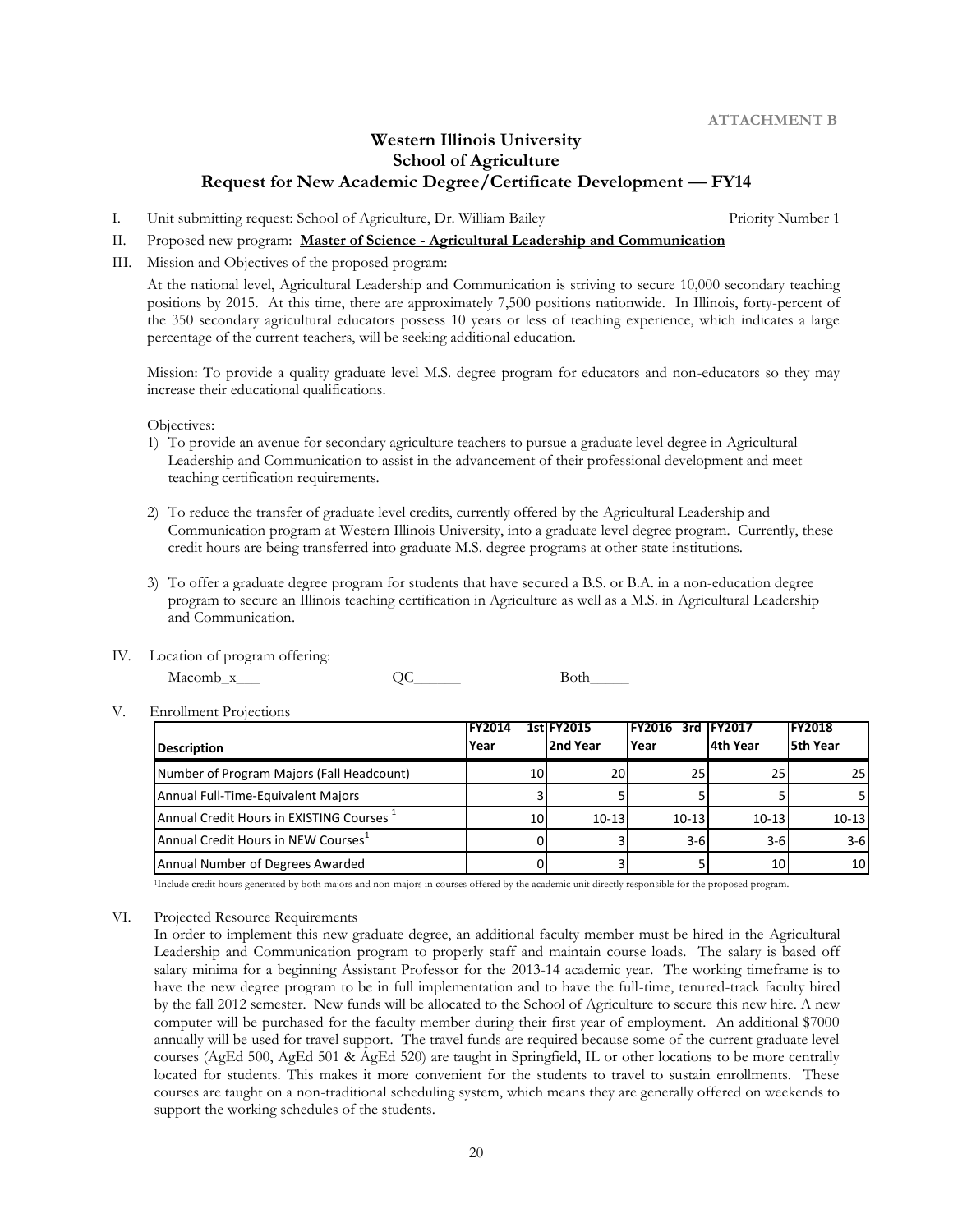# **Western Illinois University School of Agriculture Request for New Academic Degree/Certificate Development — FY14**

**Master of Science – Agricultural Leadership and Communication**

VI. Projected Resource Requirements

| <b>Fund Type</b>                | <b>FY2014</b><br>1stl<br>Yearl     | <b>FY2015</b><br>2nd<br>Yearl | <b>FY2016</b><br>3rdl<br>Yearl | 4th<br>Yearl            | 5th<br><b>FY2018</b><br>Yearl |
|---------------------------------|------------------------------------|-------------------------------|--------------------------------|-------------------------|-------------------------------|
| <b>Personnel Services</b>       | \$58,000                           | \$60,000                      | \$62,100                       | \$64,273                | \$66,522                      |
|                                 | new funds                          | new funds                     | new funds                      | new funds               | new funds                     |
| Equipment & Instructional Needs | <b>Faculty Computer</b><br>\$3,000 |                               |                                |                         |                               |
| Library                         | None                               | None                          | None                           | None                    | None                          |
| <b>Other Support</b>            | Travel Supp.<br>\$7,000            | Travel supp.<br>\$7,000       | Travel supp.<br>\$7,000        | Travel supp.<br>\$7,000 | Travel supp.<br>\$7,000       |
| <b>TOTALS</b>                   | \$68,000                           | \$68,000                      | \$69,100                       | \$71,273                | \$73,522                      |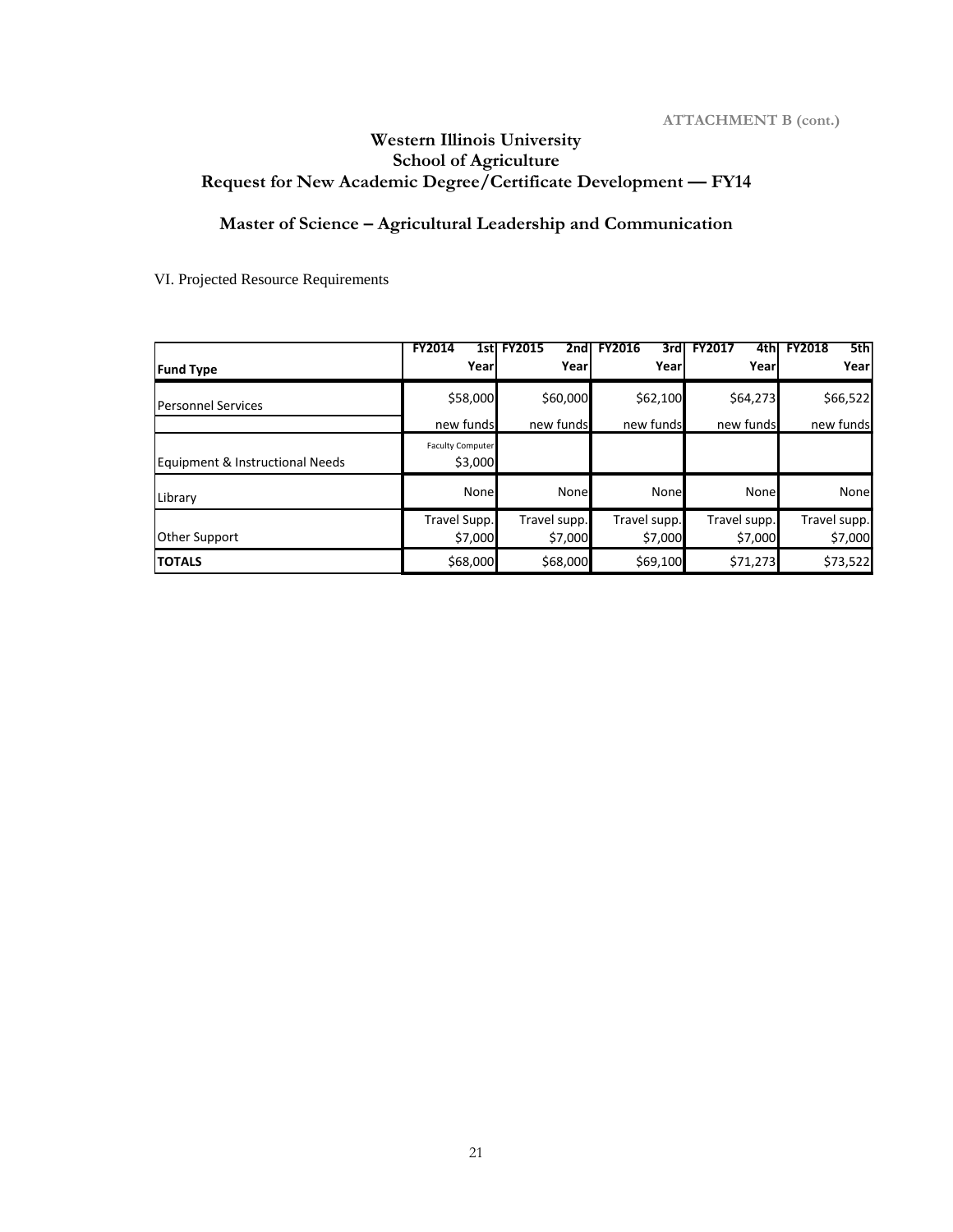I. Unit submitting request: **School of Computer Sciences Priority Number: 1a**

- II. Provide a short title of the initiative/project proposed for incremental funding. **Upgrade and Remodel of Computer Classrooms**
- III. Provide a short description of the initiative/project proposed for incremental funding and how it relates to the University's goals, mission statement, or strategic plan.
	- Upgrade of Stipes 309 Computer Lab \$40,000 40 Computers + 2 printers - Current Computers purchased: 2006; Monitors purchased: 2001
	- Upgrade and remodel of Stipes 312 Computer Lab \$40,000 40 Computers + 1 printer - Current Computers purchased: 2005; Monitors purchased: 2000
	- ST 312 is also desperately in need of remodeling. This old typing room needs to be replaced and the electrical systems need to be upgraded. \$45,000
	- Upgrade of Stipes 304 Computer Network  $-4,000$
- IV. Describe the specific accomplishments and increases in productivity expected from this initiative/project and how results will be measured or evaluated.

| V. Provide a listing of all incremental funds requested by the following categories: |  |
|--------------------------------------------------------------------------------------|--|
|                                                                                      |  |
|                                                                                      |  |

| <b>Personnel Services</b>           |         |  |
|-------------------------------------|---------|--|
| Faculty-Tenure Track                |         |  |
| Faculty-Non Tenure Track            |         |  |
| <b>Graduate Assistants</b>          |         |  |
| Administrative                      |         |  |
| Other                               |         |  |
| Equipment & Instructional Materials | 125,000 |  |
| <b>Library Materials</b>            |         |  |
| <b>Contractual Services</b>         | 4,000   |  |
| <b>Other Operating Funds</b>        |         |  |
| <b>SUBTOTALS</b>                    | 129,000 |  |
| <b>TOTAL NEW FUNDING REQUIRED</b>   | 129,000 |  |

VI. Will the initiative/project be supplemented by other funds?  $\frac{\ }{\ }$  Yes  $\frac{\ }{ }$  X No

Contact Person If Questions: Dennis Devolder 298-1452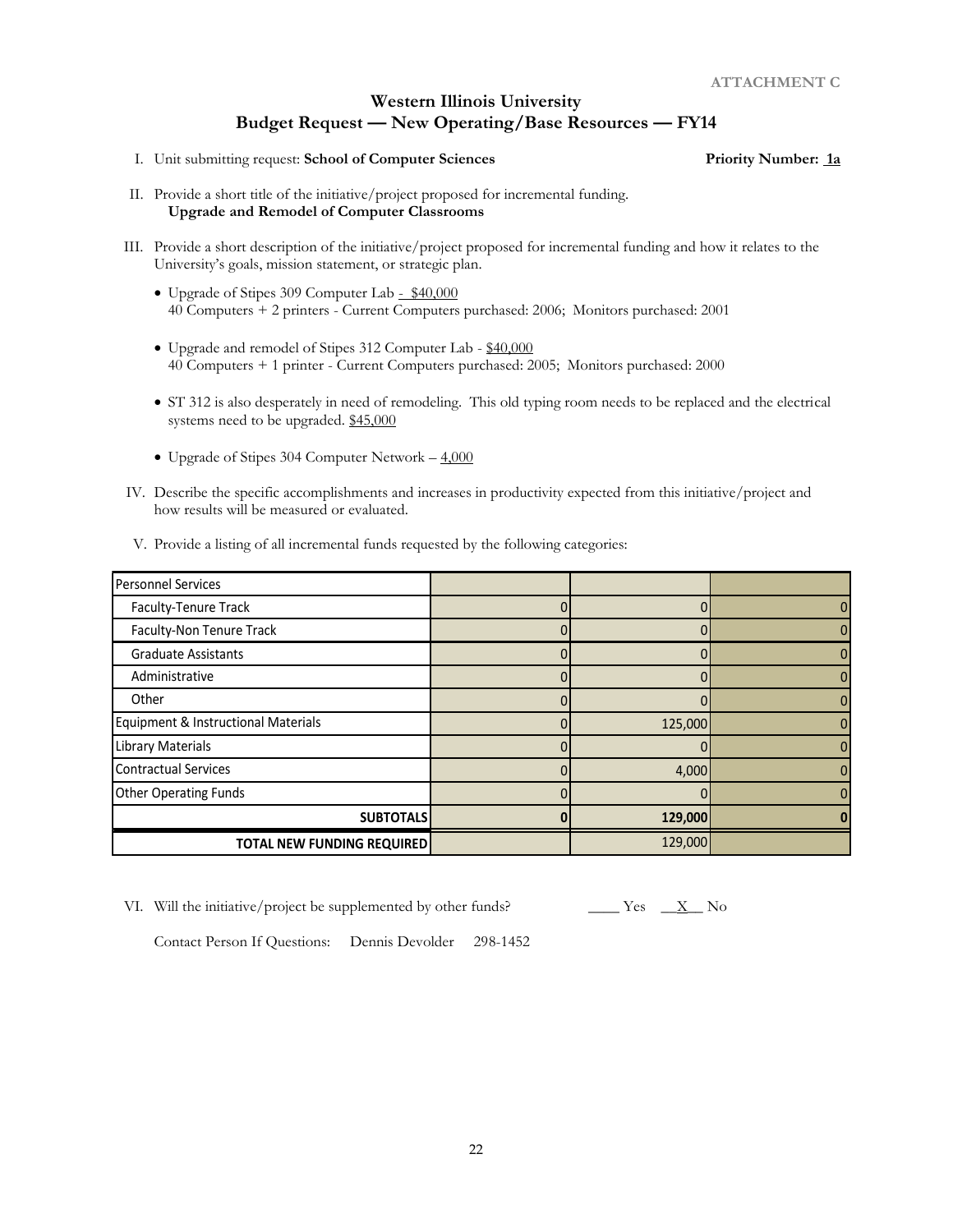I. Unit submitting request: **Dean's Office - CBT Priority Number: 1b**

II. Provide a short title of the initiative/project proposed for incremental funding.

#### **Acquire and allocate operating funds to renew annual software licenses and databases for SAP, Engineering, Engineering Technology, SCM, Accounting, Finance, Economics, and Computer Science**.

Annual renewal for the software packages is estimated at: SAP (8,000) Compustat (11,150), Mathmatica (\$5,500), MatLab (\$5,600).

III. Provide a short description of the initiative/project proposed for incremental funding and how it relates to the University's goals, mission statement, or strategic plan.

The College requests \$43,250 in on-going operating funds to support the renewal of annual software licenses.

- IV. Describe the specific accomplishments and increases in productivity expected from this initiative/project and how results will be measured or evaluated.
- V. Provide a listing of all incremental funds requested by the following categories:

| Other                               |        |  |
|-------------------------------------|--------|--|
| Equipment & Instructional Materials |        |  |
| <b>Library Materials</b>            |        |  |
| <b>Contractual Services</b>         | 30,250 |  |
| <b>Other Operating Funds</b>        |        |  |
| <b>SUBTOTALS</b>                    | 30,250 |  |
| <b>TOTAL NEW FUNDING REQUIRED</b>   | 30,250 |  |

VI. Will the initiative/project be supplemented by other funds?  $\overline{\phantom{a}}$  Yes  $\overline{\phantom{a}}$  X\_ No

Contact Person If Questions: Tom Erekson 298-2442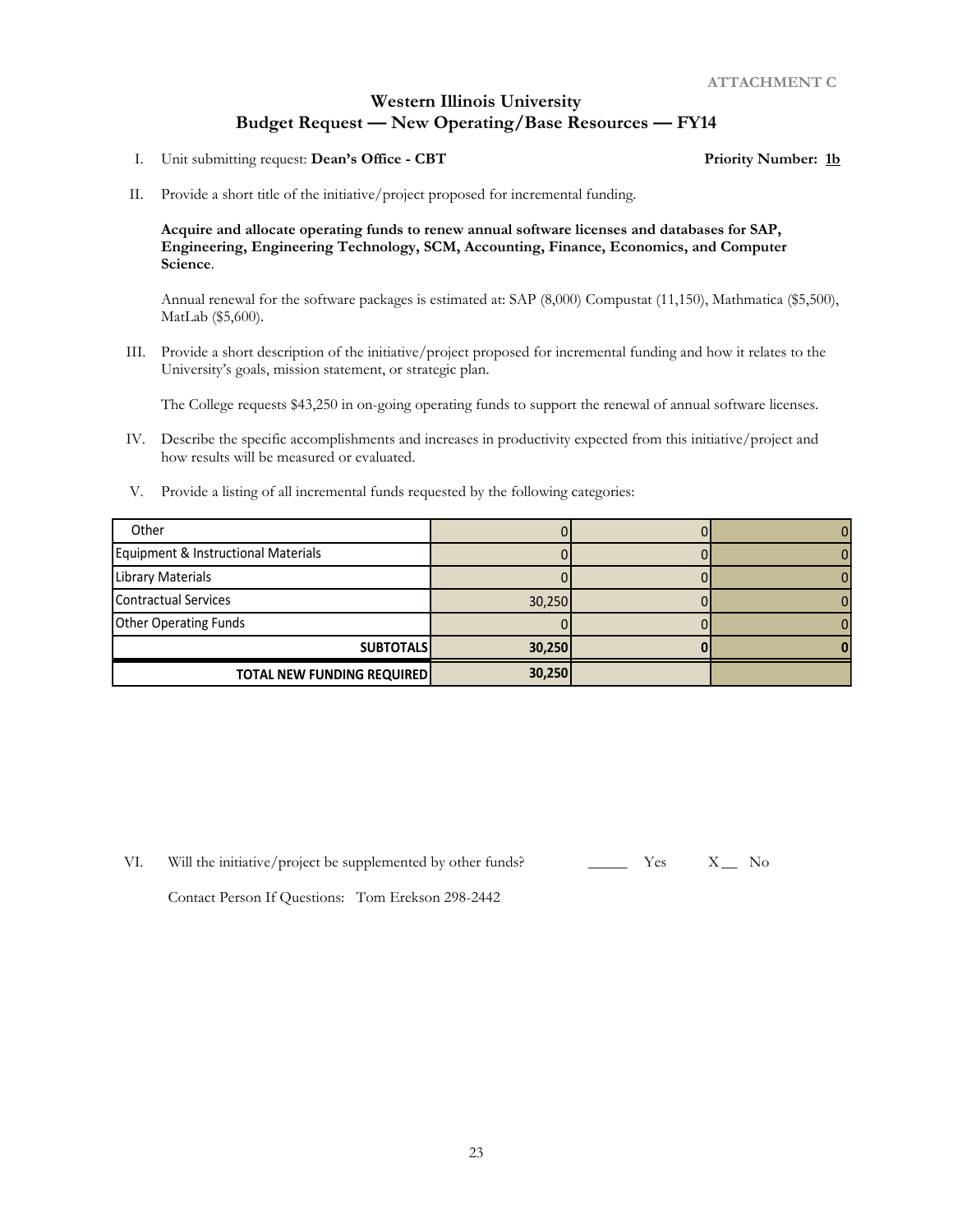I. Unit submitting: **School of Agriculture Priority Number: 1c**

II. Provide a short title of the initiative/project proposed for incremental funding.

#### **Agriculture GIS software and GPS hardware**

III. Provide a short description of the initiative/project proposed for incremental funding and how it relates to the University's goals, mission statement, or strategic plan.

The software will be used for precision agriculture analysis and mapping while the GPS hardware will be used for hands on education. The equipment and software will enhance current teaching opportunities and permit students to experience, first hand, precision farming applications that are currently used in agriculture.

IV. Describe the specific accomplishments and increases in productivity expected from this initiative/project and how results will be measured or evaluated.

The University has only limited GPS capabilities. While precision agriculture is fully embraced by today's farmers, the ability for students to gain firsthand knowledge of current farming practices is almost non-existent. The purchase of this equipment would permit students to apply classroom lectures to specific agricultural situations. The assessment of student learning will be conducted at the WIU Field Laboratory where students will demonstrate their knowledge and ability to use contemporary precision farming techniques.

|                                     | <b>One-Time Funding</b> | <b>Continuous Funding</b> | <b>Requested Funding</b> |
|-------------------------------------|-------------------------|---------------------------|--------------------------|
| <b>Fund Type</b>                    | (FY2013 Only)*          | (Beginning FY2013)*       | (Beginning FY2014)       |
| <b>Personnel Services</b>           |                         |                           |                          |
| Faculty-Tenure Track                |                         |                           | 0                        |
| Faculty-Non Tenure Track            | $\Omega$                | 0                         | $\overline{0}$           |
| <b>Graduate Assistants</b>          |                         |                           | $\overline{0}$           |
| Administrative                      |                         |                           | $\vert 0 \vert$          |
| Other                               |                         |                           | $\overline{0}$           |
| Equipment & Instructional Materials |                         | 25,000                    | 0                        |
| Library Materials                   |                         |                           | $\overline{0}$           |
| <b>Contractual Services</b>         |                         |                           | $\overline{0}$           |
| <b>Other Operating Funds</b>        |                         |                           | 0                        |
| <b>SUBTOTALS</b>                    | O                       | 25,000                    |                          |
| <b>TOTAL NEW FUNDING REQUIRED</b>   |                         | 25,000                    |                          |

V. Provide a listing of all incremental funds requested by the following categories:

VI. Will the initiative/project be supplemented by other funds?  $\frac{X}{X}$  No \_\_\_\_\_\_ Yes  $\frac{X}{X}$  No \_\_\_\_\_\_\_\_ Contact Person If Questions: Bill Bailey 298-1080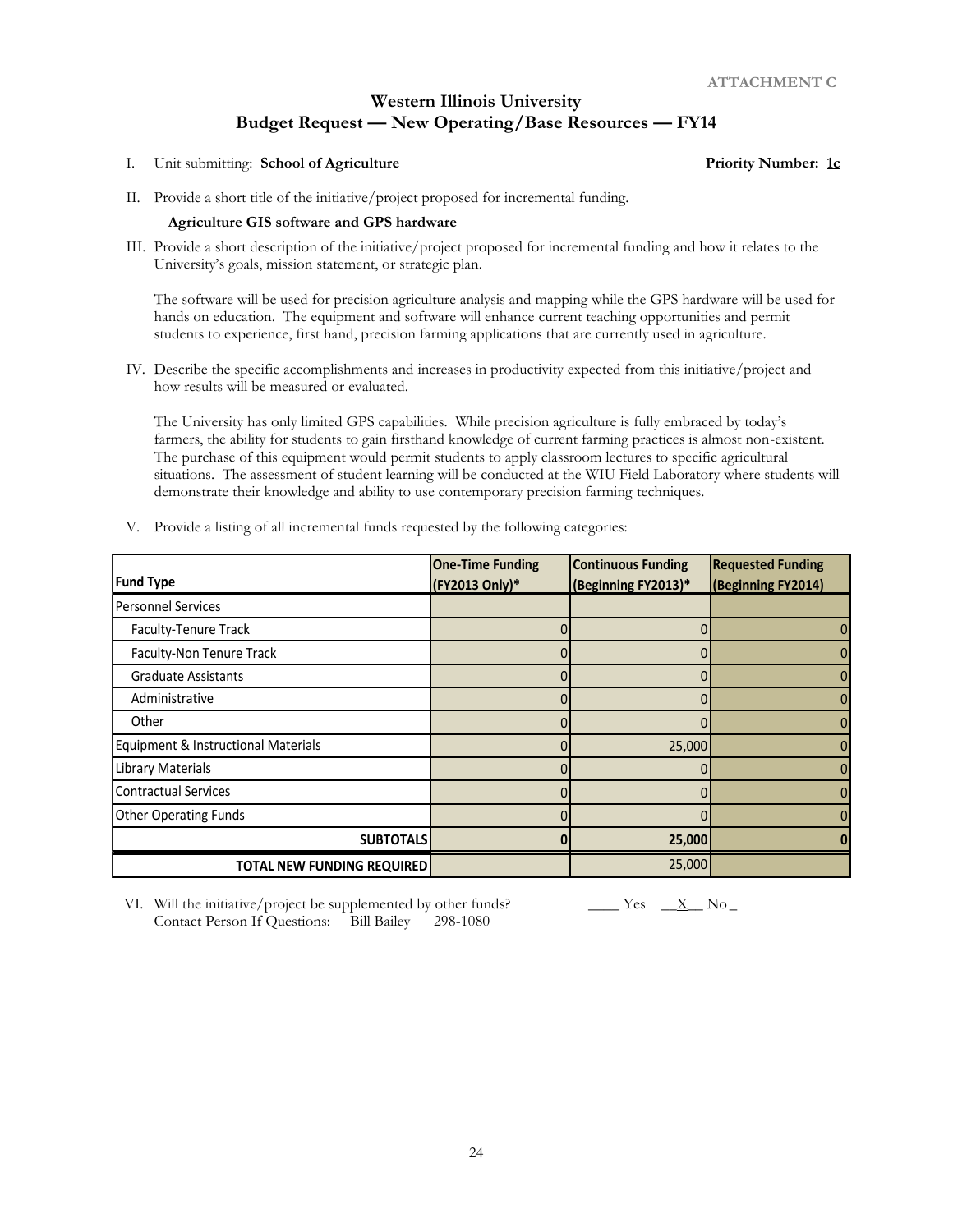#### 1. Unit Submitting Request: **Economics and Decision Science Priority Number: 1d**

#### 2. Provide a short title of the initiative/project proposed for incremental funding. **Economics Tutoring Lab Enhancements – Stipes 202**

3. Provide a short description of the initiative/project proposed for incremental funding and how it relates to the University's goals, mission statement, or strategic plan. Each semester 150-200 undergraduate students from all majors utilize the Economics Tutoring Lab (Stipes 202) for assistance with their Economics and Decision Sciences courses ( ECON 231, 232, and DS 303).

These lab upgrades will allow us to better serve the needs of our undergraduate students of all majors by providing updated computers and a more comfortable environment for learning. We expect that these room and technology enhancements will lead to even greater lab utilization as well as improved learning outcomes in our ECON and DS courses.

| will reach to even greater has attinuation as well as improved rearring outcomes in our 1990 Carta |          |
|----------------------------------------------------------------------------------------------------|----------|
|                                                                                                    |          |
|                                                                                                    |          |
|                                                                                                    |          |
|                                                                                                    |          |
|                                                                                                    |          |
| TOTAL                                                                                              | \$18,850 |
|                                                                                                    |          |

4. Describe the specific accomplishments and increases in productivity expected from this initiative/project and how results will be measured or evaluated.

These lab enhancements will foster a learning environment resulting in increased retention rates. With the upgrades to the lab, we expect to see an increase in student utilization in more diverse courses (i.e. more students signing into the lab for more courses).

5. Provide a listing of all incremental funds requested by the following categories:

|                                          | <b>One-Time Funding</b> | <b>Continuous Funding</b> | <b>Requested Funding</b> |
|------------------------------------------|-------------------------|---------------------------|--------------------------|
| <b>Fund Type</b>                         | (FY2013 Only)*          | (Beginning FY2013 =       | (Beginning FY2014 -      |
| Personnel Services                       |                         |                           |                          |
| Faculty-Tenure Track                     |                         | 0                         |                          |
| Faculty-Non Tenure Track                 |                         | 0                         |                          |
| Graduate Assistants                      |                         | 0                         |                          |
| Administrative                           |                         | 0                         |                          |
| Other                                    |                         | 0                         |                          |
| Equipment & Instructional Materials      | 18,850                  | 0                         |                          |
| Library Materials                        |                         | 0                         |                          |
| Contractual Services                     |                         | በ                         |                          |
| <b>Other Operating Funds</b>             |                         | 0                         |                          |
| <b>SUBTOTALS</b>                         | 18,850                  | O                         |                          |
| <b>TOTAL NEW FUNDING REQUIRED 18,850</b> |                         |                           |                          |

6. Will the initiative/project be supplemented by other funds? \_\_\_\_ Yes  $\_\_\_X$  No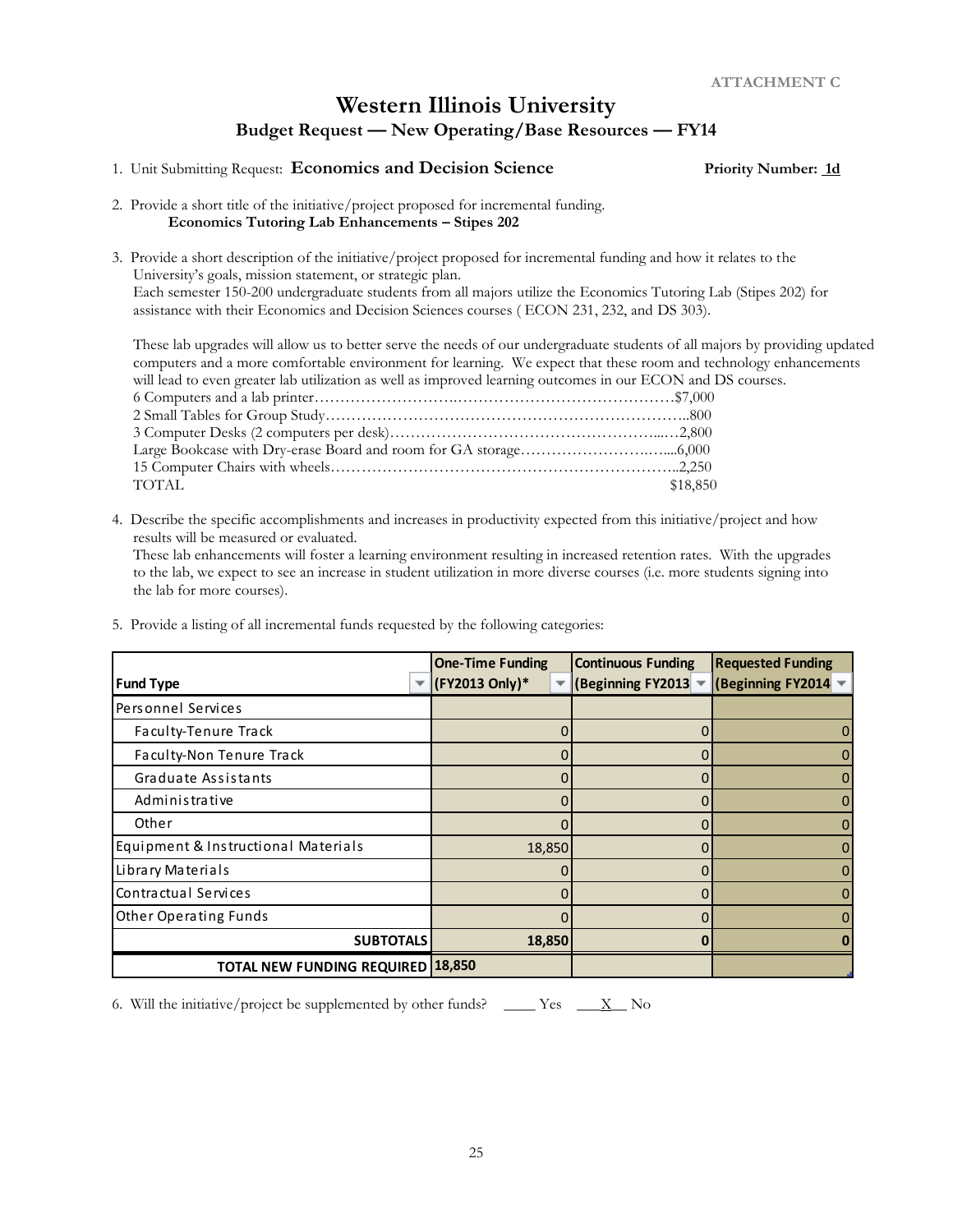1. Unit Submitting Request: **Economics and Decision Science Priority Number: 1e**

2. Provide a short title of the initiative/project proposed for incremental funding.

#### **STIPES 327 COMPUTER LAB: New Electric Wiring**

3. Provide a short description of the initiative/project proposed for incremental funding and how it relates to the University's goals, mission statement, or strategic plan.

**The Stipes 327 computer lab needs new electric wiring. The current wiring in the lab is inadequate for purposes of running the lab computers to their full potential. This is urgently required and the cost is estimated at \$7,000 to \$10,000. This is only a one-time cost request.**

4. Describe the specific accomplishments and increases in productivity expected from this initiative/project and how results will be measured or evaluated.

**This lab is constantly and heavily used for instruction purposes and the proposed enhancement will allow the computers to run at their efficient capacities. The proposed upgrade in electric wiring will result in faster speeds which are currently constrained by the older wiring in the lab.**

5. Provide a listing of all incremental funds requested by the following categories:

| <b>Fund Type</b>                        | <b>One-Time Funding</b><br>(FY2013 Only)* | <b>Continuous Funding</b><br>(Beginning FY2013)* | <b>Requested Funding</b><br>(Beginning FY2014) |
|-----------------------------------------|-------------------------------------------|--------------------------------------------------|------------------------------------------------|
| <b>Personnel Services</b>               |                                           |                                                  |                                                |
| Faculty-Tenure Track                    |                                           |                                                  |                                                |
| Faculty-Non Tenure Track                |                                           | 0                                                |                                                |
| <b>Graduate Assistants</b>              |                                           |                                                  |                                                |
| Administrative                          |                                           | 0                                                |                                                |
| Other                                   |                                           | 0                                                |                                                |
| Equipment & Instructional Materials     |                                           |                                                  |                                                |
| <b>Library Materials</b>                |                                           |                                                  |                                                |
| <b>Contractual Services</b>             | 8,500                                     | n                                                |                                                |
| <b>Other Operating Funds</b>            |                                           |                                                  |                                                |
| <b>SUBTOTALS</b>                        | 8,500                                     |                                                  |                                                |
| <b>TOTAL NEW FUNDING REQUIRED 8,500</b> |                                           |                                                  |                                                |

*(Double-click to edit Microsoft Office Excel worksheet.)*

\* Please indicate if new positions are to be hired in FY2013 or FY2014. Also, indicate if the FY2013 request is for one-time funding or a continuous increase to the base.

6. Will the initiative/project be supplemented by other funds? \_\_\_\_\_ Yes  $\_\_\_X$  No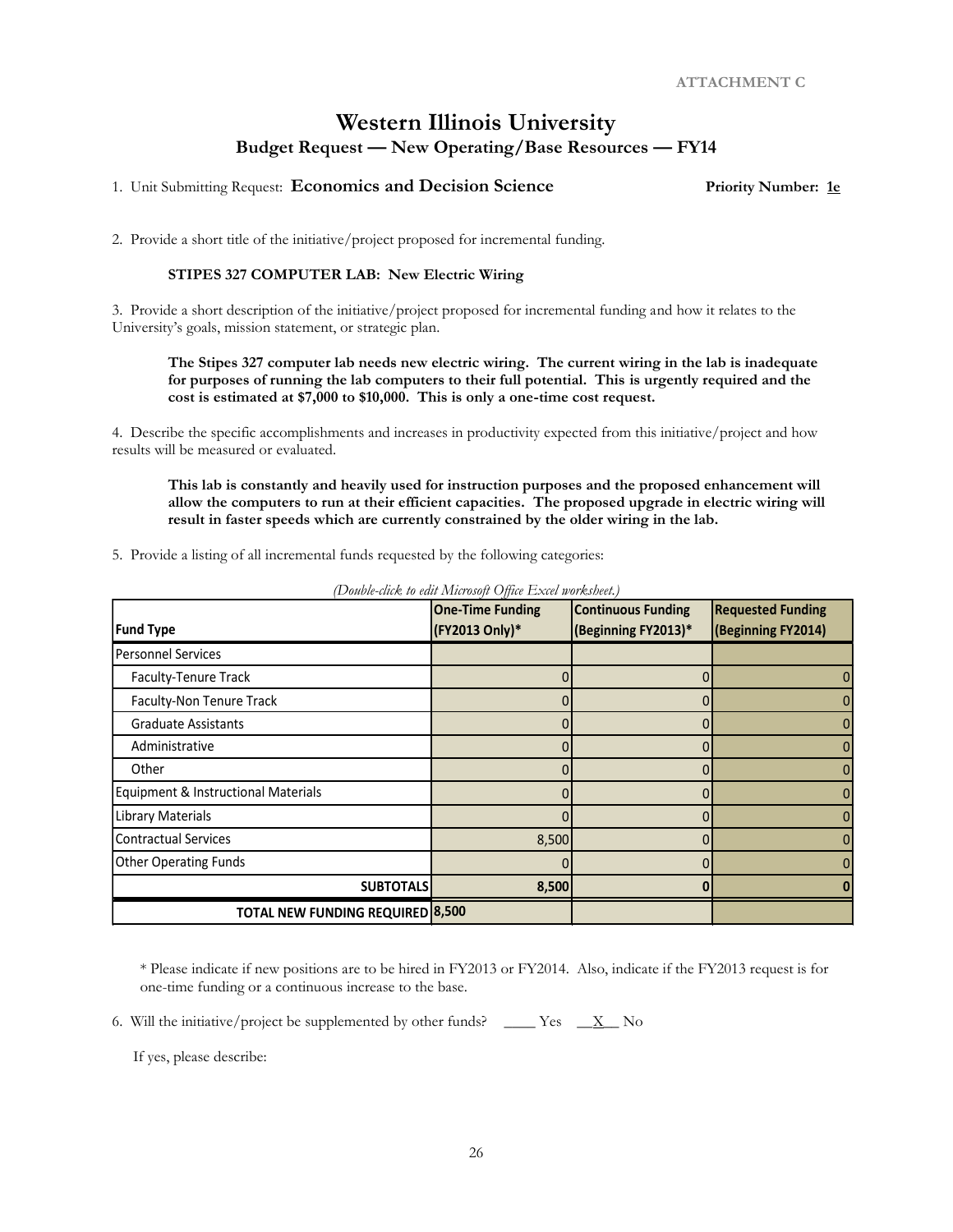I. Unit submitting request: **Engineering Technology Priority Number:** 16

II. Provide a short title of the initiative/project proposed for incremental funding.

#### **Engineering Technology Lab and Equipment Upgrades**

The technical requirements of ATMAE and ACCGC accreditation dictate that upgrades are necessary in the Engineering Technology labs. Computer labs are all more than five years old and their age is becoming increasingly evident. State-of-the-art software is available; however, the existing computers do not have the memory or speed to efficiently and effectively operate the software loaded on the systems. In order for these programs to grow, new equipment is needed.

This request includes:

- a. Replacement computers (PC's) for the CAD lab KH 105 (24 Computers, more than eight years old).
- b. Equipment for new soils laboratory course in Construction Management.
- c. Equipment for new/modified courses in ET's Control Systems.
- d. Surveying GPS upgrade for the surveying laboratory.
- e. MIG and TIG welding equipment (shared with Ag).
- III. Describe the specific accomplishments and increases in productivity expected from this initiative/project and how results will be measured or evaluated.
	- (1) Growing enrollments (2) Students better prepared in their career path (3) More faculty research
- IV. Provide a short description of the initiative/project proposed for incremental funding and how it relates to the University's goals, mission statement, or strategic plan. These upgrades are essential to the continuation of academic excellence within the learning environment. Also, as a signature program, Construction Management has seen a lapse in the quality of equipment due to lack of funding—since its inception as a "signature program", no state-of-the-art equipment has been purchased to support its success and growth.
- V. Provide a listing of all incremental funds requested by the following categories:

| <b>Fund Type</b>                               | <b>One-Time Funding</b><br>(FY2013 Only)* | <b>Continuous Funding</b><br>(Beginning FY2013)* | <b>Requested Funding</b><br>(Beginning FY2014) |
|------------------------------------------------|-------------------------------------------|--------------------------------------------------|------------------------------------------------|
| <b>Personnel Services</b>                      |                                           |                                                  |                                                |
| <b>Equipment &amp; Instructional Materials</b> |                                           | 350,000                                          |                                                |
| <b>Library Materials</b>                       |                                           |                                                  | 0                                              |
| Contractual Services                           |                                           |                                                  | $\Omega$                                       |
| <b>Other Operating Funds</b>                   |                                           |                                                  | 0                                              |
| <b>SUBTOTALS</b>                               |                                           | 350,000                                          |                                                |

VI. Will the initiative/project be supplemented by other funds? NO

Contact Person If Questions: Ray Diez 298-1091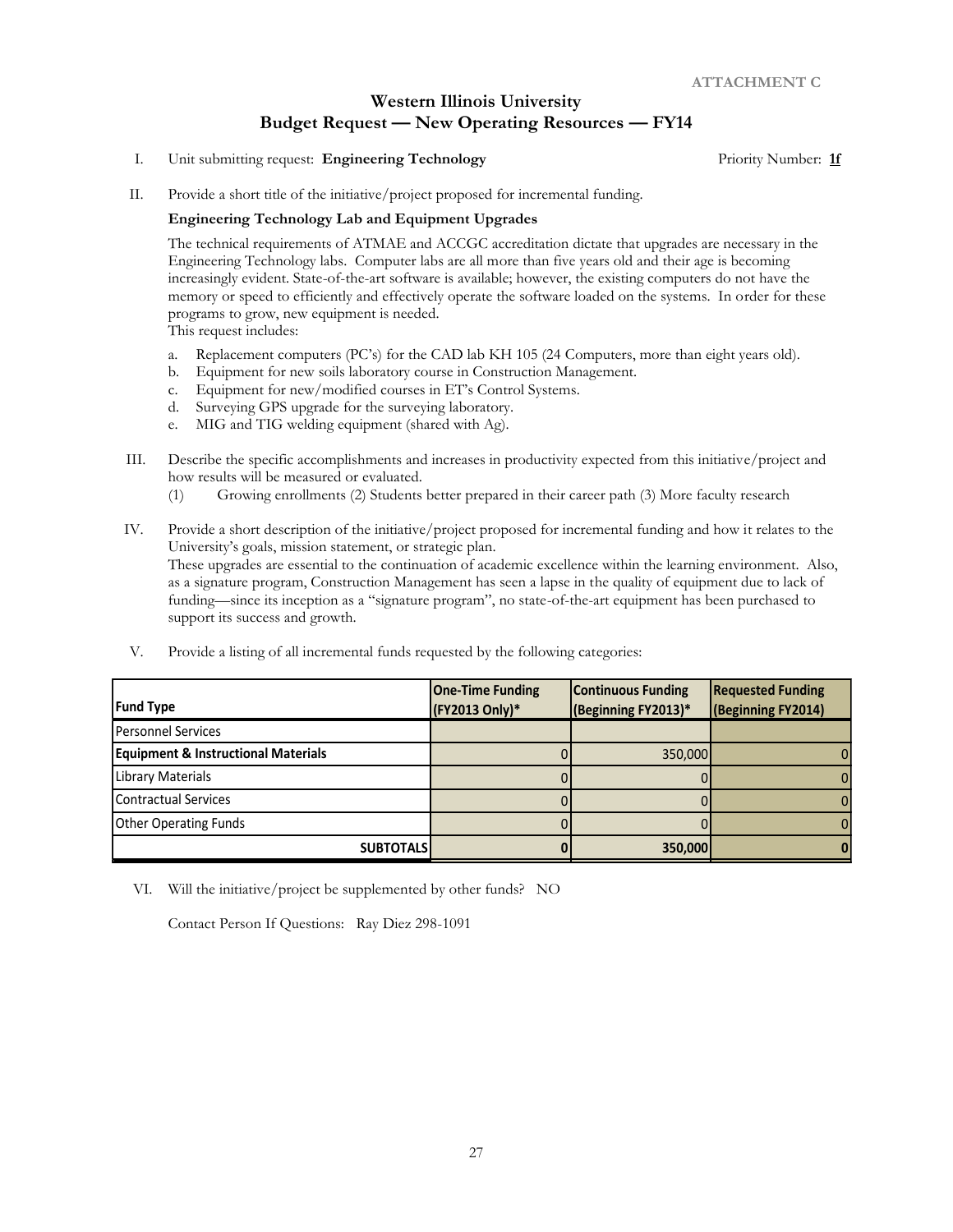I. Unit submitting request: **Dean's Office - CBT Priority Number: 3a**

II. Provide a short title of the initiative proposed for incremental funding.

#### **Full Time Corporate Relations/Internship Coordinator**

III. Provide a short description of the initiative proposed for incremental funding and how it relates to the University's goals, mission statement, or strategic plan.

All students in CBT can benefit from internships, and the redesigned business core allows for the inclusion of internships as part of the business degree programs. CBT needs a staff member to coordinate and expand internship opportunities for students. Likewise, the proposed QC Engineering program will require internships linked with businesses in the QC.

Through this initiative, the availability and promotion of pre-professional internships will be enhanced. This is integrated into *Higher Values in Higher Education* as a means for excellence in undergraduate programs through the identification of "ways to enhance pre-professional programs through… internships." (I.F.7 and .12)

IV. Describe the specific accomplishments and increases in productivity expected from this initiative/project and how results will be measured or evaluated.

| <b>Personnel Services</b>           |        |  |
|-------------------------------------|--------|--|
| Faculty-Tenure Track                |        |  |
| Faculty-Non Tenure Track            |        |  |
| <b>Graduate Assistants</b>          |        |  |
| Administrative                      | 70,000 |  |
| Other                               |        |  |
| Equipment & Instructional Materials |        |  |
| <b>Library Materials</b>            |        |  |
| <b>Contractual Services</b>         |        |  |
| <b>Other Operating Funds</b>        |        |  |
| <b>SUBTOTALS</b>                    | 70,000 |  |
| <b>TOTAL NEW FUNDING REQUIRED</b>   | 70,000 |  |

V. Provide a listing of all incremental funds requested by the following categories:

VI. Will the project be supplemented by other funds? **No**

Contact Person If Questions:\_\_\_\_\_\_\_\_\_\_\_\_\_\_\_\_\_\_\_\_\_\_\_\_\_\_\_\_\_\_ Tom Erekson 298-2442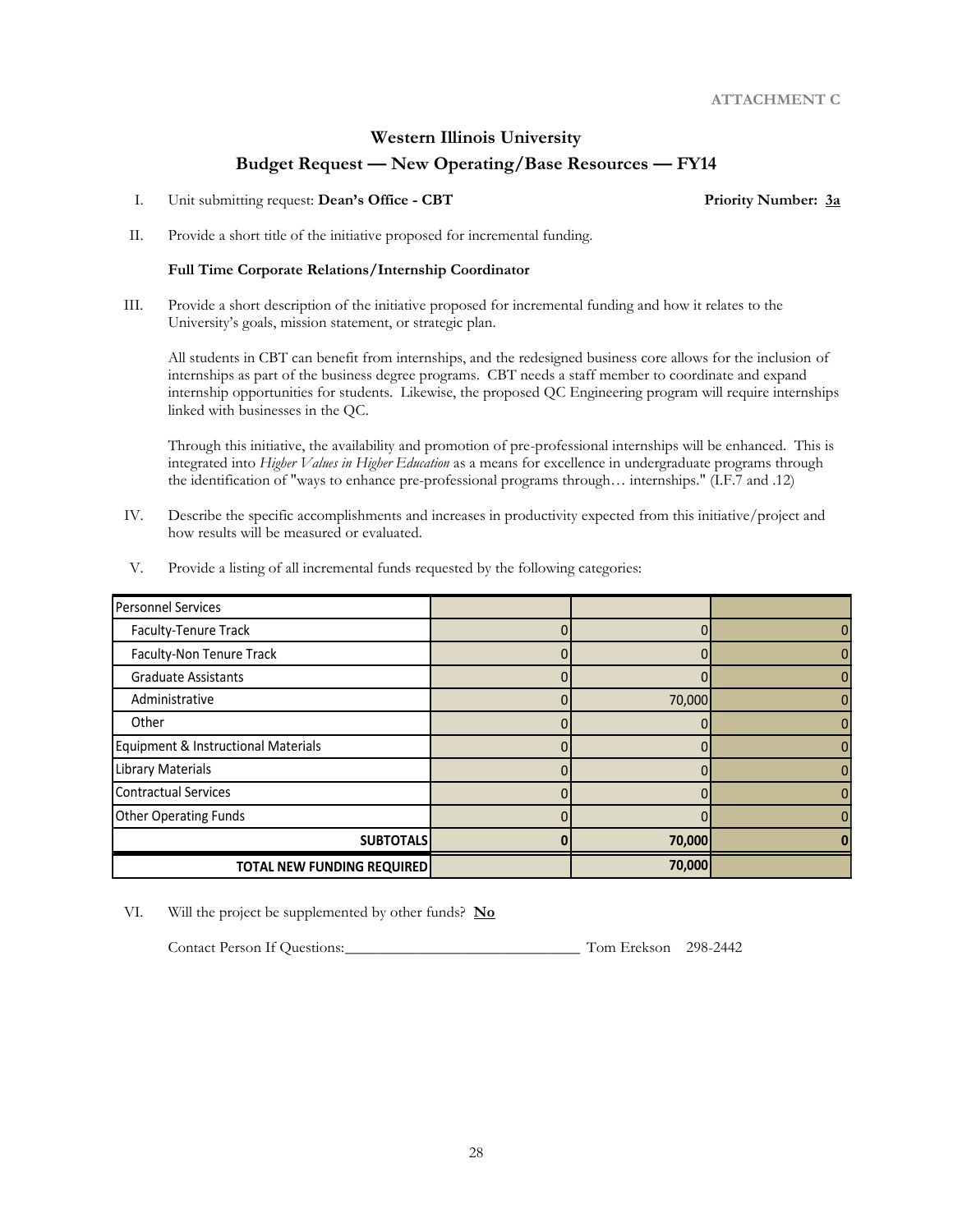I. Unit submitting request: **Dean's Office - CBT Priority Number: 3b** 

- II. Provide a short title of the initiative proposed for incremental funding. **Renovation of 111 Stipes Hall for conference space and office suite for CBT Outreach and Development**
- III. Provide a short description of the initiative proposed for incremental funding and how it relates to the University's goals, mission statement, or strategic plan. As we enter the new capital campaign and focus more directly on our external constituencies, renovation of this space is essential to house the functions of outreach and development. Renovation of this room will allow space for student help, graduate assistants, and additional staff. The space will also house the College administration focused on internships, marketing, development, and instructional technology. The strategic plan speaks specifically to the goals in all of these areas.

The renovation of Stipes 111 will create a central infrastructure to support the addition of staff and resources which will reinforce our constituent relations and drive the College to unprecedented levels of success.

IV. Describe the specific accomplishments, and increases in productivity expected from this initiative and how results will be measured or evaluated.

Although some results will be intangible, there will be economic benefits to the College via increased financial support through CBT Development. In addition, with improved constituency relations, the overall strength and positioning of the college will improve. These benefits will directly impact student and faculty recruitment, donor and alumni relations, and student placement rates.

V. Provide a listing of all incremental funds requested by the following categories:

|                                     | <b>One-Time Funding</b> | <b>Continuous Funding</b> | <b>Requested Funding</b> |
|-------------------------------------|-------------------------|---------------------------|--------------------------|
| <b>Fund Type</b>                    | (FY2013 Only)*          | (Beginning FY2013)*       | (Beginning FY2014)       |
| <b>Personnel Services</b>           |                         |                           |                          |
| Equipment & Instructional Materials |                         |                           |                          |
| <b>Library Materials</b>            |                         |                           |                          |
| <b>Contractual Services</b>         | 65,000                  |                           |                          |
| <b>Other Operating Funds</b>        |                         |                           |                          |
| <b>SUBTOTALS</b>                    | 65,000                  |                           |                          |

`

VI. Will the project be supplemented by other funds? NO

Contact Person If Questions: Tom Erekson 298-2442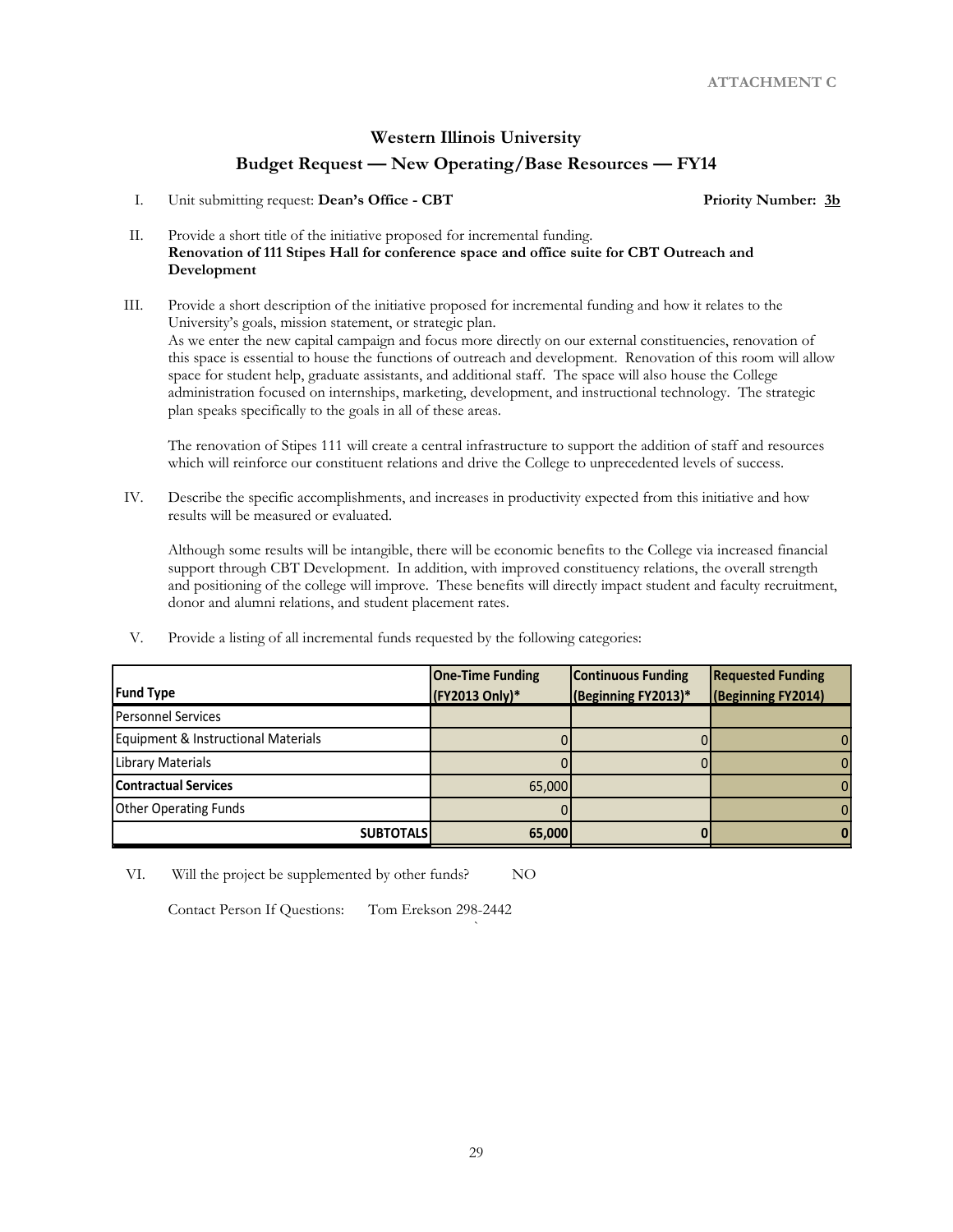I. Unit submitting request: **CBT Dean's Office** Priority Number: **4**

II. Provide a short title of the initiative/project proposed for incremental funding.

#### **Develop additional online courses to meet the market demands for online education**

III. Provide a short description of the initiative/project proposed for incremental funding and how it relates to the University's goals, mission statement, or strategic plan.

The College offers several online courses and needs to expand its portfolio of online courses, including courses that lead to majors and minors.

IV. Describe the specific accomplishments and increases in productivity expected from this initiative/project and how results will be measured or evaluated.

| <b>Fund Type</b>                    | <b>One-Time Funding</b><br>(FY2013 Only)* | <b>Continuous Funding</b><br>(Beginning FY2013)* | <b>Requested Funding</b><br>(Beginning FY2014) |
|-------------------------------------|-------------------------------------------|--------------------------------------------------|------------------------------------------------|
| <b>Personnel Services</b>           |                                           |                                                  |                                                |
| Faculty-Tenure Track                |                                           | 0                                                | 0                                              |
| Faculty-Non Tenure Track            |                                           | 0                                                |                                                |
| <b>Graduate Assistants</b>          |                                           |                                                  |                                                |
| Administrative                      |                                           |                                                  | 0                                              |
| Other                               |                                           | 0                                                |                                                |
| Equipment & Instructional Materials |                                           | 0                                                |                                                |
| <b>Library Materials</b>            |                                           | 0                                                |                                                |
| <b>Contractual Services</b>         |                                           |                                                  |                                                |
| <b>Other Operating Funds</b>        | 40,000                                    | 0                                                |                                                |
| <b>SUBTOTALS</b>                    | 40,000                                    | 0                                                |                                                |
| <b>TOTAL NEW FUNDING REQUIRED</b>   | 40,000                                    | 0                                                |                                                |

V. Provide a listing of all incremental funds requested by the following categories:

\*Per year, for a five year period.

Contact Person If Questions: Tom Erekson 298-2442

VI. Will the initiative/project be supplemented by other funds?  $\qquad \qquad \qquad \qquad \text{Yes} \qquad \text{X} \qquad \text{No}$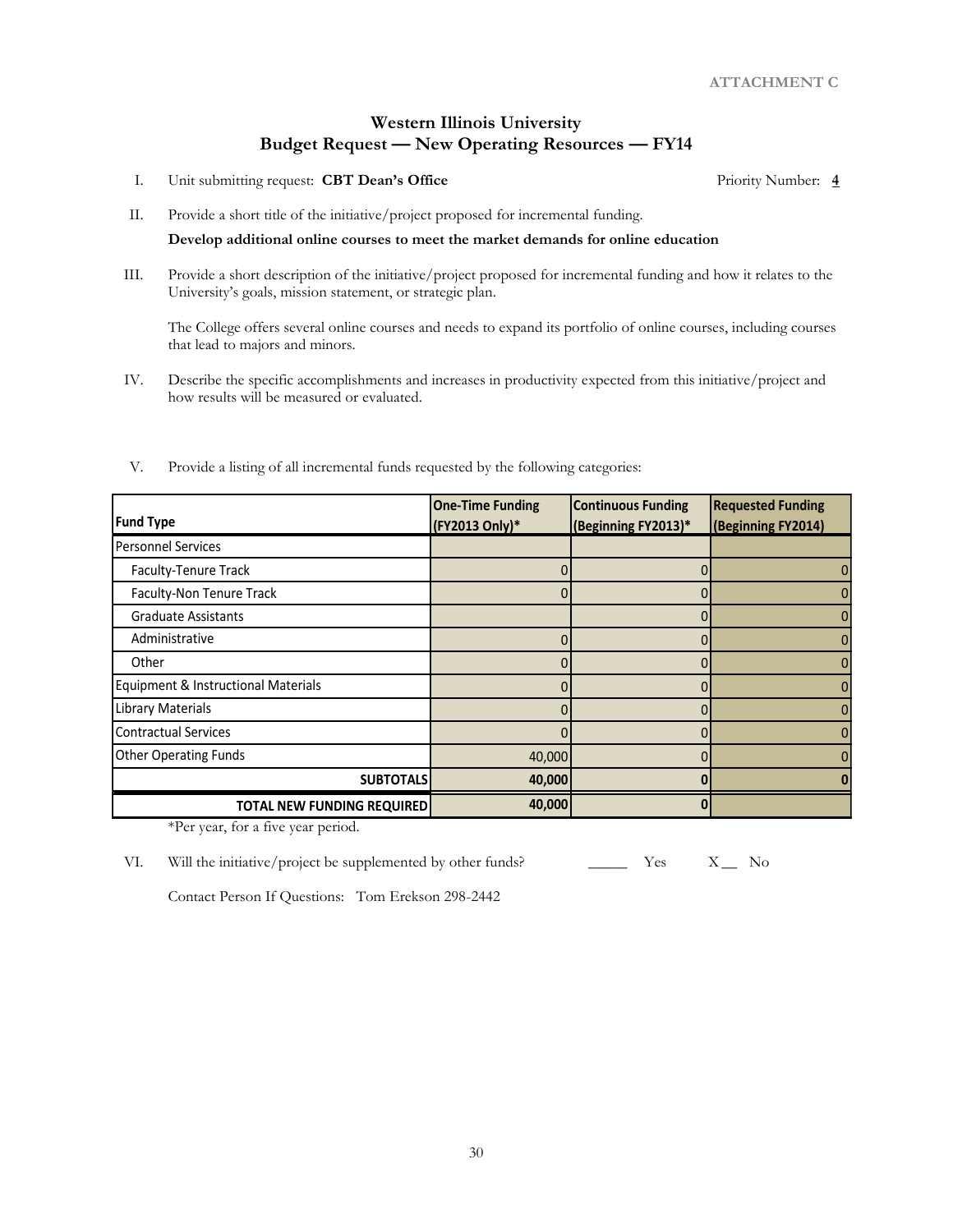I. Unit submitting request: **Department of Engineering Technology Priority Number: 6**

- II. Provide a short title of the initiative/project proposed for incremental funding. **New tenure track faculty member for Engineering Technology in the Quad-Cities**
- III. Provide a short description of the initiative/project proposed for incremental funding and how it relates to the University's goals, mission statement, or strategic plan.

Currently the department does not have any full-time faculty assigned to teach classes in the Quad-Cities. All classes taught by the department are taught by faculty traveling from Macomb to the Quad-Cities or by adjuncts. Therefore the department is limited in the number of classes taught each semester. With a new faculty member teaching full-time in the Quad-Cites, the department would be able to offer additional classes each year to meet the goal of offering each required course at least once each two years. Specifically this action addresses the strategic plan in the following areas: Vision and Mission; I.A.3; I.A.4.; I.F.14.

IV. Describe the specific accomplishments and increases in productivity expected from this initiative/project and how results will be measured or evaluated.

With this addition students will be able to complete graduation requirement up to a year faster, and students not now in the program will begin to view the major as one that can be completed in a reasonable time period.

Measurement and evaluation will be by comparing the number of course offering from previous years and from tracking reduction of time to degree completion by majors.

| <b>Fund Type</b>                    | <b>One-Time Funding</b><br>(FY2013 Only)* | <b>Continuous Funding</b><br>(Beginning FY2013)* | <b>Requested Funding</b><br>(Beginning FY2014) |
|-------------------------------------|-------------------------------------------|--------------------------------------------------|------------------------------------------------|
| <b>Personnel Services</b>           |                                           |                                                  |                                                |
| <b>Faculty-Tenure Track</b>         |                                           | 65,000                                           | 0                                              |
| Faculty-Non Tenure Track            |                                           | 0                                                | $\overline{0}$                                 |
| <b>Graduate Assistants</b>          |                                           |                                                  | 0                                              |
| Administrative                      |                                           |                                                  | $\overline{0}$                                 |
| Other                               |                                           |                                                  | $\overline{0}$                                 |
| Equipment & Instructional Materials |                                           |                                                  | 0                                              |
| <b>Library Materials</b>            |                                           |                                                  | 0                                              |
| <b>Contractual Services</b>         |                                           |                                                  | 0                                              |
| <b>Other Operating Funds</b>        |                                           |                                                  | 0                                              |
| <b>SUBTOTALS</b>                    |                                           | 65,000                                           |                                                |
| <b>TOTAL NEW FUNDING REQUIRED</b>   |                                           | 65,000                                           |                                                |

V. Provide a listing of all incremental funds requested by the following categories:

VI. Will the initiative/project be supplemented by other funds? NO Contact Person If Questions: Ray Diez 298-1091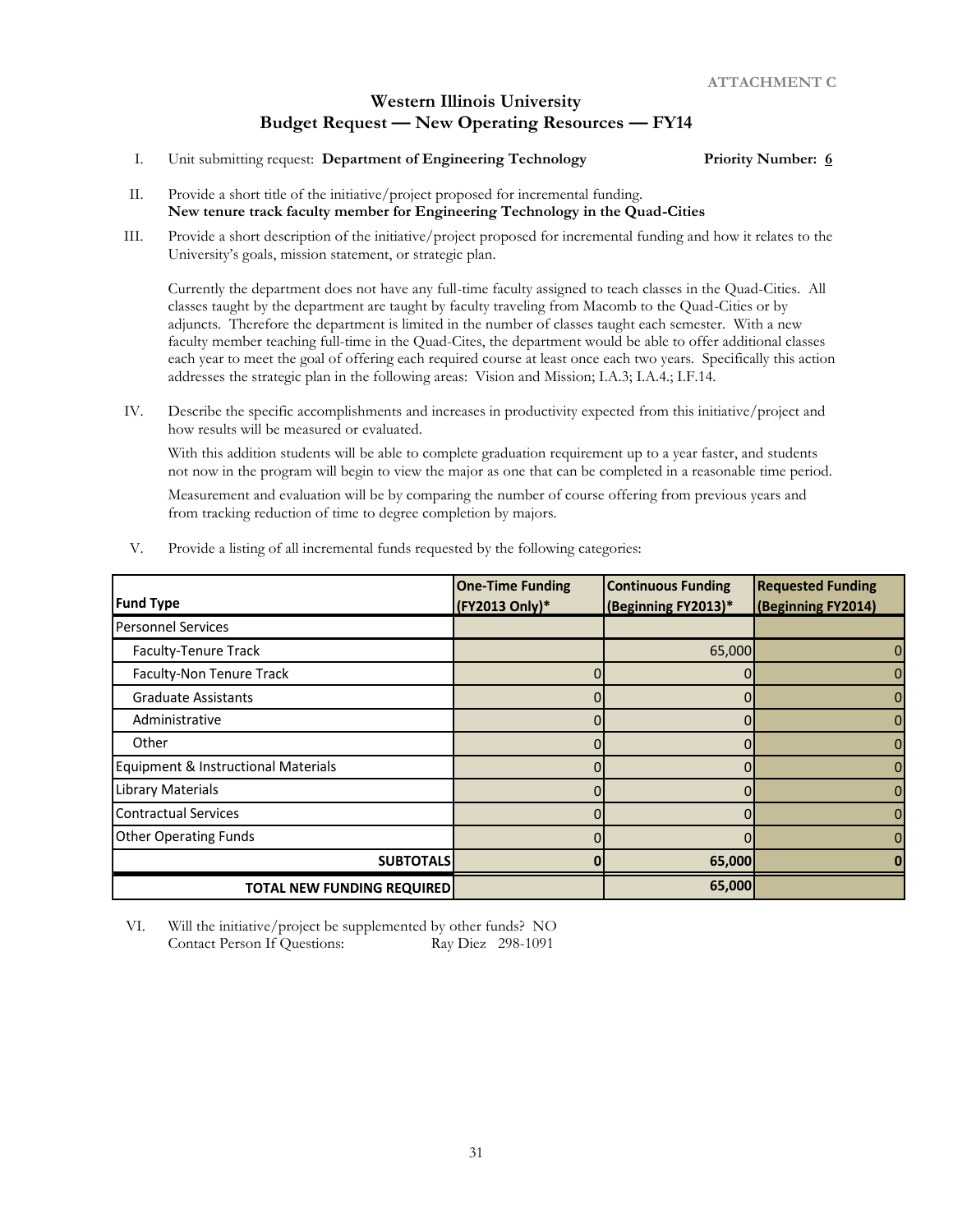I. Unit submitting request: **School of Engineering Priority Number: 7** Priority Number: 7

- II. Provide a short title of the initiative/project proposed for incremental funding. Ongoing support for the **School of Engineering**
- III. Provide a short description of the initiative/project proposed for incremental funding and how it relates to the University's goals, mission statement, or strategic plan.

To position Engineering for rapid expansion, the following actions are imperative:

- a. Employ a full-time Administrative Assistant
- b. Employ 2 MBA Graduate Assistants to assist with marketing and recruiting strategies
- c. Purchase super computer and VM Ware
- d. Employ a full-time Faculty Assistant to maintain supercomputer, oversee engineering computer labs, and maintain engineering software
- e. Continue to expand section offerings
- f. Continue growth and enhancement of laboratories
- g. Continue the expansion of Linkages partnerships with Community Colleges
- IV. Describe the specific accomplishments and increases in productivity expected from this initiative/project and how results will be measured or evaluated.

Enrollment growth

V. Provide a listing of all incremental funds requested by the following categories:

| <b>Fund Type</b>                    | <b>One-Time Funding</b><br>(FY2014 Only)* | <b>Continuous Funding</b><br>(Beginning FY2014)* | <b>Requested Funding</b><br>(Beginning FY2015) |
|-------------------------------------|-------------------------------------------|--------------------------------------------------|------------------------------------------------|
| <b>Personnel Services</b>           |                                           |                                                  |                                                |
| <b>Faculty-Tenure Track</b>         | $\mathbf 0$                               | $\mathbf{0}$                                     | $\Omega$                                       |
| Faculty-Non Tenure Track            | $\Omega$                                  | $\Omega$                                         | $\Omega$                                       |
| <b>Graduate Assistants</b>          | $\Omega$                                  | 15,000                                           | 15,000                                         |
| Administrative                      | $\Omega$                                  | 40,000                                           | 35,000                                         |
| Other                               | $\Omega$                                  | 55,000                                           | 0                                              |
| Equipment & Instructional Materials | 252,000                                   | $\mathbf 0$                                      |                                                |
| Library Materials                   | $\Omega$                                  | $\Omega$                                         | $\Omega$                                       |
| <b>Contractual Services</b>         | $\overline{0}$                            | $\Omega$                                         | $\Omega$                                       |
| <b>Other Operating Funds</b>        | $\Omega$                                  | $\Omega$                                         | $\Omega$                                       |
| <b>SUBTOTALS</b>                    | 252,000                                   | 110,000                                          | 50,000                                         |
|                                     |                                           |                                                  |                                                |
| <b>TOTAL NEW FUNDING REQUIRED</b>   | 412,000                                   |                                                  |                                                |

\* Please indicate if new positions are to be hired in FY2013 or FY2014. Also, indicate if the FY2013 request is for one-time funding or a continuous increase to the base.

6. Will the initiative/project be supplemented by other funds? \_\_\_\_ Yes X No If yes, please describe: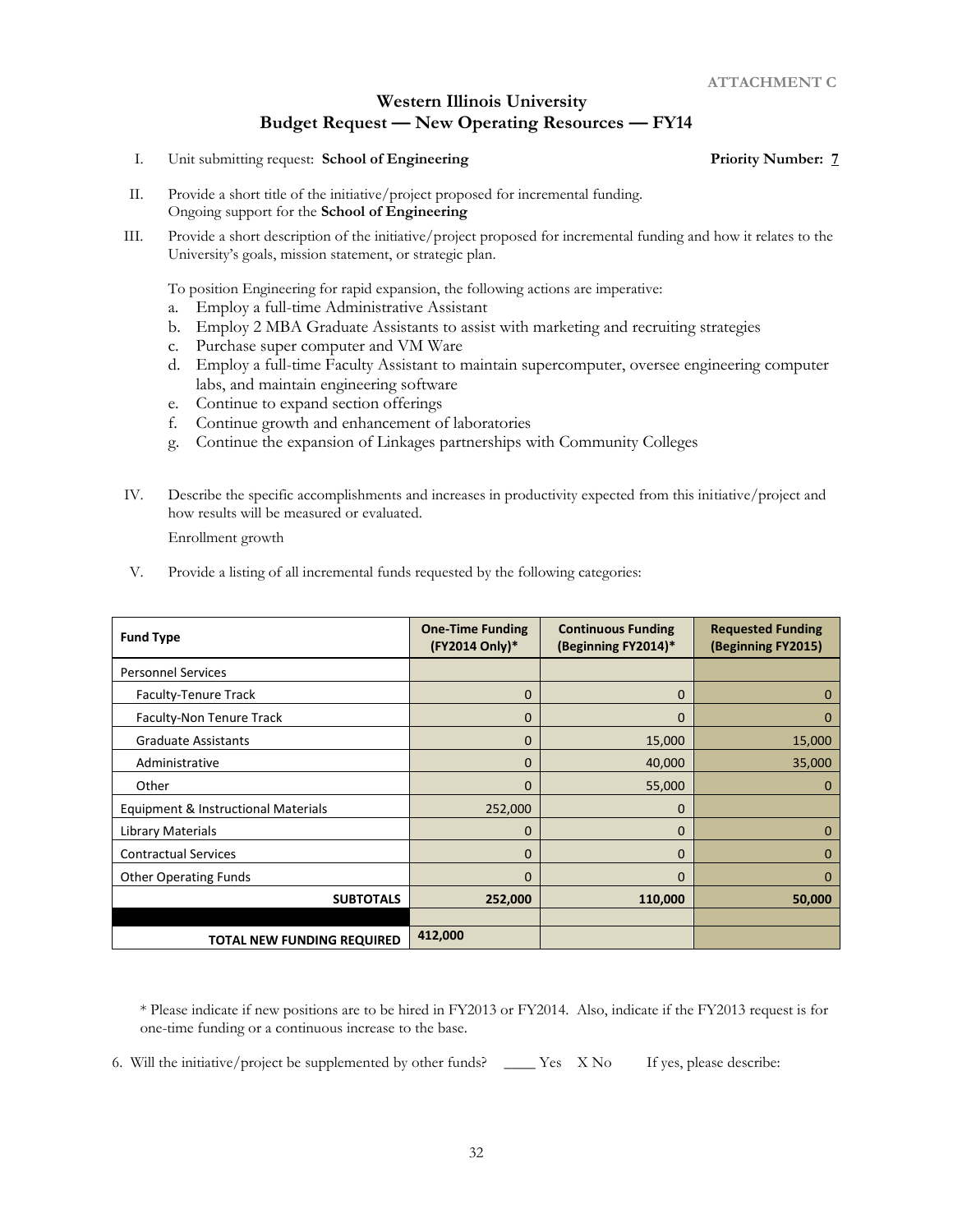I. Unit submitting request: **CBT Dean's Office Priority Number: 8a**

- II. Provide a short title of the initiative/project proposed for incremental funding. **CBT Dean's Office**
- III. Provide a short description of the initiative/project proposed for incremental funding and how it relates to the University's goals, mission statement, or strategic plan.

Update Stipes 121 with CODEC

IV. Describe the specific accomplishments and increases in productivity expected from this initiative/project and how results will be measured or evaluated.

Better communication with the Quad Cities and sharing of activities

V. Provide a listing of all incremental funds requested by the following categories:

|                                                |        | One-Time Funding Continuous Funding | <b>Requested Funding</b> |
|------------------------------------------------|--------|-------------------------------------|--------------------------|
| <b>Fund Type</b>                               |        | (FY2013 Only)* (Beginning FY2013)*  | (Beginning FY2014)       |
| <b>Personnel Services</b>                      |        |                                     |                          |
| Faculty-Tenure Track                           |        |                                     |                          |
| Faculty-Non Tenure Track                       |        |                                     |                          |
| <b>Graduate Assistants</b>                     |        |                                     |                          |
| Administrative                                 |        |                                     |                          |
| Other                                          |        |                                     |                          |
| <b>Equipment &amp; Instructional Materials</b> |        |                                     |                          |
| <b>Library Materials</b>                       |        |                                     |                          |
| <b>Contractual Services</b>                    | 25,000 |                                     |                          |
| <b>Other Operating Funds</b>                   |        |                                     |                          |
| <b>SUBTOTALS</b>                               | 25,000 |                                     |                          |
| <b>TOTAL NEW FUNDING REQUIRED</b>              | 25,000 |                                     |                          |

\* Please indicate if new positions are to be hired in FY2013 or FY2014. Also, indicate if the FY2013 request is for one-time funding or a continuous increase to the base.

6. Will the initiative/project be supplemented by other funds? \_\_\_\_ Yes X No If yes, please describe: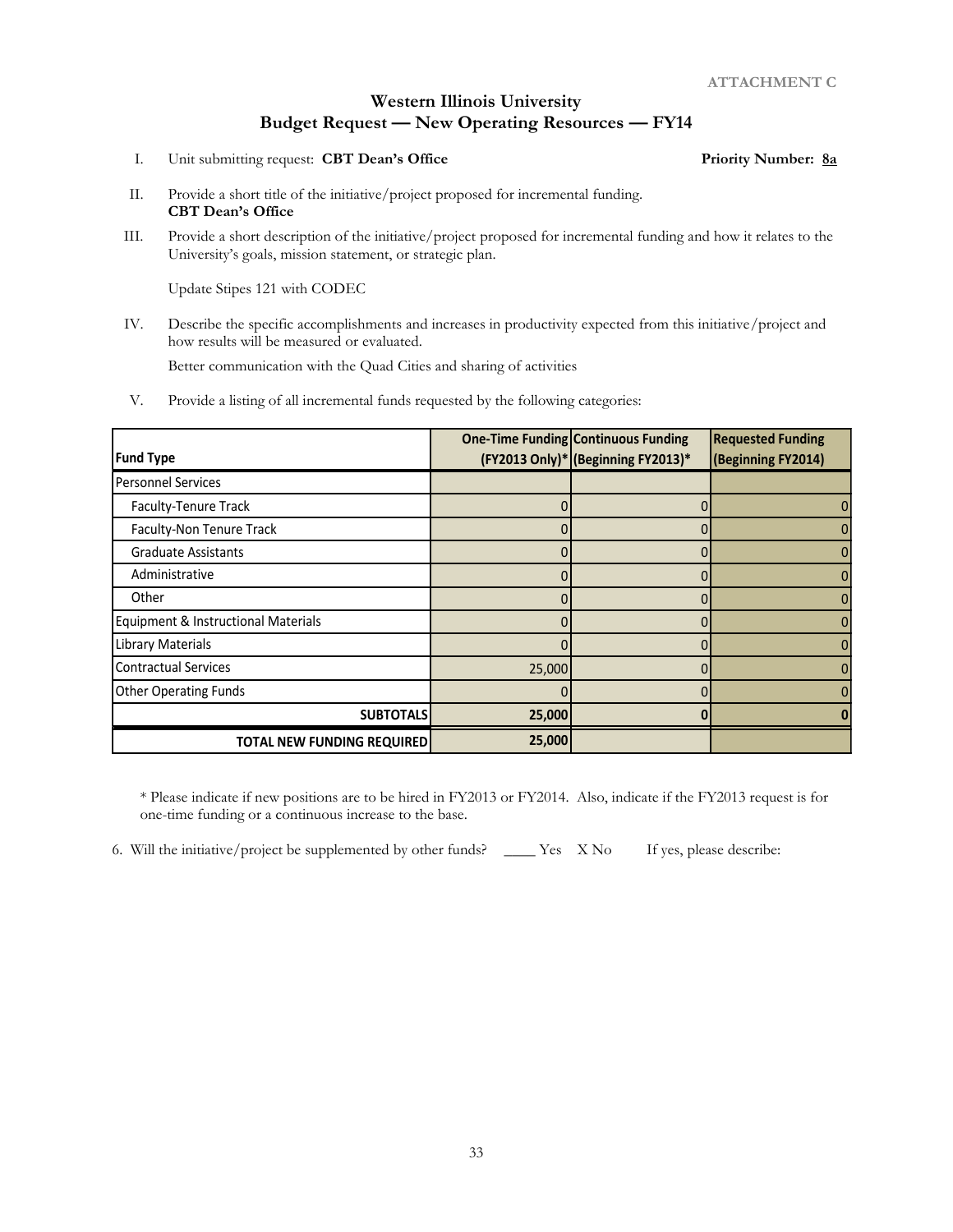1. Unit submitting request: **Management & Marketing** Priority Number 8b

- 2. Provide a short title of the initiative/project proposed for incremental funding: **Stipes 201 Enhancement**
- 3. Provide a short description of the initiative/project proposed for incremental funding and how it relates to the University's goals, mission statement, or strategic plan.

**Rationale: The current classroom configuration does not meet the needs of Codec Courses and interactivity of small group exercises. In addition, multiple swivels on chairs are in disrepair.**  Replace front blackboard with a whiteboard. Upgrade to movable chairs, tables Update with CODEC

4. Describe the specific accomplishments and increases in productivity expected from this initiative/project and how results will be measured or evaluated.

While this improvement will not specifically enhance productivity, it is a necessary maintenance item. The classroom is used to Codec courses and the delivery of course content is significantly impaired as the condition of this classroom declines over time.

5. Provide a listing of all incremental funds requested by the following categories:

| <b>Fund Type</b>                         | <b>One-Time Funding</b><br>(FY2014 Only)* | <b>Continuous Funding</b><br>(Beginning FY2014)* | <b>Requested Funding</b><br>(Beginning FY2015) |
|------------------------------------------|-------------------------------------------|--------------------------------------------------|------------------------------------------------|
| <b>Personnel Services</b>                |                                           |                                                  |                                                |
| Faculty-Tenure Track                     |                                           |                                                  | 0                                              |
| Faculty-Non Tenure Track                 |                                           |                                                  | 0                                              |
| <b>Graduate Assistants</b>               |                                           |                                                  | 0                                              |
| Administrative                           |                                           |                                                  | 0                                              |
| Other                                    |                                           |                                                  | $\mathbf{0}$                                   |
| Equipment & Instructional Materials      | 32,000                                    |                                                  | $\mathbf{0}$                                   |
| <b>Library Materials</b>                 |                                           |                                                  | $\mathbf{0}$                                   |
| <b>Contractual Services</b>              |                                           |                                                  | $\mathbf{0}$                                   |
| <b>Other Operating Funds</b>             |                                           |                                                  | $\Omega$                                       |
| <b>SUBTOTALS</b>                         | 32,000                                    |                                                  |                                                |
| <b>TOTAL NEW FUNDING REQUIRED 32,000</b> |                                           |                                                  |                                                |

*(Double-click to edit Microsoft Office Excel worksheet.)*

\* Please indicate if new positions are to be hired in FY2014 or FY2015. Also, indicate if the FY2014 request is for one-time funding or a continuous increase to the base.

6. Will the initiative/project be supplemented by other funds?  $\begin{array}{c} X \longrightarrow Y$  $\_\_$  No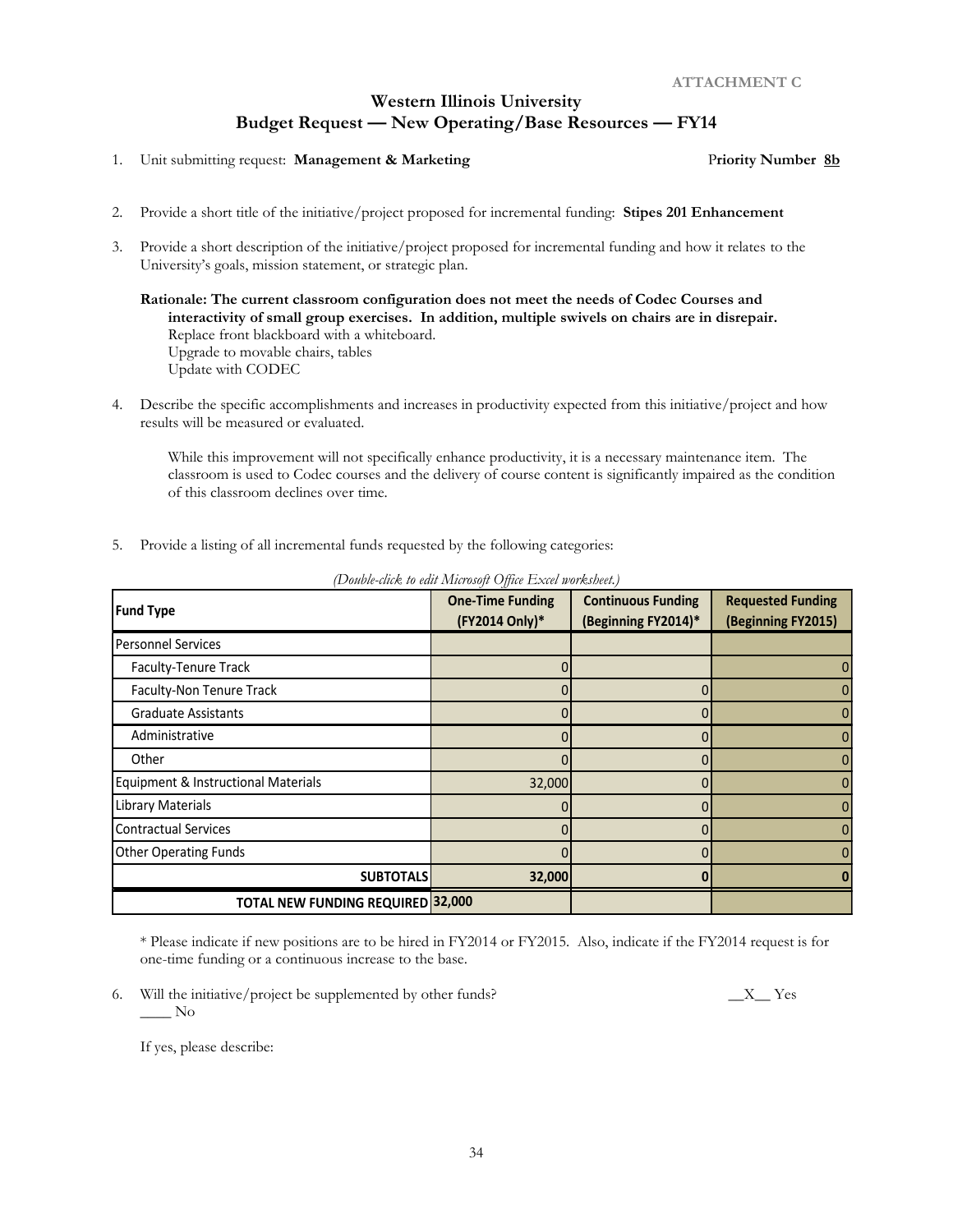- 1. Unit submitting request: **Management & Marketing Priority Number 8c**
- 2. Provide a short title of the initiative/project proposed for incremental funding: **Stipes 122 Enhancement**

**Rationale: The Department of Management & Marketing currently does not have access to a "state of the art" technology based classroom. In addition, Stipes 122 currently has no technology installed for instructional purposes.** 

"SMART Room - SMART Room Equipment (See attached spreadsheet - recommended equipment from Andy Woerly) \* SMART Interactive White Board.

- \* Blu-ray player and HD projector.
- \* 103-inch plasma displays.
- \* 1080p cameras for both panoramic and life-size immersive video experiences.
- \* An instructor's podium with two document cameras for sharing class material.
- \* Remote student displays for the instructor to view remote classrooms from the podium.

\* Push-to-talk microphones for interactive discussions; a camera zooms in and depicts a life-size view of the speaker.

- \* Movable tables and chairs (Team project work). "
- 4. Describe the specific accomplishments and increases in productivity expected from this initiative/project and how results will be measured or evaluated.
- 5. Provide a listing of all incremental funds requested by the following categories:

| <b>Fund Type</b>                         | <b>One-Time Funding</b><br>(FY2014 Only)* | <b>Continuous Funding</b><br>(Beginning FY2014)* | <b>Requested Funding</b><br>(Beginning FY2015) |
|------------------------------------------|-------------------------------------------|--------------------------------------------------|------------------------------------------------|
| <b>Personnel Services</b>                |                                           |                                                  |                                                |
| Faculty-Tenure Track                     |                                           |                                                  |                                                |
| Faculty-Non Tenure Track                 |                                           |                                                  |                                                |
| <b>Graduate Assistants</b>               |                                           |                                                  |                                                |
| Administrative                           |                                           |                                                  |                                                |
| Other                                    |                                           |                                                  |                                                |
| Equipment & Instructional Materials      | 50,000                                    |                                                  |                                                |
| <b>Library Materials</b>                 |                                           |                                                  |                                                |
| <b>Contractual Services</b>              |                                           | O                                                |                                                |
| <b>Other Operating Funds</b>             |                                           |                                                  |                                                |
| <b>SUBTOTALS</b>                         | 50,000                                    | $\mathbf{0}$                                     |                                                |
| <b>TOTAL NEW FUNDING REQUIRED 50,000</b> |                                           |                                                  |                                                |

*(Double-click to edit Microsoft Office Excel worksheet.)*

\* Please indicate if new positions are to be hired in FY2014 or FY2015. Also, indicate if the FY2014 request is for one-time funding or a continuous increase to the base.

6. Will the initiative/project be supplemented by other funds? \_\_\_\_\_ Yes  $\_X\_$  No

<sup>3.</sup> Provide a short description of the initiative/project proposed for incremental funding and how it relates to the University's goals, mission statement, or strategic plan.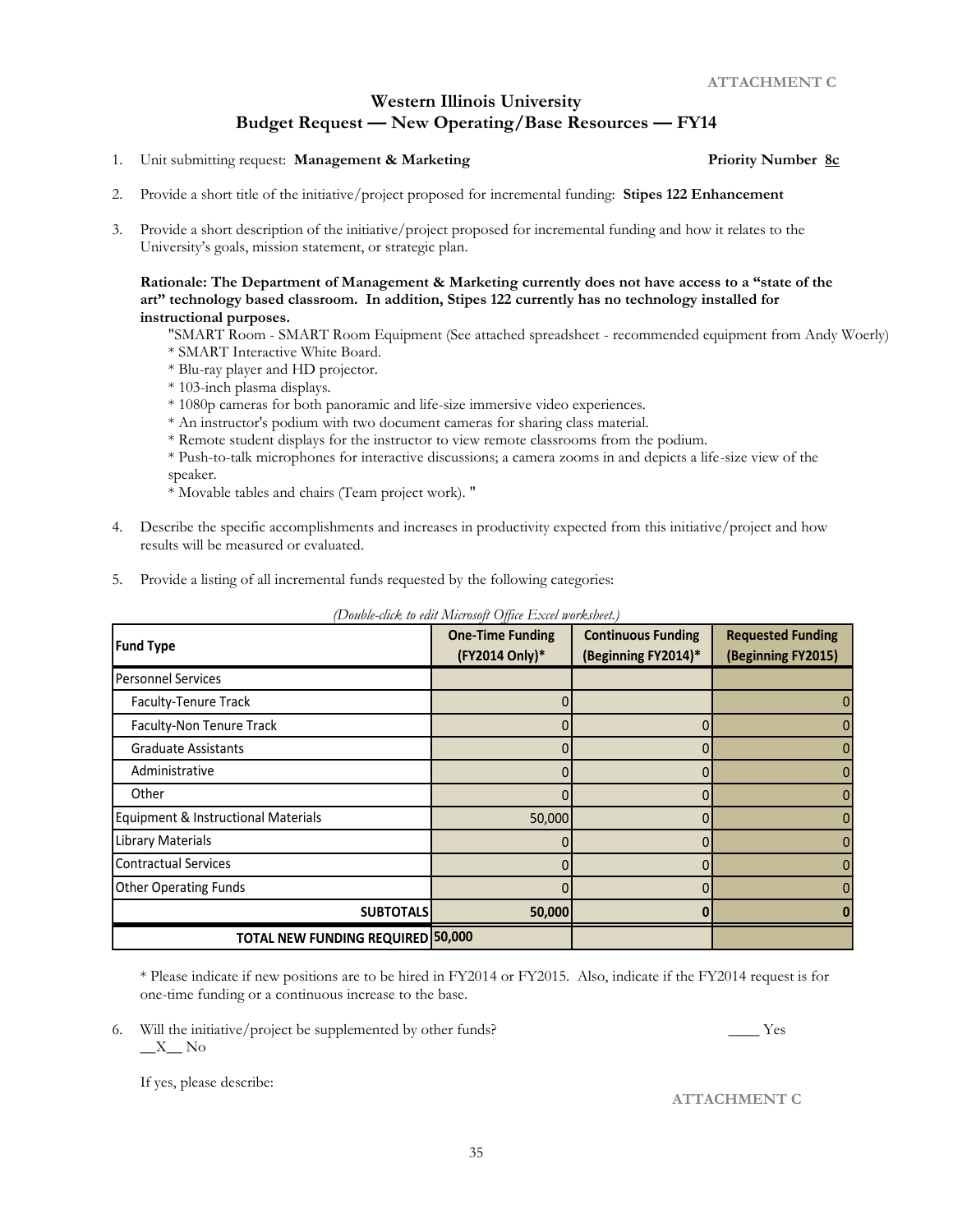1. Unit submitting request: **Accounting and Finance** P**riority Number 8d**

- 2. Provide a short title of the initiative/project proposed for incremental funding: **Classroom Enhancements**
- 3. Provide a short description of the initiative/project proposed for incremental funding and how it relates to the University's goals, mission statement, or strategic plan.

New computer – Stipes 222 New computer and elmo – Stipes 225 Clicker Interactive Response System – Stipes 224 New Codec and install whiteboards – Stipes 320 New computers (4) and wiring to upgrade tutoring lab – Stipes 306

- 4. Describe the specific accomplishments and increases in productivity expected from this initiative/project and how results will be measured or evaluated.
- 5. Provide a listing of all incremental funds requested by the following categories:

| <b>Fund Type</b>                         | $\cdots$ $\cdots$<br><b>One-Time Funding</b><br>(FY2014 Only)* | <b>Continuous Funding</b><br>(Beginning FY2014)* | <b>Requested Funding</b><br>(Beginning FY2015) |
|------------------------------------------|----------------------------------------------------------------|--------------------------------------------------|------------------------------------------------|
| <b>Personnel Services</b>                |                                                                |                                                  |                                                |
| Faculty-Tenure Track                     |                                                                |                                                  |                                                |
| Faculty-Non Tenure Track                 |                                                                |                                                  |                                                |
| <b>Graduate Assistants</b>               |                                                                |                                                  |                                                |
| Administrative                           |                                                                |                                                  |                                                |
| Other                                    |                                                                |                                                  |                                                |
| Equipment & Instructional Materials      | 50,000                                                         |                                                  |                                                |
| Library Materials                        |                                                                |                                                  |                                                |
| <b>Contractual Services</b>              |                                                                |                                                  |                                                |
| <b>Other Operating Funds</b>             |                                                                |                                                  |                                                |
| <b>SUBTOTALS</b>                         | 50,000                                                         |                                                  |                                                |
| <b>TOTAL NEW FUNDING REQUIRED 50,000</b> |                                                                |                                                  |                                                |

*(Double-click to edit Microsoft Office Excel worksheet.)*

\* Please indicate if new positions are to be hired in FY2014 or FY2015. Also, indicate if the FY2014 request is for one-time funding or a continuous increase to the base.

6. Will the initiative/project be supplemented by other funds?\_\_\_ Yes \_X\_\_ No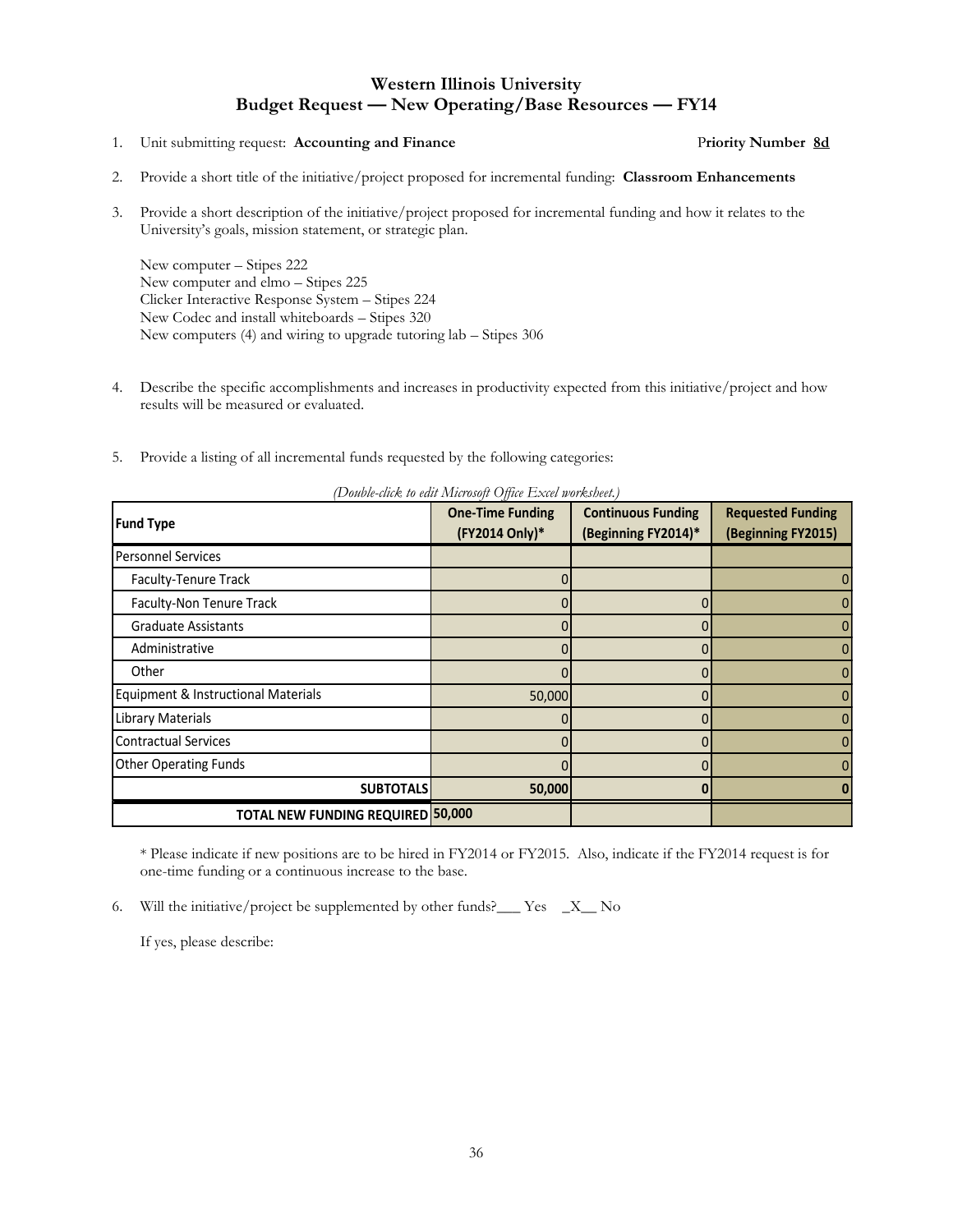1. Unit Submitting Request: **Department of Economics and Decision Sciences** Priority Number \_8e

2. Provide a short title of the initiative/project proposed for incremental funding.

#### **Electronic Classrooms: Conversion of Stipes 217 and Stipes 313 to electronic classrooms**

3. Provide a short description of the initiative/project proposed for incremental funding and how it relates to the University's goals, mission statement, or strategic plan.

#### **The last two traditional classrooms in Stipes Hall are currently utilized by the department and it is requested that these classrooms be converted to electronic classrooms. It will significantly help in direct instruction and would thus fulfill a major priority in the strategic plan.**

4. Describe the specific accomplishments and increases in productivity expected from this initiative/project and how results will be measured or evaluated.

#### **It is expected that this conversion will directly contribute to an enhanced learning environment.**

5. Provide a listing of all incremental funds requested by the following categories:

| <b>Fund Type</b>                    | $\sim$ 0.000 0.000 0.000 0.000 0.000 0.000 0.000 0.000 0.000 0.000 0.000 0.000 0.000 0.000 0.000 0.000 0.000 0.000 0.000 0.000 0.000 0.000 0.000 0.000 0.000 0.000 0.000 0.000 0.000 0.000 0.000 0.000 0.000 0.000 0.000 0.000<br><b>One-Time Funding</b><br>(FY2013 Only)* | <b>Continuous Funding</b><br>(Beginning FY2013)* | <b>Requested Funding</b><br>(Beginning FY2014) |
|-------------------------------------|-----------------------------------------------------------------------------------------------------------------------------------------------------------------------------------------------------------------------------------------------------------------------------|--------------------------------------------------|------------------------------------------------|
| <b>Personnel Services</b>           |                                                                                                                                                                                                                                                                             |                                                  |                                                |
| Faculty-Tenure Track                |                                                                                                                                                                                                                                                                             |                                                  |                                                |
| Faculty-Non Tenure Track            |                                                                                                                                                                                                                                                                             |                                                  |                                                |
| <b>Graduate Assistants</b>          |                                                                                                                                                                                                                                                                             |                                                  |                                                |
| Administrative                      |                                                                                                                                                                                                                                                                             |                                                  |                                                |
| Other                               |                                                                                                                                                                                                                                                                             |                                                  |                                                |
| Equipment & Instructional Materials | 50,000                                                                                                                                                                                                                                                                      |                                                  |                                                |
| Library Materials                   | 0                                                                                                                                                                                                                                                                           | 0                                                |                                                |
| <b>Contractual Services</b>         |                                                                                                                                                                                                                                                                             |                                                  |                                                |
| <b>Other Operating Funds</b>        |                                                                                                                                                                                                                                                                             |                                                  |                                                |
| <b>SUBTOTALS</b>                    | 50,000                                                                                                                                                                                                                                                                      |                                                  |                                                |
| TOTAL NEW FUNDING REQUIRED 50,000   |                                                                                                                                                                                                                                                                             |                                                  |                                                |

*(Double-click to edit Microsoft Office Excel worksheet.)*

\* Please indicate if new positions are to be hired in FY2013 or FY2014. Also, indicate if the FY2013 request is for one-time funding or a continuous increase to the base.

6. Will the initiative/project be supplemented by other funds? \_\_\_\_ Yes  $\_\_\_X$  No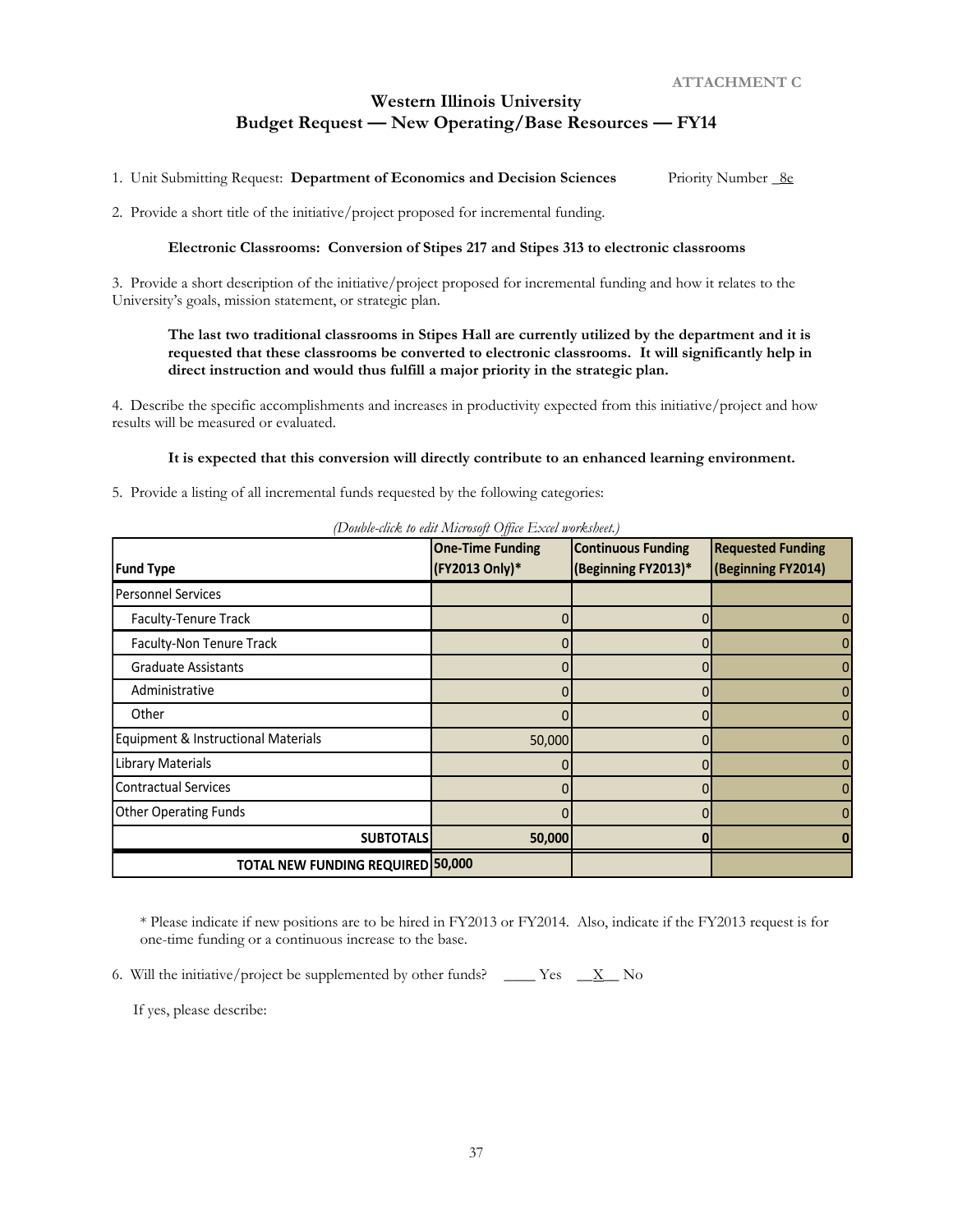- I. Unit submitting request: **Marketing & Management Priority Number: 11**
- II. Provide a short title of the initiative/project proposed for incremental funding.

#### **Assistant Department Chair**

III. Provide a short description of the initiative/project proposed for incremental funding and how it relates to the University's goals, mission statement, or strategic plan.

It has become clear that the size of the department – 33 full time faculty, up to 9 adjuncts per semester, four majors and six-seven minors. It is more than one administrator can adequately handle given all administrative responsibilities. An assistant chair should be charged with handling course scheduling and enrollment, independent study, internships, student recruiting, faculty committee oversight and certain other non-evaluatory duties. This should entail giving an existing faculty member a 10 month appointment and one course release per semester. Estimated costs: approximately  $$20,000 (~$11,000 + $9000$  for two adjunct instructors) plus slightly increased fringe costs.

IV. Describe the specific accomplishments and increases in productivity expected from this initiative/project and how results will be measured or evaluated.

|                                     | <b>One-Time Funding</b> | <b>Continuous Funding</b> | <b>Requested Funding</b> |
|-------------------------------------|-------------------------|---------------------------|--------------------------|
| <b>Fund Type</b>                    | (FY2013 Only)*          | (Beginning FY2013)*       | (Beginning FY2014)       |
| <b>Personnel Services</b>           |                         |                           |                          |
| Faculty-Tenure Track                |                         |                           |                          |
| Faculty-Non Tenure Track            |                         |                           |                          |
| <b>Graduate Assistants</b>          |                         |                           |                          |
| Administrative                      |                         | 20,000                    |                          |
| Other                               |                         |                           |                          |
| Equipment & Instructional Materials |                         |                           |                          |
| <b>Library Materials</b>            |                         |                           |                          |
| <b>Contractual Services</b>         |                         |                           |                          |
| <b>Other Operating Funds</b>        |                         |                           |                          |
| <b>SUBTOTALS</b>                    |                         | 20,000                    |                          |
| <b>TOTAL NEW FUNDING REQUIRED</b>   |                         | 20,000                    |                          |

V.Provide a listing of all incremental funds requested by the following categories:

VI. Will the initiative/project be supplemented by other funds?  $\frac{X}{X}$  Yes  $\frac{X}{X}$  No

Contact Person If Questions: Gordon Rands 298-1535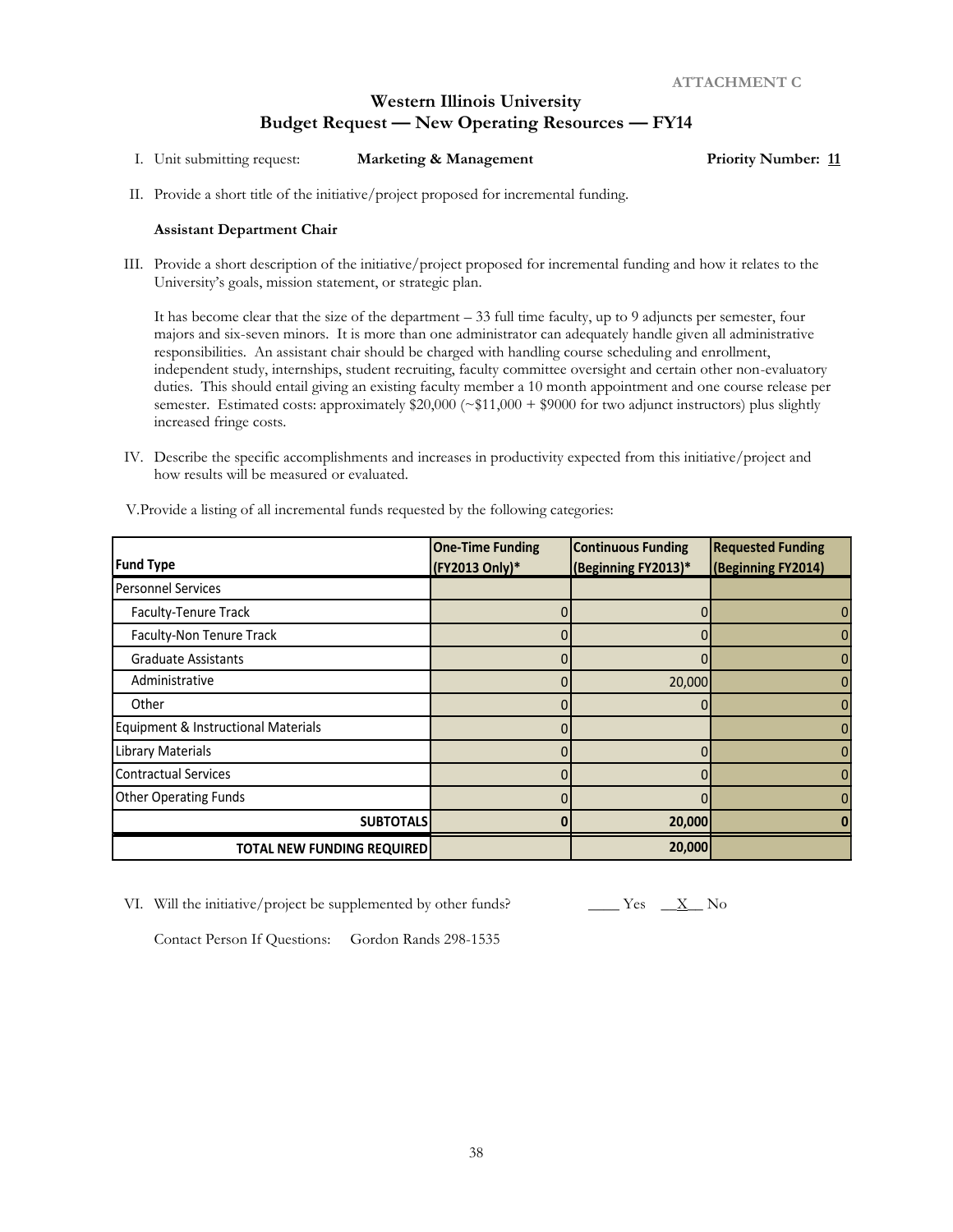**Note: Use Attachment B for new academic degrees/options/certificates/concentrations.**

#### 1. Unit Submitting Request: **Economics and Decisions Priority number: 12**

2. Provide a short title of the initiative/project proposed for incremental funding.

#### **Center for Economic Education (new/continued support):**

3. Provide a short description of the initiative/project proposed for incremental funding and how it relates to the University's goals, mission statement, or strategic plan.

Increase funding for the Center for Economic Education

To implement these and other programs, the Center for Economic Education requests a continued budgetary support and an increase from the current \$4,000 to \$8000 for the upcoming fiscal year.

4. Describe the specific accomplishments and increases in productivity expected from this initiative/project and how results will be measured or evaluated.

The CEE initially measures success in three ways: the number of visits to high school/community college classrooms by the Director of the CEE, the number of high school/community college students and teachers who attend the Economics Day Conference, and the number of students who declare a major in the department, when applying to WIU.

| 5. Provide a listing of all incremental funds requested by the following categories: |  |  |
|--------------------------------------------------------------------------------------|--|--|
|--------------------------------------------------------------------------------------|--|--|

| <b>Fund Type</b>                    | <b>One-Time Funding</b><br>(FY2013 Only)* | <b>Continuous Funding</b><br>(Beginning FY2013)* | <b>Requested Funding</b><br>(Beginning FY2014) |
|-------------------------------------|-------------------------------------------|--------------------------------------------------|------------------------------------------------|
| <b>Personnel Services</b>           |                                           |                                                  |                                                |
| Faculty-Tenure Track                |                                           |                                                  |                                                |
| Faculty-Non Tenure Track            |                                           |                                                  |                                                |
| <b>Graduate Assistants</b>          |                                           |                                                  |                                                |
| Administrative                      |                                           |                                                  |                                                |
| Other                               |                                           |                                                  |                                                |
| Equipment & Instructional Materials |                                           |                                                  |                                                |
| <b>Library Materials</b>            |                                           |                                                  |                                                |
| <b>Contractual Services</b>         |                                           |                                                  |                                                |
| <b>Other Operating Funds</b>        |                                           | 8,000                                            |                                                |
| <b>SUBTOTALS</b>                    |                                           | 8,000                                            |                                                |
| <b>TOTAL NEW FUNDING REQUIRED</b>   |                                           | 8,000                                            |                                                |

*(Double-click to edit Microsoft Office Excel worksheet.)*

6. Will the initiative/project be supplemented by other funds? \_\_\_\_ Yes  $\_\underline{X}$  No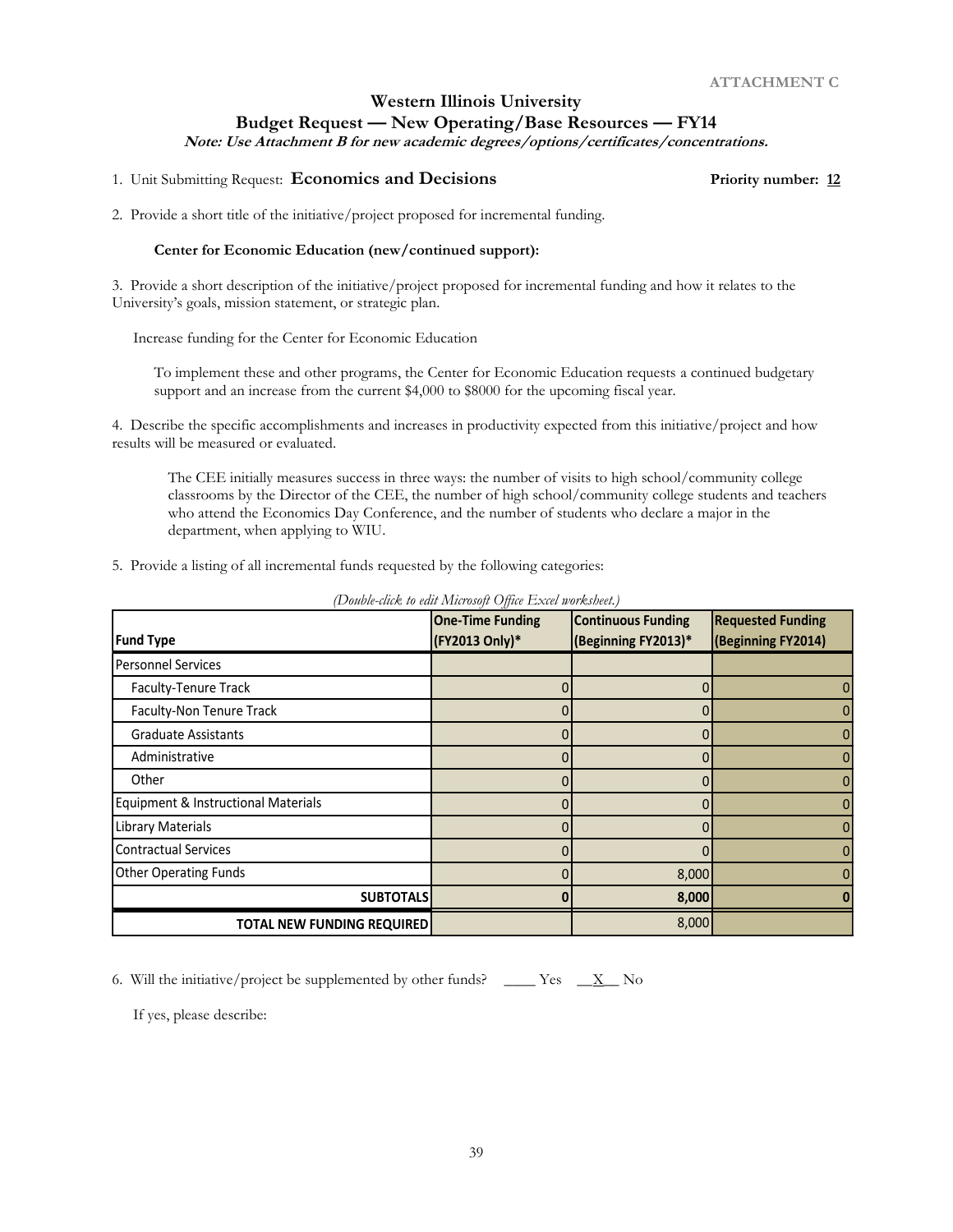I. Unit submitting request: **Department of Agriculture** Priority Number: 14

- II. Provide a short title of the initiative/projects proposed for incremental funding. **Forage Research Center**
- III. Provide a short description of the initiative/project proposed for incremental funding and how it relates to the University's goals, mission statement, or strategic plan.

The Forage Research Center (FRC), proposed to be established at Western Illinois University, would aid Illinois farmers in the development and evaluation of forage/pastoral production systems. The mission of the FRC is to improve the viability of rural Illinois with participatory research that, through better use of grassland resources, enhances the environmental sustainability, community development and profitability of agriculture in the region, the State of Illinois and beyond. The FRC would focus on research on planned grazing systems for sustainable livestock production. This research focus is consistent with a variety of University goals, including pathways to retain faculty and enhance their scholarly activities, provide opportunities for increased undergraduate research and firmly establish the University's commitment to environmental sustainability.

- IV. Describe the specific accomplishments and increases in productivity expected from this initiative/project and how results will be measured or evaluated.
	- To become a center for forage/pastoral research which includes an emphasis on the importance of pastoral grazing systems on animal welfare, environmental stewardship and rural development;
	- To diversify and expand economic opportunities in the rural community;
	- To provide leadership on grassland issues important to researchers, educators, producers, allied industries, policy makers and society;
	- To research the linkages between rural prosperity and forage/pastoral agriculture;
	- To serve as a training center for the education and certification of professionals;
	- To enhance the teaching, research, and public service missions of Western Illinois University to benefit the region, the State of Illinois and beyond.
- V. Provide a listing of all incremental funds requested by the following categories:

|                                                | <b>One-Time Funding</b> | <b>Continuous Funding</b> | <b>Requested Funding</b> |
|------------------------------------------------|-------------------------|---------------------------|--------------------------|
| <b>Fund Type</b>                               | (FY2013 Only)*          | (Beginning FY2013)*       | (Beginning FY2014)       |
| <b>Personnel Services</b>                      |                         |                           |                          |
| <b>Equipment &amp; Instructional Materials</b> |                         |                           |                          |
| <b>Library Materials</b>                       |                         |                           |                          |
| <b>Contractual Services</b>                    |                         |                           |                          |
| <b>Other Operating Funds</b>                   | $*90,000$               |                           |                          |
| <b>SUBTOTALS</b>                               | 90,000                  |                           |                          |

\* Increase in base for a period of 7 years.

VI. Will the initiative/project be supplemented by other funds? YES State of Illinois appropriated funds: \$200,000; Industry \$ 75,000

Contact Person If Questions: William Bailey 298-1080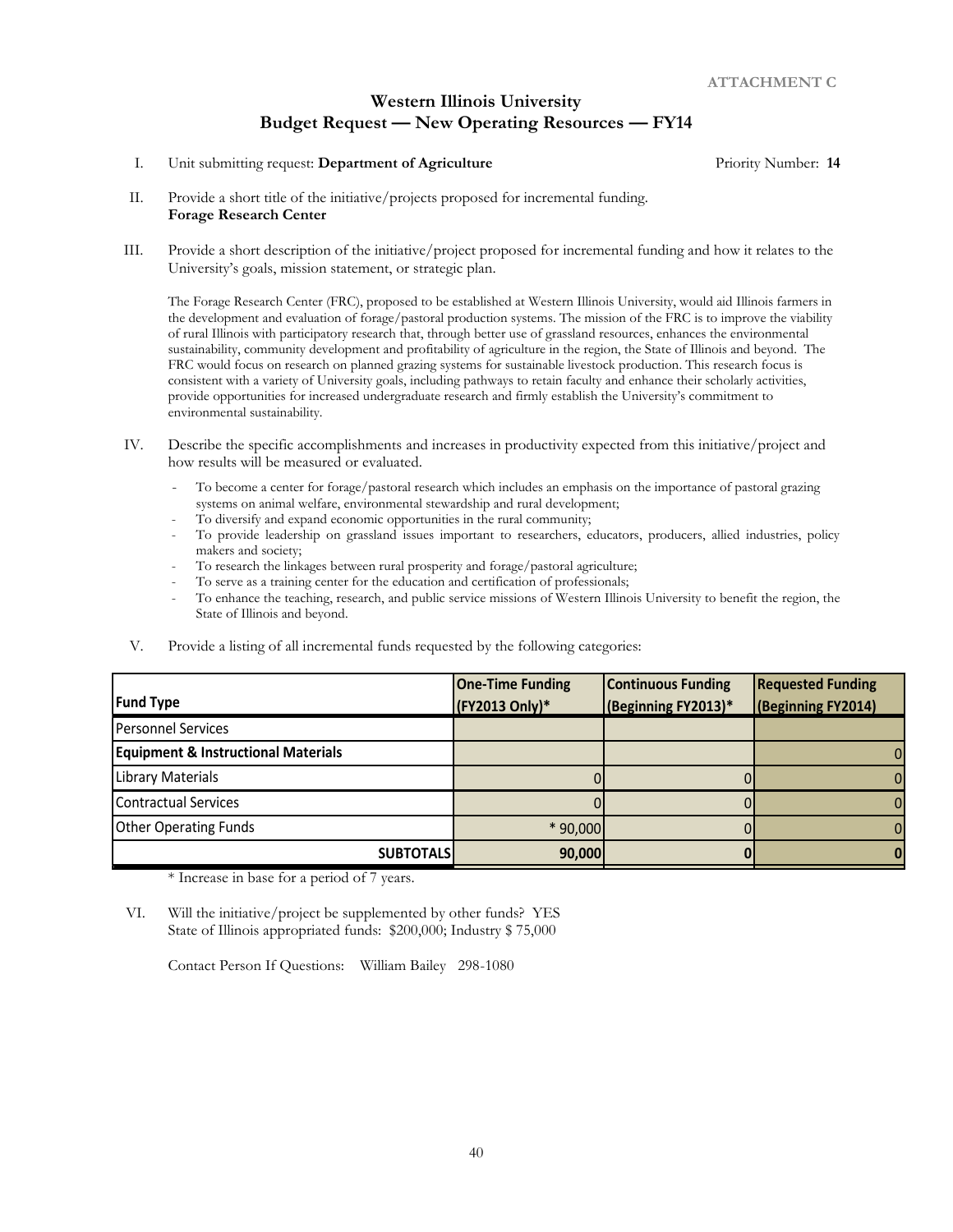# **Western Illinois University Budget Request — Facilities Over \$100,000 — FY14**

I. Unit submitting request: **School of Agriculture** Priority Number 2a, 2b, 2C

II. Provide a description of the facility request and how it relates to the University's goals, mission statement, or Strategic Plan.

Improvement of the School's research infrastructure, embodied in the above projects, is designed to meet four University action items:

- A. Continue to develop an excellent faculty
- B. Increase opportunities for students to participate in undergraduate research
- C. Support of research and scholarly activities
- D. Underscore the University's commitment to environmental sustainability

The School requests a total of \$3,150,000 for three projects:

- **A. Construction of a teaching / research greenhouse**
- **B. Begin a comprehensive re-vitalization of the Agricultural Field Lab, including construction of a new Farm Manager's home**
- **C. Upgrade and revitalize agriculture lab in Knoblauch Hall 304**

The first and third of these projects are designed to enhance the undergraduate and faculty research capabilities of the School. The School currently shares a greenhouse with the Biology Department. While this arrangement permits a limited amount of undergraduate teaching, its management precludes the comprehensive research in agronomy and horticulture that the Agriculture faculty requires. A new teaching / research greenhouse would permit the faculty to apply for research funding that is not currently possible and enhance the undergraduate research opportunities for those in the new plant breeding area. In addition, the current facilities in KH304 are inadequate to meet the needs of new undergraduate programs such as the Plant Breeding minor. One laboratory, KH301, was recently refurbished using outside funds. Additional funds are requested from the University to refurbish KH304.

The second request focuses not on building new facilities but maintaining the buildings that currently exist. Several buildings at the Agriculture Field Laboratory are near collapse and another, the farm manager's house, has been condemned. The poor condition of several of the farm buildings – the Show Barn and the Dairy Barn – means they cannot be fully utilized. Each year, without minimal upkeep, those buildings continue to deteriorate with the final step, eventually, condemnation. This happened to the farm manager's home, which, through lack of upkeep, is now condemned. It is requested that the existing structure be demolished and a new home built.

III. Describe the specific accomplishments and increases in productivity expected from the proposed facility enhancement and how results will be measured or evaluated. The clearest indicator of accomplishments associated with the research greenhouse will be increased externally generated research funds, a growth of students enrolled in horticulture or plant breeding, and growth in associated scholarly publications.

For the farm buildings, the eventual consequence will be declining enrolments as students look for a university which has the financial commitment to agriculture. The most direct measure would be a drop in the number of majors and in student credit hours. Revitalizing the buildings and lab will provide new opportunities for undergraduate research in both traditional areas and, with repair of the Dairy Barn, research in new directions.

#### IV. Cost estimates

While the School has worked with the Physical Plant to assure accurate cost estimates are obtained, other estimates from well informed individuals indicate the following costs:

| 1. Construction of a teaching/research greenhouse                                        | \$1,000,000  |
|------------------------------------------------------------------------------------------|--------------|
| 2. Initiation of a comprehensive re-vitalization of the AFL, including construction      | \$1,850,000  |
| of a new farm manager's home.<br>3. Upgrade and revitalization of Knoblauch Hall 304 lab | 300,000<br>Ж |
| Contact Person If Questions: William C Bailey                                            | 298-1080     |